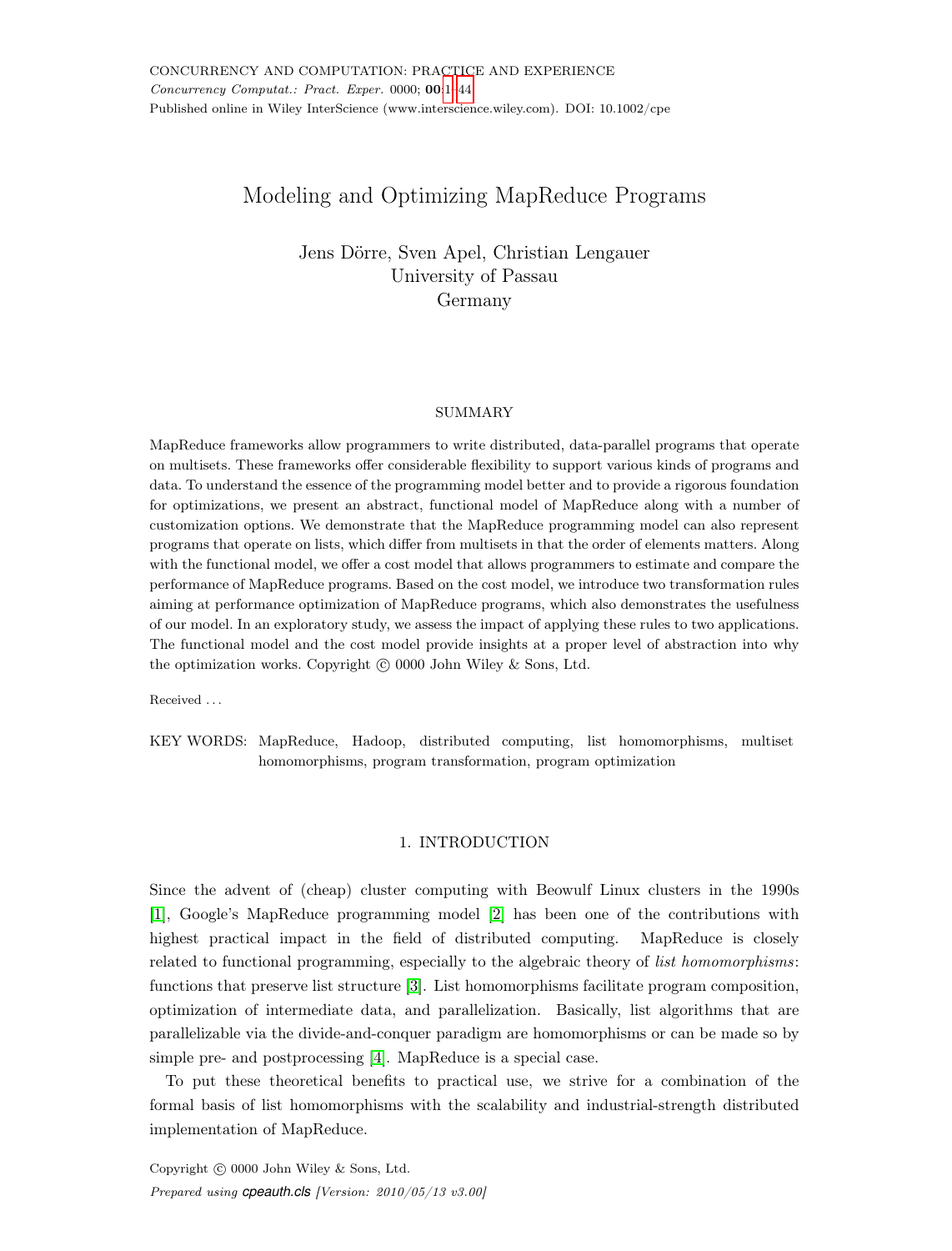MapReduce Programming Model Viewed at an abstract level, MapReduce is a simple data-parallel programming model enhanced with sorting, grouping, and reduction capabilities, and with the ability to scale to very large volumes of data. Looking more closely, MapReduce offers many customization options with many interdependences. For example, one can set the total amount of buffer memory to be used during sorting, as well as the total memory available to a task—a value by which the former parameter is bounded. Another example is the SortComparator function: the user can supply a custom function to specify the order in which the members of a group will be passed to the Reducer function of a MapReduce program, but the same parameter will also be used to specify *groups* that are passed to another function, the Combiner function. MapReduce programmers must keep many details in mind. Making the wrong choices can result in two kinds of bugs: correctness bugs and performance bugs. First, the program may be incorrect, which may be noticed only for larger inputs—a condition which makes testing difficult. Second, the program may be correct, but it may run not much faster than a sequential program, yet consume far more resources. The program may even fail due to a lack of resources. So, our foremost question is: What is the essence of the MapReduce programming model? Answering this question will help to avoid these bugs. To address it, we develop a *functional model*, an abstract view of the behavior of MapReduce computations.

Cost Model The functional model also allows us to extract the primitive operations that we have to consider in a corresponding cost model for MapReduce computations, which we develop on top. The *cost model* includes startup, computation, and  $I/O$  costs for the different phases of a MapReduce computation. It is parameterized with the input size of the problem to be solved, with selected properties of the MapReduce program executed, as well as with properties of the MapReduce cluster environment on which the program is being run. This helps the programmer to estimate the scaling behavior, and to compare different MapReduce programs, taking the underlying cluster platform into account. More importantly, the cost model is the foundation for the optimization rules that we develop further on.

Focus on Order We put a special focus on a class of MapReduce programs that operate on lists, in which elements are ordered by their position. Standard MapReduce programs work only on multisets, in which order is of no importance. This is explained by the fact that, in a distributed computation, it can become very costly to preserve (list) order, because this requires additional synchronization between distributed nodes. So, there are good reasons for the MapReduce programming model not to preserve order by default. Still, there are many practical uses of MapReduce programs that operate on lists, for example, the Maximum Common Subsequence problem, or the analysis of consecutive revisions of a file in version control systems for the accumulated effect of changes, or different analyses of financial time series (of stock prices), or many others that are formulated in a (sequential) way that requires list structure implicitly. We demonstrate that, with our functional model, it is possible—with reasonable extra effort—to write MapReduce programs that respect list order. To this end, we require that the input data be encoded as a sequence of key–value pairs with consecutive indices as keys. Furthermore, we describe which of the user-defined functions (with which the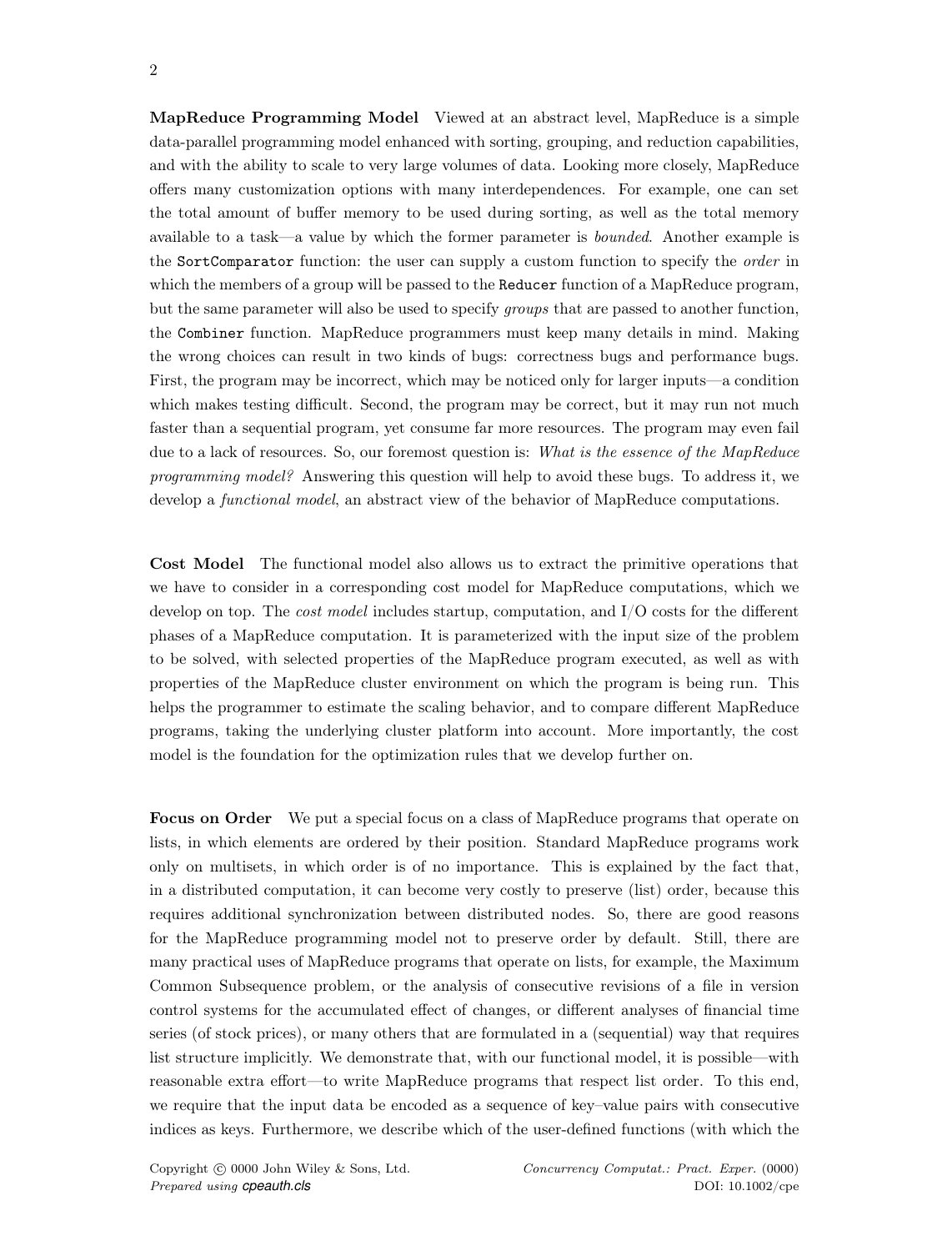<span id="page-2-0"></span>MapReduce framework is parameterized) need to be made order-aware, and we give example implementations of them. We do not have to change the MapReduce framework itself.

Optimization Rules To demonstrate the expressiveness and applicability of the model, we propose optimization rules for MapReduce programs that are applicable to two important classes of parallel algorithms. These classes are

- 1. multiset homomorphisms that aggregate data to produce a small result, and
- 2. list homomorphisms that aggregate data to produce a small result.

We formulate the optimization rules based on our functional model. Using our cost model, we show that these rules are beneficial when applied to MapReduce computations on input sizes above a certain threshold. Furthermore, we validate these theoretical predictions in several experiments.

Experiments We have conducted a series of experiments to provide an initial evaluation of our cost model and optimization rules on a 16-node, 128-core Hadoop cluster. (Apache Hadoop MapReduce [\[5\]](#page-35-4) is the most widely used MapReduce framework, written in Java.) To this end, we use the example problems described next, create different Hadoop Java programs per problem, and measure and compare their executions on the Hadoop cluster. We obtain speedups between 16 and more than 64 for larger input sizes. These results provide initial evidence that the functional and cost model are practical and that the optimization rules work.

Example Programs For experimentation, we have developed, for two canonical problems, different Hadoop MapReduce programs that vary in parallelism and performance. The two problems are the Maximum (Max) problem and the Maximum Segment Sum (MSS) problem [\[6,](#page-35-5) [7\]](#page-35-6), of which the latter is a classical example of data-parallel programming, skeletal parallelism, and list homomorphisms [\[3\]](#page-35-2). These problems are canonical in the sense that they represent a whole class of useful and relevant applications. For example, the Max problem can easily be extended to record also the indices of the maximal elements in the input, or changed to perform a sum computation instead. Basically, all standard database aggregation operators are covered by the Max example, along with many customization possibilities not easily possible in standard database management systems.

For each of these two problems, we have created three MapReduce programs. Beginning with a sequential program, we use a first optimization rule to introduce parallelism without sacrificing correctness, which leads us to a two-step parallel program involving huge amounts of communication. Then, we use a second optimization rule to fuse both steps into a single-step parallel program with minimized communication. For the Max problem, these optimizations are just more formal and structured descriptions of best practices, whereas for the MSS problem, they involve intricate control of list order to preserve correctness.

Contributions Let us summarize our contributions:

• a formal model of MapReduce programs suitable for optimization (comprising a functional model and a cost model),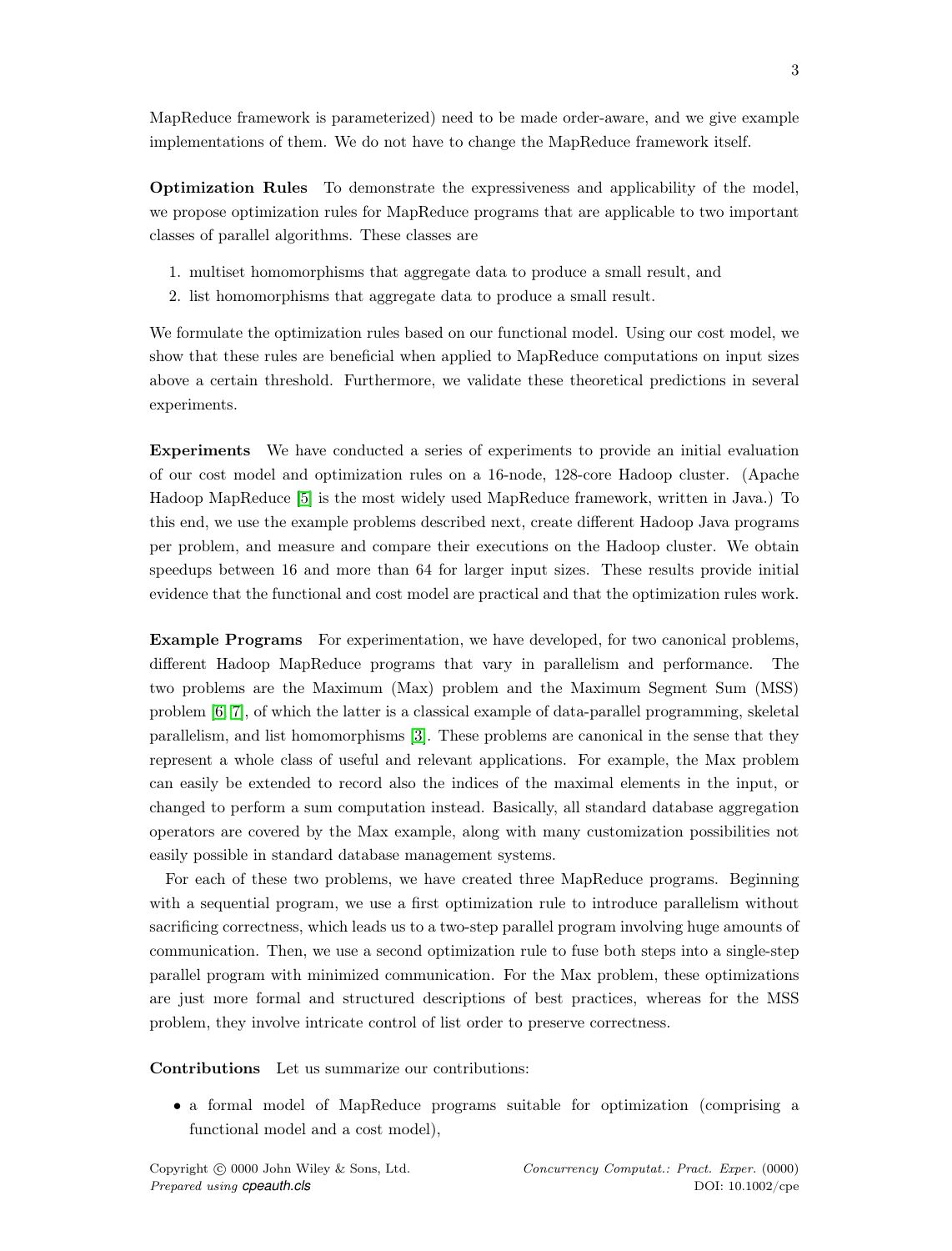- <span id="page-3-1"></span>• an approach to design MapReduce programs that operate on lists instead of on multisets only,
- a total of four optimization rules for MapReduce programs formulated on top of our formal model,
- experiments to validate the model and the optimization rules.

Structure The rest of this article is structured as follows, In Section [2,](#page-3-0) we give some background on the relevant functional concepts of MapReduce and discuss related work. In Section [3,](#page-8-0) we introduce our functional model and cost model of MapReduce computations. Section [4](#page-16-0) presents the optimization rules applicable to two classes of MapReduce algorithms: multiset homomorphisms and list homomorphisms. To be able to deal with list homomorphisms, we present a general approach for creating MapReduce programs that depend on proper handling of list order. In Section [5,](#page-27-0) we apply each rule to an example program. To this end, we start with a simple Maximum computation and continue with the Maximum Segment Sum problem—thereby outlining our approach to model MapReduce programs that operate on lists. We report on an exploratory performance evaluation, using these examples on a practical Hadoop cluster. In Section [7,](#page-34-0) we conclude and outline avenues of further work.

# 2. BACKGROUND

<span id="page-3-0"></span>Let us discuss the background on Google's MapReduce as well as on universal algebra and list homomorphisms, on which our work is based.

# <span id="page-3-2"></span>2.1. MapReduce

MapReduce is a framework for large-scale, distributed, data-intensive batch processing, developed by Google. Google has promoted MapReduce in several publications [\[2,](#page-35-1) [8,](#page-35-7) [9\]](#page-35-8), which has lead to the creation of multiple alternative implementations and their adoption in industry. In parallel, many research groups from different communities have pinpointed limitations and proposed improvements, extensions, and alternative frameworks in over a thousand publications to day that cite one of Google's MapReduce publications [\[10\]](#page-35-9).

Mapper and Reducer Conceptually, MapReduce is an algorithmic template that leaves, in the simplest variant, two functions to be implemented by the user. The Mapper function transforms a key and a value to a list of key–value pairs; the type of keys may differ from the type of values. The Reducer function transforms its parameters—a key and a list of values to a list of key–value pairs. The framework applies these functions in the following manner, yielding a useful template applicable to many problems: It applies the Mapper function to all key–value pairs in the input, groups the resulting intermediate data by key, applies the Reducer function to each group, and, finally, stores all the results. All this happens in a distributed fashion and, after a brief startup phase, without any sequencing.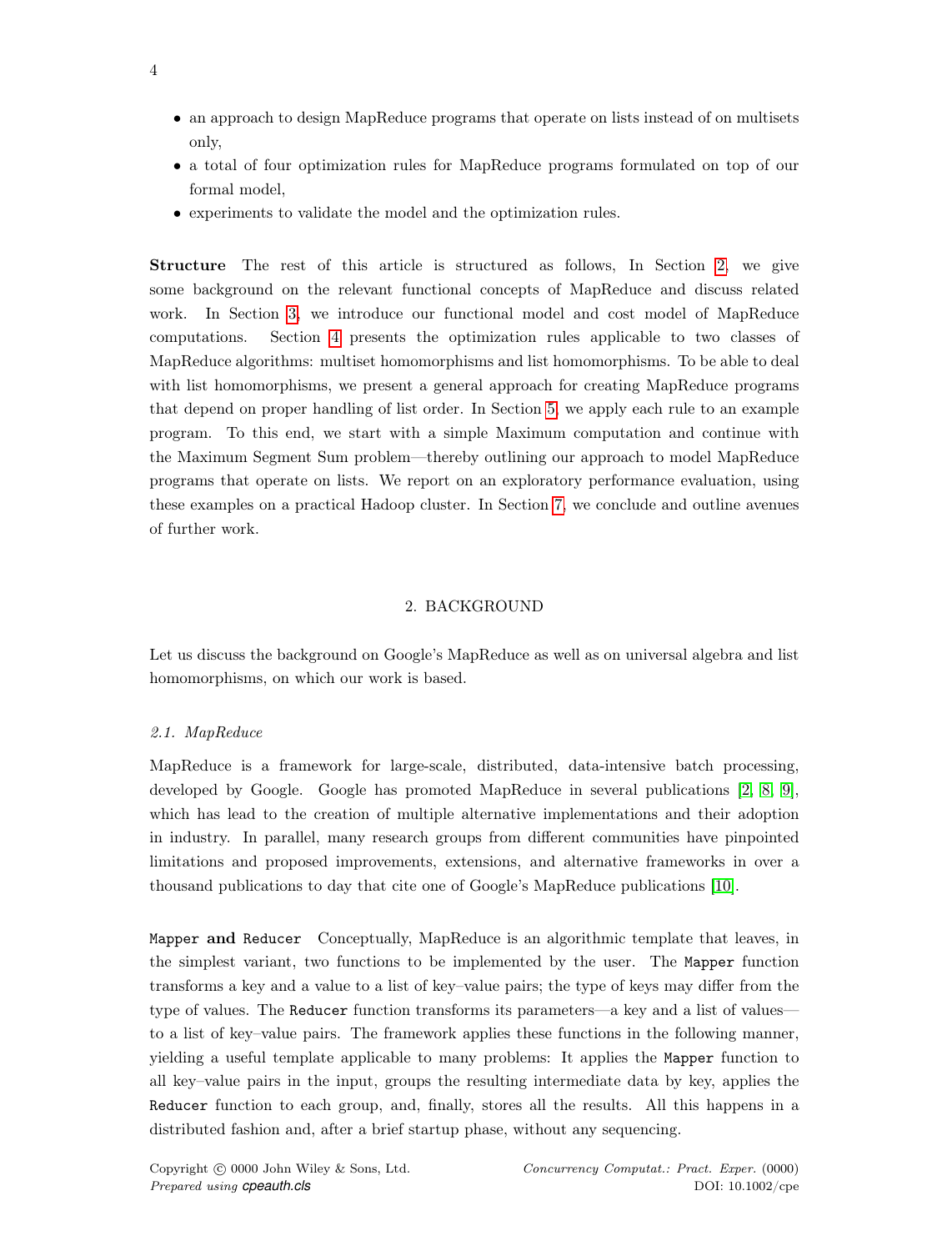<span id="page-4-1"></span>Infrastructure A distributed implementation of the MapReduce framework requires an underlying distributed file system to access input data, giving preference to local access, and to store output and log data. Consequently, MapReduce normally runs as a set of server processes on each node in a cluster, and manages most of the available disk space.

Hadoop Apache *Hadoop*<sup>\*</sup> [\[5\]](#page-35-4) is an open-source Java implementation of Google's MapReduce and the distributed Google File System. Users can choose to run it in their own environment or on a virtual cluster in a cloud environment. Hadoop is the MapReduce implementation most widely used today, available in different distributions from different vendors. It was this maturity and popularity that let us chose to base our work on Hadoop MapReduce. From now on, we will mean Hadoop MapReduce when we speak of MapReduce, and few details may be specific to this implementation.

Further Functions In MapReduce, partitioning is done (usually by hashing) to form larger chunks (that is, partitions) of intermediate data to be grouped. Grouping and (optional) ordering of the data in each partition are achieved by an external sorting function. MapReduce operates on pairs of keys and values (although, theoretically, one could, in the Mapper, store all data in the keys, thus making the values obsolete). Between the execution of Mapper and Reducer, all intermediate data are re-distributed to the different nodes in the cluster, as specified by the partitioning. To reduce the amount of communication, an additional Combiner function can be used, which the framework can invoke on parts of intermediate data to reduce their volume. For example, MapReduce can be used with Combiner functions to count the number of occurrences of each word in a set of documents: The Mapper function extracts each word from a document, uses it as the key and associates it with the value 1 as the occurrence count. The Reducer function then accepts a word together with a long list of 1's and computes the sum. Finally, a Combiner function sum up all the local values of a node executing the Mapper function, before they are transmitted over the network and passed to the Reducer function.

Data Parallelism MapReduce aims at *data parallelism*, in which each constituting piece of data is (implicitly) processed by the same function in parallel. This is in contrast to task parallelism, in which possibly heterogeneous concurrent tasks (or threads) need to be created explicitly and synchronized, while avoiding deadlocks, starvation, or the corruption of shared data. In data parallelism, the mental model of a programmer can be sequential: there is no need to consider complex interactions between different parallel processes, because all interactions are made explicit via function parameters and return values. Despite the simplicity of this model of parallelism, there are many real applications.

Task Farming MapReduce employs the concept of task farming: a job is divided automatically into many tasks. (More exactly, the input data is divided into many chunks.) Each task is assumed to take the same amount of time to complete. If this is not the case,

<span id="page-4-0"></span><sup>∗</sup>http://hadoop.apache.org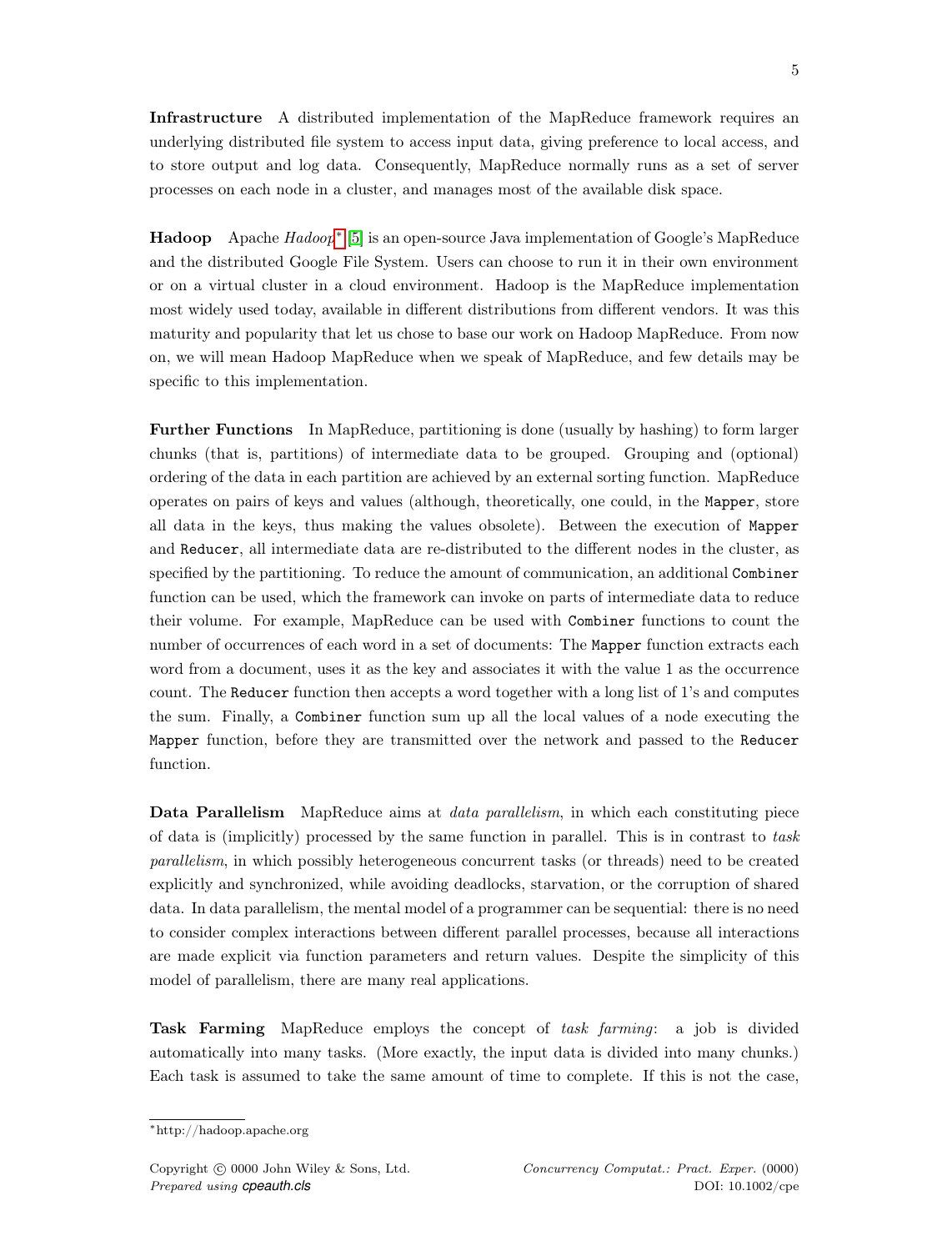<span id="page-5-0"></span>we have probably encountered data skew. This problem is partly solved by creating multiple smaller tasks per processor (core) in a node, and by the use of dynamic scheduling: tasks are scheduled at run time, such that the scheduler can react to imbalances. Large differences in task completion time that are not due to inherent characteristics of the task input data, but rather stem from temporary differences in node performance in the distributed environment, are addressed by a specific latency optimization [\[2\]](#page-35-1).

#### 2.2. Foundations from Universal Algebra

When we talk about correctness and different classes of MapReduce programs in our functional model later on, we take an algebraic view of data structures. In universal algebra, data are represented by basic singleton (one-element) structures (of type  $X$ ) and a binary operator  $\oplus$ (of type  $X \to X \to X$ ) on (non-empty, basic or complex) data. Assume an operator S from numbers to a singleton structure of type X, we can formulate the following example data structure (subsequently named d1):  $(S(0) \oplus S(7)) \oplus S(0)$ , which we will use in the remaining discussion.

Trees, Lists, Multisets, and Sets The data structure defined varies depending on the algebraic properties of the binary operator  $\oplus$  used in our example. In particular, these properties specify which instances of the data structure are considered equal, that is, cannot be distinguished. This will be important later on when optimizing MapReduce programs (Section [4\)](#page-16-0), because the optimizations require some of the following properties to hold for the data processed and the user-defined functions employed.

- If we know nothing about operator  $\oplus$ , we need to store all information of the operator tree defining an instance like d1: We have defined a tree, the simplest (easiest to define) data structure in algebra. Trees are only considered equal iff their syntactical representations are identical. For example, the following tree t2 differs from tree d1, because it has a different structure:  $S(0) \oplus (S(7) \oplus S(0))$ .
- If operator  $\oplus$  is known to be *associative*  $(\forall xs, ys, zs : xs, ys, zs \in X : (xs \oplus ys) \oplus$  $z\mathbf{s} = \mathbf{x}\mathbf{s} \oplus (\mathbf{y}\mathbf{s} \oplus \mathbf{z}\mathbf{s}))$ , we can neglect the operator/tree structure and use a linear representation without parentheses: we are speaking of lists. As lists, both d1 and t2 are the same as the following 11:  $S(0) \oplus S(7) \oplus S(0)$ . Yet they are all different from this 12:  $S(0) \oplus S(0) \oplus S(7)$ .
- If, in addition to associativity, we also have the commutativity ( $\forall$  xs, ys : xs, ys  $\in$  X :  $xs \oplus ys = ys \oplus xs)$  of  $\oplus$ , we can also neglect the order of construction. We can, for example, choose some arbitrary order to define a normal form to represent the elements of this multiset (or bag), thereby grouping multiple identical elements. Alternatively, we may choose not to impose a specific order, but rather work with any existing ordering, which is very useful in a distributed context, in which any order, if imposed, would necessitate synchronization. As multisets, l1 and l2 and the following m1:  $S(7) \oplus S(0) \oplus S(0)$  are equal, too. Still, they differ from the following m2:  $S(0) \oplus S(7)$ .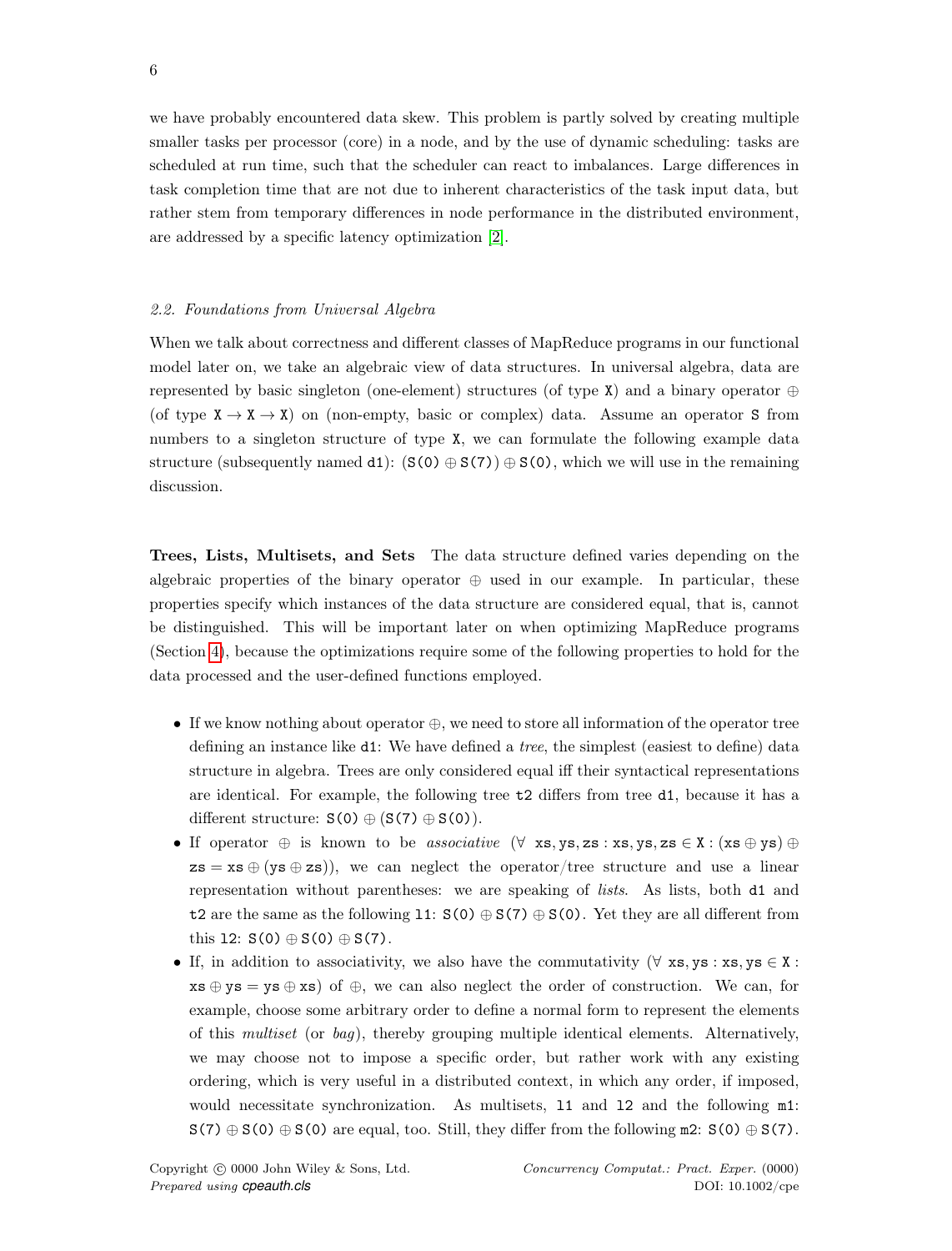• Finally, if the operator  $\oplus$  is also idempotent  $(\forall \mathbf{x} s : \mathbf{x} s \in \mathbf{X} : \mathbf{x} s \oplus \mathbf{x} s = \mathbf{x} s)$ , we do not even need to consider multiples of an element: we have defined sets. As sets,  $m1$  and  $m2$ and the following  $s1: S(7) \oplus S(0)$  are also equal.

Of course, the simplest data structure to use is the set, which is why it plays such an important role in mathematics and also, for example, in the semantics of relational databases.

As an aside, there are also other important properties, for example, the existence of a (left/right) neutral element to allow for empty data, and other combinations of the algebraic properties mentioned.

### 2.3. Correctness Conditions for Combiner Functions

A Combiner function is a Reducer function whose output type coincides with its input type and that is associative and commutative (when viewed as a binary operator  $\oplus$  on individual key–value pairs  $(k_1, v_1)$ ). When viewed as a unary function (for example, function C of type  $X \to X$ ) on multisets, it should also be idempotent  $(\forall x s : x s \in X : C(C(xs)) = C(xs))$ , because it may be applied multiple times (at least, in newer versions of Hadoop). The Combiner function may not even be applied at all by the framework. To ensure correctness in this case, the user-defined Reducer function should first apply the Combiner function on its input, and may only then conduct an arbitrary computation.

### <span id="page-6-0"></span>2.4. Combinators and List Homomorphisms

Important ingredients of functional programming are higher-order functions or combinators functions that have other functions as parameters or results. In this sense, they are (usually very small) algorithmic templates.

Lists in Functional Programming Usually, the basic data structure in functional programming is the immutable linked list. This is why most standard combinators can be defined on lists. Such a list, if finite, corresponds largely to a stack, which only offers access to one end of the linked data structure. For example, in the syntax of the functional language Haskell, the type of homogeneous lists with elements of type  $a$  is denoted by  $[a]$ .

Basic List Combinators Two of the simplest higher-order functions on this kind of lists are map and reduce. Function map is of type  $(a\rightarrow b)\rightarrow[a]\rightarrow[b]$ . It applies a user-defined function to all elements of an input list, and it returns an output list consisting of the results of all these applications. The type of reduce is  $(a\rightarrow a\rightarrow a)\rightarrow[a]\rightarrow a$ . It applies a user-defined associative binary function successively to two neighboring elements of the list. The consideration of some special cases is instructive: Because reduce cannot possibly be written to return any concrete element of an arbitrary type  $a$  (a type selected at invocation time), it cannot handle the empty list. Thus, we will restrict its input to non-empty lists. If we wanted to allow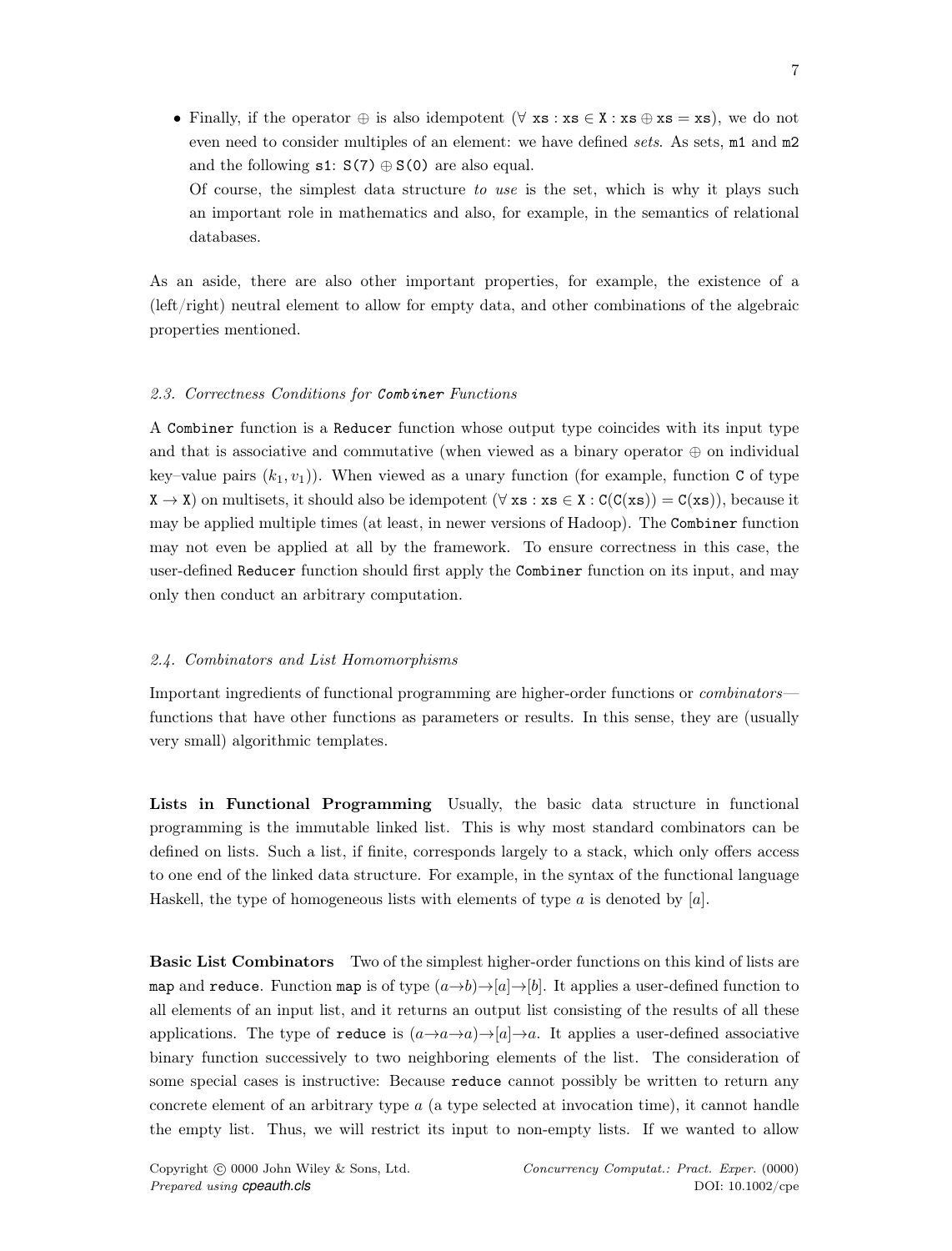<span id="page-7-1"></span>also non-associative functions as parameters of reduce, we would have to specify the order of iteration over the list.[†](#page-7-0)

List and Multiset Homomorphisms A list homomorphism is a function that operates on lists, preserving their algebraic structure. Recall that, in universal algebra, unlike in functional programming, list structure is defined through a list concatenation operator, where a list with at least two elements is viewed as a concatenation of two non-empty segments; in the extreme case, at least one of the segments is a singleton list. All list homomorphisms can be written in Haskell as the composition of a map before a reduce combinator. The function map exposes (massive) independent data parallelism, because its application-specific function parameter (say f) can be applied to all list elements in parallel. In parallel functional programming, the function reduce is also assumed to be data-parallel, because, exploiting the associativity of its function parameter (say  $g$ ), it can be implemented as a balanced tree of applications of  $g$ ; in consequence, its execution requires a logarithmic number of parallel steps. Applications of list homomorphisms will often also use a post-processing function, which shall be a constant-time, sequential function. In summary, every list homomorphism can be formulated in Haskell as [\[11\]](#page-35-10):

 $listHomomorphism = (postProcess)$ .  $reduce(g)$ .  $map(f)$ 

This code uses the right-to-left function composition operator . , the map and the reduce combinator, and three user-defined function parameters, each put between brackets.

A multiset homomorphism is a function that respects the algebraic structure of multisets. The only difference to a list homomorphism is that a multiset homomorphism may disregard the order of its input, because the algebraic multiset concatenation (or better: union) operator is commutative, as we have seen above. (It follows that the function parameter, say  $g$ , of the combinator reduce must also be commutative.)

MapReduce and Combinators MapReduce does not offer the combinators map and reduce directly. Rather, it offers a map (or, more exactly, a concatMap), followed by a groupBy on sorted lists and a second map (concatMap), where the second map is often parameterized by a user-implemented reduce [\[12\]](#page-35-11). This standard case is known as a segmented reduction in the MPI community [\[13\]](#page-36-0) Consequently, although MapReduce is not simply a composition of a reduce after map (as the name would suggest), there is often a reduce involved in MapReduce programs. For details, refer to our functional model of MapReduce (Section [3.1\)](#page-8-1).

Combinators in Practical Distributed Systems We have just seen that MapReduce is rooted in functional programming with combinators. One of the Google MapReduce papers [\[8\]](#page-35-7) even cites earlier work on the parallelization of combinators [\[14\]](#page-36-1). Yet, unlike the combinators used in functional programming, Google's MapReduce is available as a robust, large-scale, distributed system that is used in practice by companies all over the world (in the form of its open-source clone Apache Hadoop). In this regard, it is comparable with the Message Passing

<span id="page-7-0"></span><sup>†</sup> In Haskell, a generalized reduce, iterating from left to right with an additionally supplied initial value is known as foldl.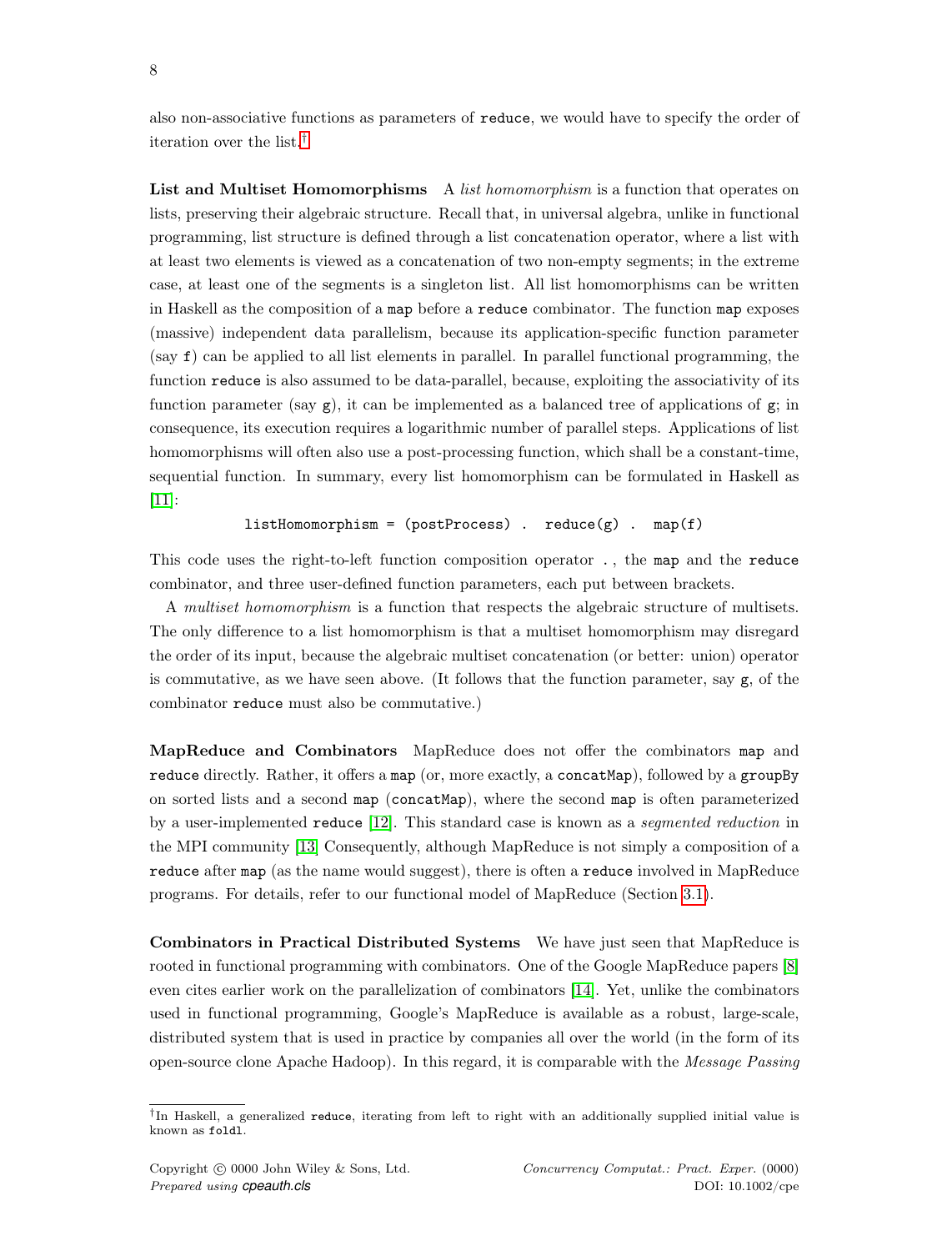<span id="page-8-2"></span>Interface (MPI) [\[13\]](#page-36-0), which offers functional combinators (called *collective operations*) on distributed data, which include, for example, a variant of reduce and a segmented reduction. Though one can use MPI without using its collective operations, it has been the distributed platform offering functional combinators with the most practical impact before the rise of Google's MapReduce. Of course, the C-based MPI has many downsides from the point of view of functional or high-level programming, one of which is its lack of abstraction and a type system: there are no data structures, no static types (everything is a void\*), and in the C implementation, code is not even made type-safe using run-time checks.

## 3. A MODEL OF MAPREDUCE

<span id="page-8-0"></span>In a first step, we present a functional model of MapReduce. Based on it, we proceed to develop a cost model. Both models are inspired by the semantics of Apache Hadoop.

### <span id="page-8-1"></span>3.1. Functional Model

We use the functional language Haskell [\[15\]](#page-36-2) to represent our functional model of MapReduce in a concise way, expressing all transformations as state-less data flow.

3.1.1. Types In the functional model, a MapReduce program is expressed as a function (mapReduce) from input to output that is parameterized with user-defined functions that employ three user-defined types. Function mapReduce is a generic function, parametric in the types of its input  $(m)$ , its intermediate data  $(r)$ , and its final output (o). We begin with an explanation of the types of the six user-defined function parameters of function mapReduce.

#### mapReduce ::

| $\rightarrow$ ([r] $\rightarrow$ [r])<br>-- Combiner<br>$\rightarrow$ ([r] $\rightarrow$ [o])<br>-- Reducer<br>$\rightarrow$ (r $\rightarrow$ r $\rightarrow$ Ordering)<br>-- Partitioner<br>$\rightarrow$ (r $\rightarrow$ r $\rightarrow$ Ordering)<br>-- SortComparator<br>$\rightarrow$ (r $\rightarrow$ r $\rightarrow$ Ordering)<br>-- GroupingComparator<br>$\rightarrow$ [[m]]<br>-- input<br>$\rightarrow$ [[o]]<br>-- output | $(m \rightarrow [r])$ | -- Mapper |
|----------------------------------------------------------------------------------------------------------------------------------------------------------------------------------------------------------------------------------------------------------------------------------------------------------------------------------------------------------------------------------------------------------------------------------------|-----------------------|-----------|
|                                                                                                                                                                                                                                                                                                                                                                                                                                        |                       |           |
|                                                                                                                                                                                                                                                                                                                                                                                                                                        |                       |           |
|                                                                                                                                                                                                                                                                                                                                                                                                                                        |                       |           |
|                                                                                                                                                                                                                                                                                                                                                                                                                                        |                       |           |
|                                                                                                                                                                                                                                                                                                                                                                                                                                        |                       |           |
|                                                                                                                                                                                                                                                                                                                                                                                                                                        |                       |           |
|                                                                                                                                                                                                                                                                                                                                                                                                                                        |                       |           |

The first three parameters of mapReduce (Mapper, Combiner and Reducer; see the comments) describe transformations from input type  $m$  to intermediate type  $r$ , within intermediate type r, and from r to output type o, respectively. All three functions can produce multiple results or no result at all; this is modeled with list types as result types. In the same vein, whereas the Mapper input is a single value, both Combiner and Reducer take a (non-empty) group of values as input, which is passed lazily as an iterator in Hadoop MapReduce; we represent this in the functional model with the Haskell list type. We make the model abstract enough to neglect the possible distinction of key and value, resulting in a simplification of all types involved. This does not preclude the possibility to instantiate the model with standard MapReduce key–value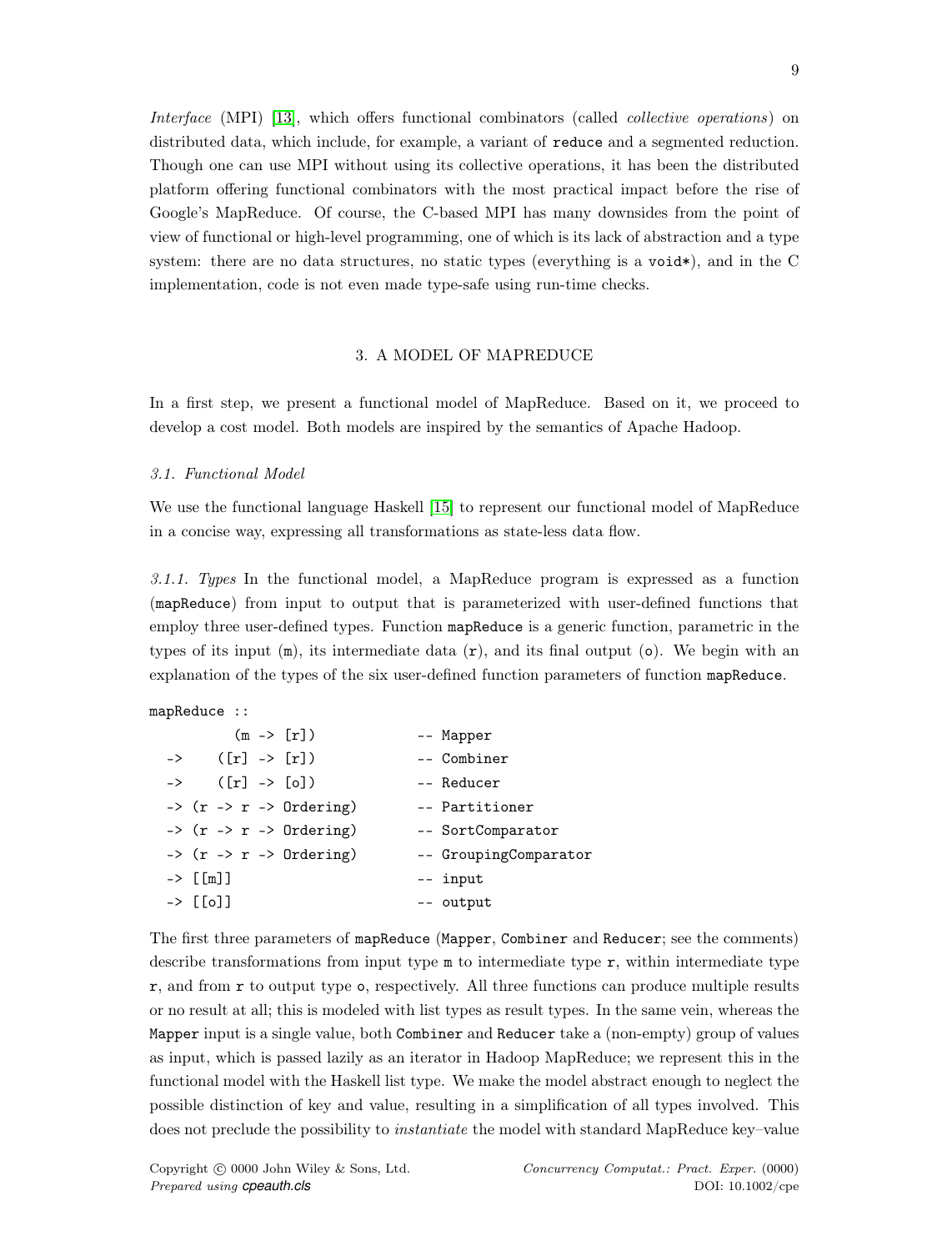pairs—or, alternatively, with a more database-oriented view in which all data is in the keys only, and part of these data are projected away when not needed.

Comparator Functions Since we do not distinguish between keys and values, we need the remaining three function parameters (Partitioner, SortComparator, and Grouping-Comparator): they are different comparison operators, each on two values of the intermediate type r, returning whether their first value parameter is less than, equal to, or greater than their second parameter, according to a user-defined order. They are used by function mapReduce to guarantee that intermediate data is sent to the correct partition (Partitioner), processed together with (only) the values in the correct group (GroupingComparator) in this partition, and that all groups in a partition are processed in the correct order (SortComparator). (Note that, in Hadoop, Partitioner is not defined using comparison, but rather using hashing, which enables slightly faster processing; nevertheless, we abstract from this detail, for consistency with sorting and grouping.) Finally, function mapReduce takes as a last parameter a distributed input of values of type m, and produces a distributed output of values of type o. Using nested lists (denoted [[a]] for elements of type a), we model the fact that there are multiple values, distributed in different partitions, and that the individual values in a partition are read or written sequentially.

3.1.2. Basic Syntax We assume basic knowledge of Haskell syntax and of some standard library functions. Additionally, we use  $x0 \, \text{S}$  f  $x1 \ldots xn$  to denote left-to-right function application, similarly to object-oriented method calls  $x0.f(x1, \ldots, xn)$  in Java. (Think of data flowing in the direction of the arrow head to a parameterized function that will process it.) Furthermore, we use custom variants of the Haskell functions map, concat, groupBy, and mergeBy. Their names carry the prefix mr (for MapReduce) to mark non-standard behavior; extra prefixes of d (or s) denote distributed (or sequential) execution, whereby multiple prefixes describe, from left to right, the computation from the outermost list level to more deeply nested levels. For example, the prefix ds means outer distributed, inner sequential computation. So, function dsMap is the map combinator that applies its argument function to a two-level list, whereby only the outer level is executed in a distributed manner. All the remaining functions used are described next.

3.1.3. Data flow Our functional model of MapReduce describes the data flow from input to output in different steps.<sup> $‡$ </sup> The six user-defined function parameters of function mapReduce all end in F (for function), and they use shortened names (for example, mapF for Mapper function).

Let us start with a general remark on the types of the data passed between the different steps. When the level of nesting of the lists that hold the data changes between any two consecutive steps, this change is indicated in the comment after the first step with the new type of the data just produced. To enable this form of explanation, we model explicitly—by means of an extra step in both Mapper and Reducer tasks—the flattening of the innermost list level using dMap mrConcat, although this happens implicitly in MapReduce.

<span id="page-9-0"></span><sup>‡</sup> In reality, all steps are fused, and the only global synchronization happens after the shuffling.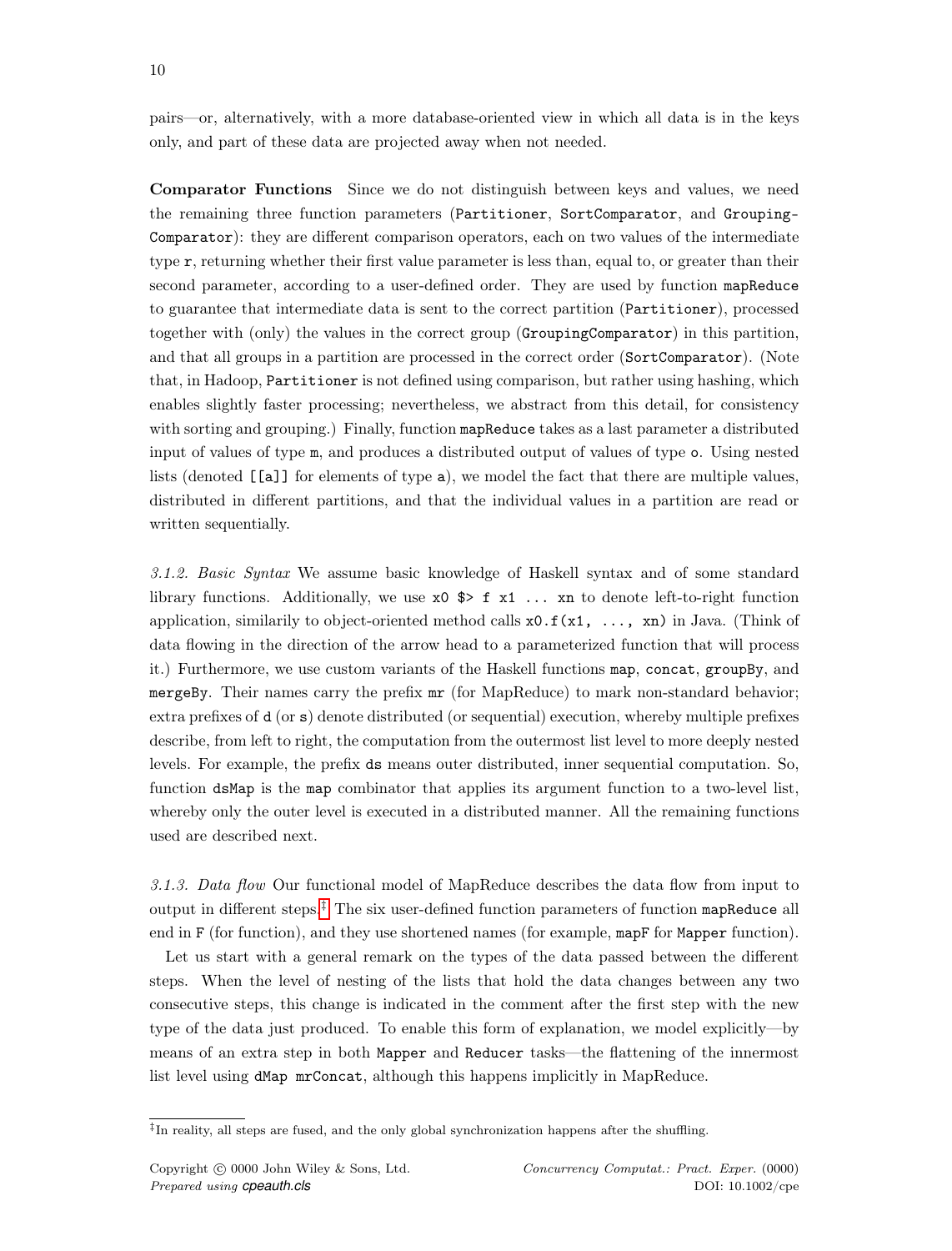```
mapReduce mapF combF redF partF sortF groupF input =
  \frac{1}{2} input \frac{1}{2} \frac{1}{2} \frac{1}{2} \frac{1}{2} \frac{1}{2} \frac{1}{2} \frac{1}{2} \frac{1}{2} \frac{1}{2} \frac{1}{2} \frac{1}{2} \frac{1}{2} \frac{1}{2} \frac{1}{2} \frac{1}{2} \frac{1}{2} \frac{1}{2} \frac{1}{2} \frac{1}{2} \frac{1}{2} \frac{1-- in Mapper tasks
  \Rightarrow dsMap mapF - [[[r]]]
  \Rightarrow dMap mrConcat -- [[ r ]]
  \Rightarrow dMap (mrGroupBy partF) -- [[[r]]]
  $> dMap (repeatUntilSorted (\ir -> ir
                                    $> sMap combF
                                    $> sMap (oneRunOfExternalSortBy sortF)
            ))
  -- pulled by all Reducer tasks from all Mapper tasks
  $> dmrShuffle partF
  -- in Reducer tasks
  $> dMap (mrMergeBy sortF) -- [[ r ]]
  $> dMap (mrGroupBy groupF) -- [[[r]]]
  $> dsMap redF
  \Rightarrow dMap mrConcat \qquad \qquad -- [[o]]
```
Figure 1. Data-flow implementation of the mapReduce function in Haskell; changes of the nesting depth are indicated in comments.

Mapper execution We start with the input, which is modeled as a two-level list with inner elements of type m in Figure [1.](#page-10-0) The outer level is distributed across the cluster nodes that execute the Mapper function in parallel, and the nested lists represent the mostly local data that are read sequentially by each node. For each input value, the first four steps are executed together in a pipeline on the same Mapper node. Overall, this takes place in a distributed fashion in the Mapper tasks on many cluster nodes (all four functions are prefixed with d): This way, we can also take the global view of all the data being processed "at once" on all nodes, producing a single global, distributed result after each of the four steps:

- 1. The user-defined Mapper function mapF is applied to each inner element of the input, possibly producing multiple results (of different type r) per input element. Consequently, an additional third list level is introduced.
- 2. The new third list level is then fused (using mrConcat) at the second list level, denoting sequentially accessed data.
- 3. The result is grouped according to the user-defined Partitioner function partF, again producing an additional third list level. Each of the resulting third-level lists represents a partition that will be sent to a different Reducer node.
- 4. These third-level data are sorted according to the user-defined sort function sortF. An external sort algorithm is used to cater for intermediate data too big to fit into the main memory available to the Mapper task effecting the sort. Sorting possibly requires multiple runs across the data. These runs are interspersed with calls to the user-defined Combiner function combF, whose purpose is to combine a list of multiple elements (which will be equal according to sortF) into a smaller list, this way reducing the size of intermediate data to be further processed.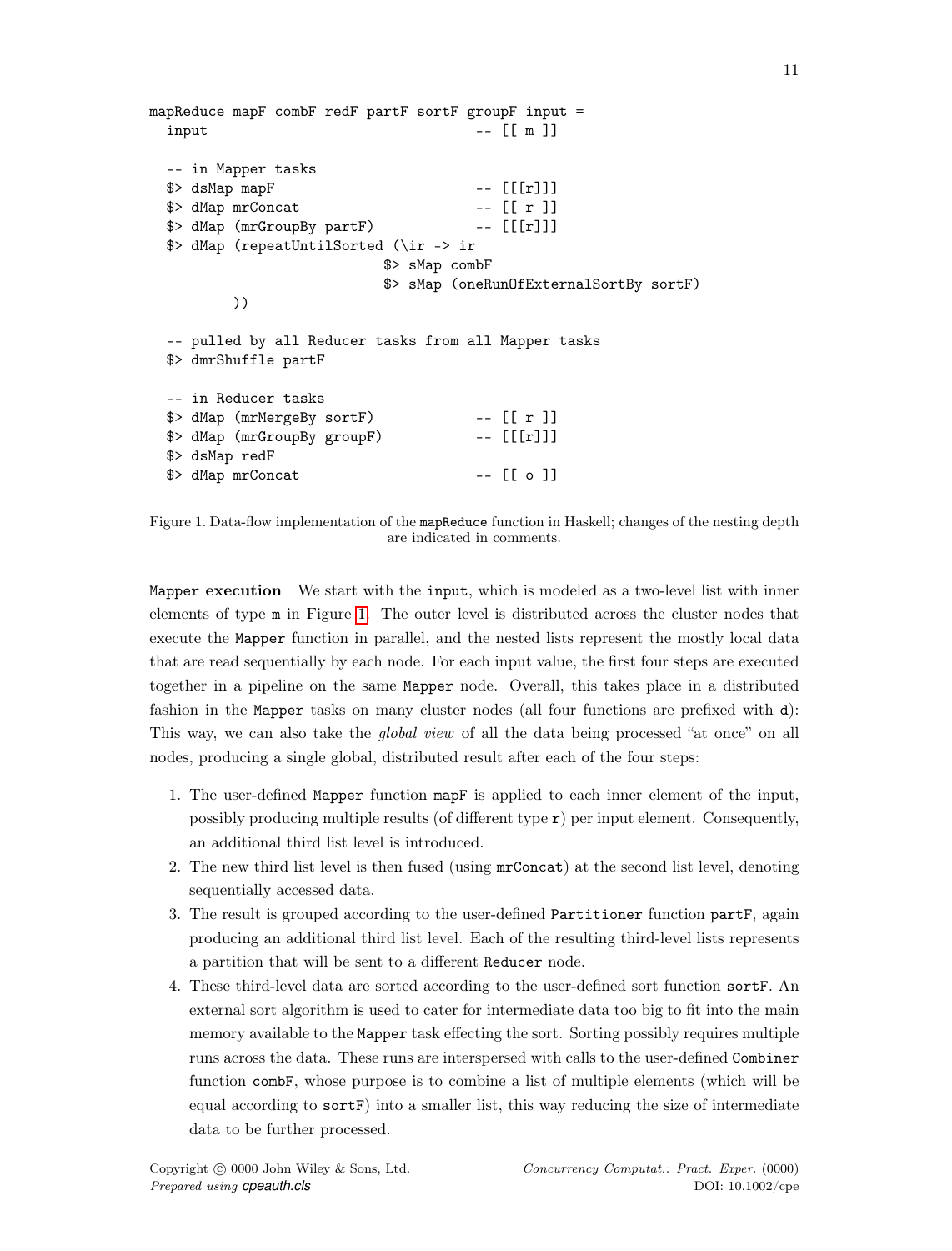Shuffle execution The step in the middle of the computation (dmrShuffle) models the global communication and synchronization between the computation by the Mapper tasks just described, and the subsequent computation by the Reducer tasks. Here, we take again a global view, modeling a completely distributed computation as a single function call. In practice, each Reducer task pulls "its" partition of intermediate data from each Mapper task. Synchronization is implied by each Reducer task waiting for each Mapper task to supply all the data needed. This synchronization cannot be avoided, because the merging procedure done in the next step is a pipeline breaker, a computation that will not produce output before it has consumed all of its input. (For simplicity, our function dmrShuffle may use partF, although this is not needed in practical implementations.)

Reducer execution The last four steps are executed, again, in a distributed fashion but, this time, in the Reducer tasks on the different nodes. In the following description, we take a local view of one Reducer task.

- 1. All sorted partitions (one from each Mapper task) are merged into a single local list using sortF.
- 2. The single local list is divided into different groups according to the user-defined grouping function groupF, creating one more level of nested list structure.
- 3. Each of the groups (consisting of multiple elements) is passed in one function call to the user-defined Reducer function redF, which produces, for each group, a list of output elements of type o.
- 4. Finally, all the lists produced by one Reducer task (for different groups) are fused (using mrConcat) into a single local output list (per Reducer task). The distributed list containing all these local lists forms the output of the MapReduce job.

Overall, we have crafted a data-flow model of MapReduce that is customizable via a handful of function parameters. It is as complex as needed to represent different classes of MapReduce programs (see Section [4\)](#page-16-0), and as simple as possible for this undertaking.

### <span id="page-11-0"></span>3.2. Modelling Performance

We start with some preliminaries about the platforms on which MapReduce programs are typically executed; then, we give a general overview of the kinds of resources and costs that our cost model addresses.

Cluster Environment MapReduce is designed for cluster-local execution on cost-effective homogeneous nodes with large local hard disks. As a consequence, network latency can largely be ignored. Considering network bandwidth, the situation is different. Each node's local bandwidth is limited. And, there is another bottleneck: for large installations, full network bisection width is very costly to realize, and thus rare. Because this is likely to change, we do not consider limits of bisection width.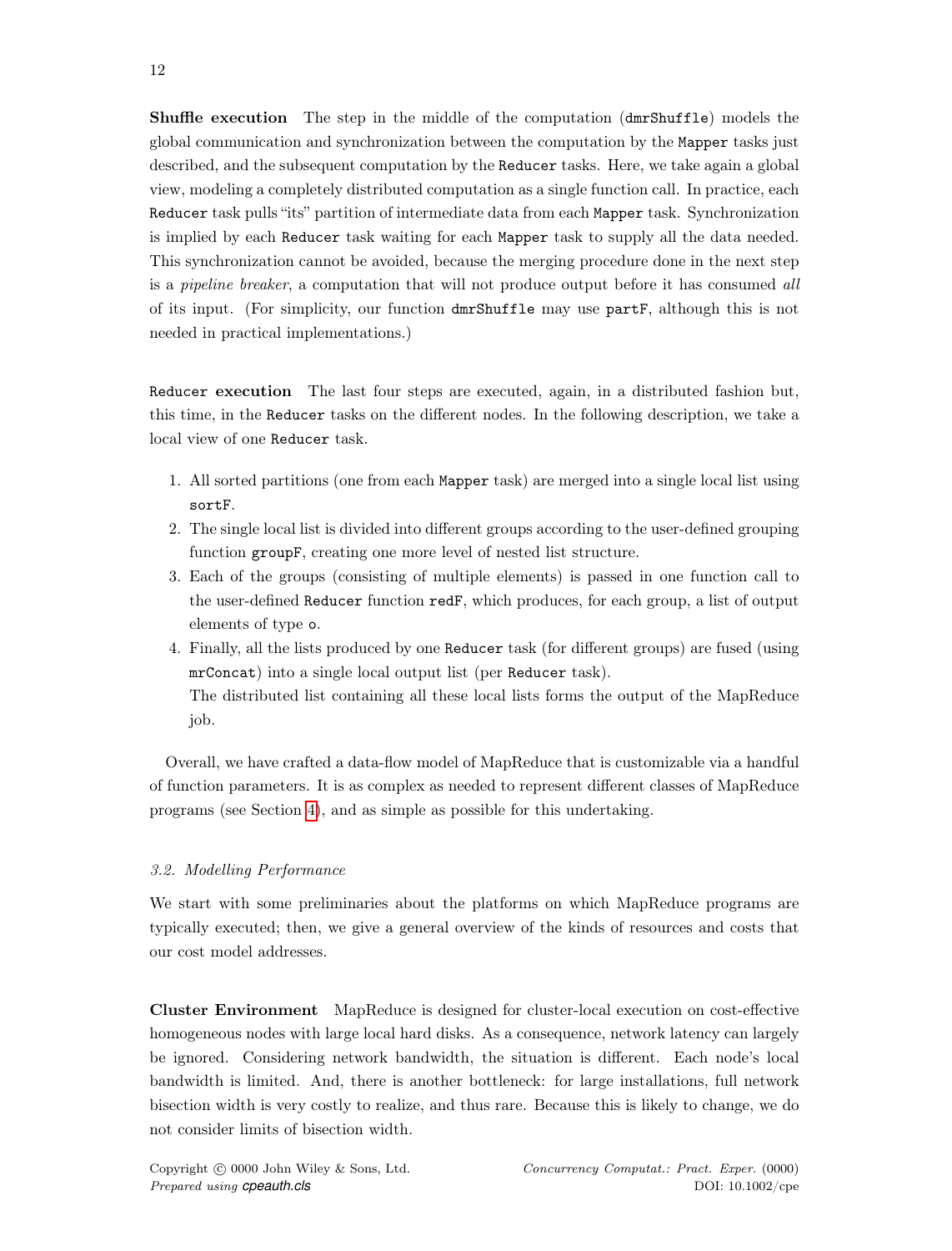<span id="page-12-0"></span>Chunked I/O An important design goal of MapReduce has been to avoid random access patterns for input/output  $(I/O)$  operations. This is in line with its functional roots: Customary data structures, such as arrays or graphs, do not require random memory access, and existing data are never updated, new data are created instead. As a consequence, MapReduce shares many properties with data-flow and stream programming, although it is batch-oriented. For I/O, this means that data are read in large, contiguous chunks using sequential disk scans; this is also the goal when writing data. Hence, caches are effective in hiding disk and memory latency, both of which are ignored by our cost model.

Resources Ignoring caches, the following resources remain to be considered: CPUs (the number of CPU cores), memory and disks (both with bandwidth, without latency, and with size), and network (with local bandwidth, without latency). Because the location of data in a MapReduce cluster can hardly be controlled, we will assume sufficient disk space on every node in the cluster, and ignore disk size. For reasons of coherence, we will also exclude memory size from our considerations.

Cost We are interested in MapReduce job latency. This is opposed to other cost measures such as throughput, or utilization, in a shared cluster or efficiency of usage of individual resources, as achieved by low-level improvements in the implementation of the Hadoop framework. We define cost as the minimum latency of MapReduce job execution on an otherwise unused cluster.

Skew in Data The minimum in this cost measure corresponds to the best case, which is never attained in practice because of skew in the data: the division of the job into tasks is not perfect because it is driven only by the input size and not by the processing effort needed. Consequently, some tasks take longer to complete than others. Yet, in practice, there is often only a small deviation. This is partly due to an optimization that executes speculation a redundant copy of the slowest tasks that have yet to complete (see the discussion on "stragglers" [\[8\]](#page-35-7)). But, often enough, there is sufficient skew in either the input or the intermediate data, to let the MapReduce job in question will never come close to the best case because some of the tasks in its execution will need considerably longer than the average to complete. We specifically do not model this aspect.

Performance Portability Furthermore, we assume the same, fixed processing speed for all CPU cores; we do not model the performance of programs ported to different hardware (despite the fact that porting a Hadoop program is easy because it is written in run-anywhere Java for a framework that hides most machine details).

In summary, we restrict ourselves in several dimensions. Nevertheless, the experiments confirm that our model of MapReduce performance is relevant, (see Section [5\)](#page-27-0).

## 3.3. Cost Model

Given the considerations in Section [3.2,](#page-11-0) we propose the analytical model of the performance of MapReduce programs, as shown in Figure [2.](#page-13-0) It is a linear model for costing time, so the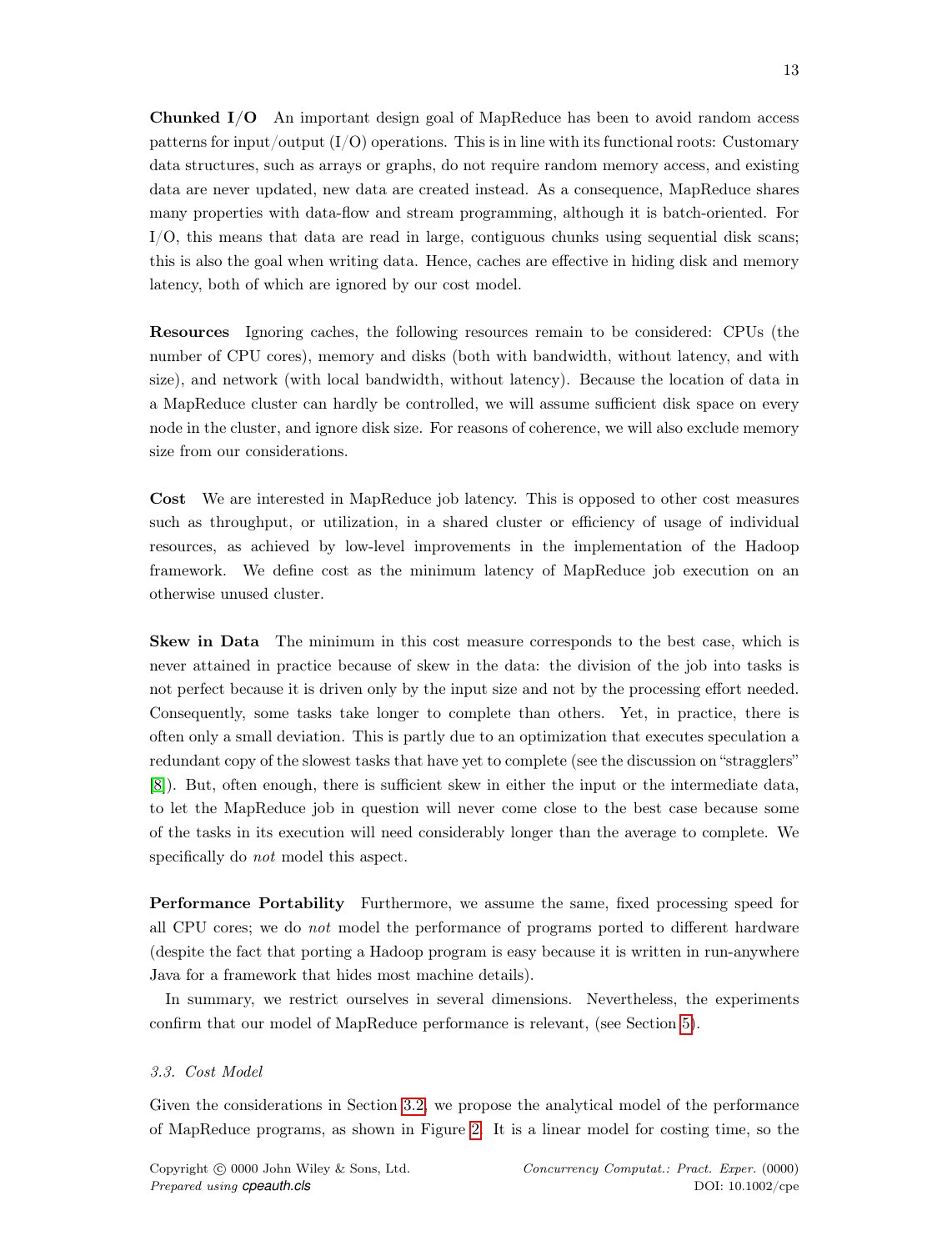unit of each summand (1a–h) is time in seconds. Each summand is a product of a per-unit cost factor and the number of units affected. The unit differs between startup costs (seconds) and processing costs (seconds per byte processed).

<span id="page-13-9"></span>3.3.1. Basic Parameters Let us describe the three different kinds of basic parameters, used in the formula of Figure [2,](#page-13-0) before we explain the total cost of a MapReduce job (a run of a MapReduce program in a given environment) and each of its summands in detail.

Input and Dependent Data (size in bytes)

inputSize is the size of the job's input in bytes.

- mapOutputSize is the total size of the output of all Mapper tasks, directly after applying the Mapper function only.
- combineOutputSize is the total size of the output of all Mapper tasks, after application of the Combiner function (if applied; otherwise, it is equal to  $mapOutputSize$ ).

outputSize is the total size of the job's output.

These sizes enter into calculations involving the size of data processed by different kinds of tasks.

### Cluster Configuration Parameters (various units)

numCpuCores (unitless) is the number of processor cores in the cluster.

*chunkSize* (size in bytes) is the size of a chunk of data in an  $I/O$  operation (about 64 *MByte*).

<span id="page-13-0"></span>These parameters will be used to calculate the number of tasks into which the MapReduce job is divided.

<span id="page-13-4"></span><span id="page-13-3"></span><span id="page-13-2"></span><span id="page-13-1"></span>
$$
cost = (1a)
$$

$$
cost_{\text{jobStarting}} \tag{1b}
$$

+ 
$$
\cos t_{\text{taskStartup}} * \frac{\left(\frac{inputSize}{chunkSize} + numReducers\right)}{numCpuCores}
$$
 (1c)

+ 
$$
(\cos t_{\text{readDFS}} + \cos t_{\text{Mapper}}) * \frac{inputSize}{numCpuCores}
$$
 (1d)

+ 
$$
(\cos t_{\text{sort}} + \cos t_{\text{combine}}) * \frac{mapOutputSize}{numCpuCores}
$$
 (1e)

<span id="page-13-8"></span><span id="page-13-7"></span><span id="page-13-6"></span><span id="page-13-5"></span>
$$
cost_{\text{write}} * \frac{combineOutputSize}{numCpuCores} \tag{1f}
$$

+ 
$$
(cost_{\text{readNet}} + cost_{\text{merge}} + cost_{\text{Reduceer}}) * \frac{mapOutputSize}{numReducers_{\text{Eff}}}
$$
 (1g)

+ 
$$
cost_{\text{writeDFS}} * \frac{outputSize}{numReducers_{\text{Eff}}}
$$
 (1h)

#### Figure 2. The MapReduce cost model.

 $+$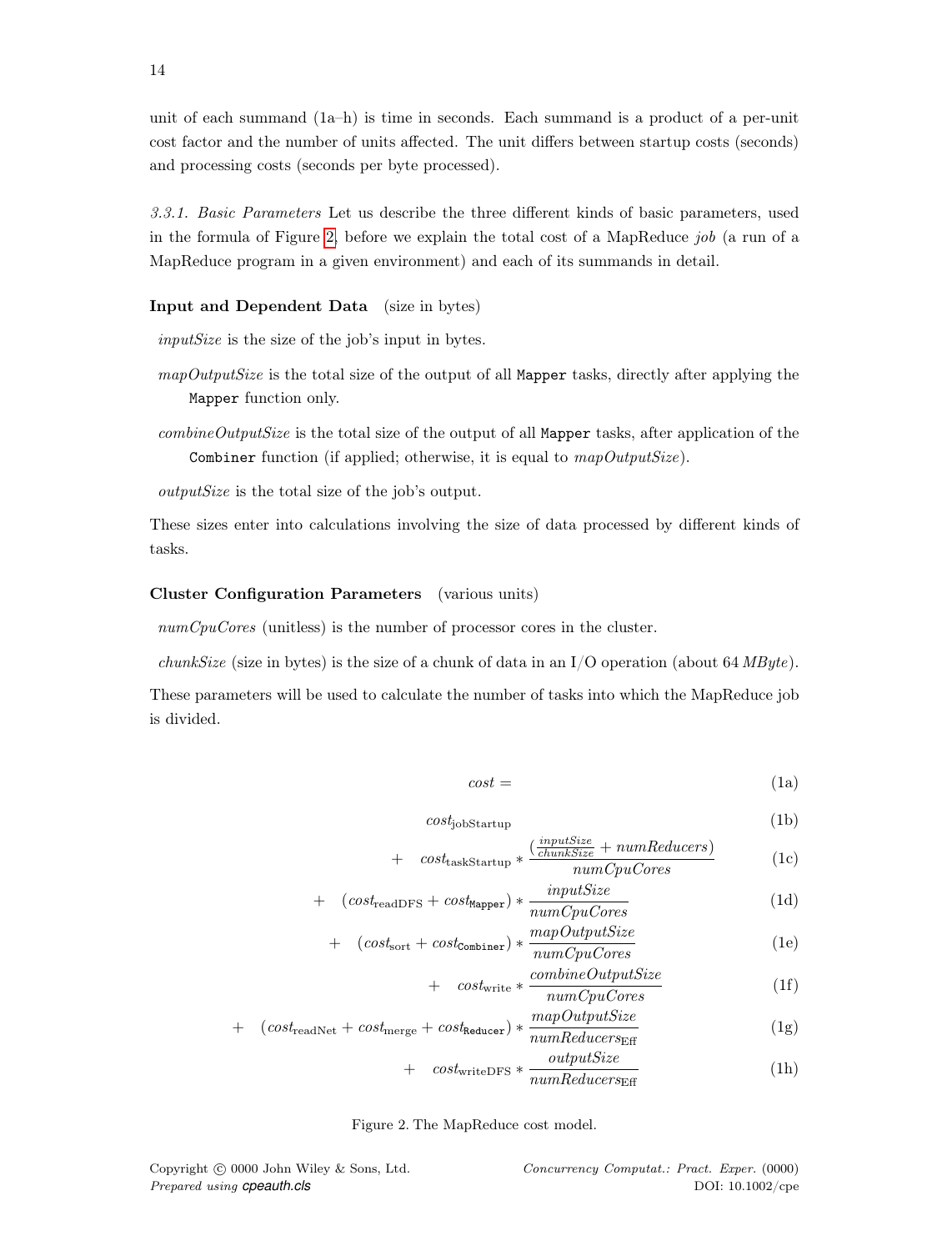### Program Parameters (unitless)

numReducers is the number of Reducer tasks requested by the program.

 $numReducers_{\text{Eff}}$  is the number of Reducer tasks used effectively: those that receive data to process; it can be, at most, numReducers (in the best case); it may be smaller, if there are Reducer tasks that receive little or no data groups to process. Its actual value depends on how well the user-defined Partitioner function divides the intermediate data into chunks of equal size.

Parameter numReducers is the most important tuning parameter for many MapReduce programs but, in practice, the number of Reducer tasks that do useful work during a job may be smaller, which is modelled by parameter  $numReducers_{\text{Eff}}$ .

3.3.2. Explanation of Each Cost Term Next, we explain the total cost of running a MapReduce program and each of the cost summands  $(1a-h)$  in detail, including the basic costs from which the cost summands are composed.

#### Absolute Performance (time in seconds)

 $cost(1a)$  $cost(1a)$  is the estimated (minimum) latency of the execution of a MapReduce job, consisting of a MapReduce program (which may have been defined just-in-time before execution), a cluster configuration (or the default configuration for local single-threaded execution with one Reducer task only), and an input to be processed.

We define the total cost as the sum of individual startup costs and processing costs, as described below. This implies a sequencing and barrier synchronization between the different processing steps which, in practice, occurs only between some of these steps. As a consequence, we can model CPU-bound as well as I/O-bound jobs, but we will over-estimate the costs of jobs that need much processing and much  $I/O$ . We could model this over-estimation with some maximum operators, but decided that this would complicate our model unnecessarily.

#### Startup Costs (time in seconds)

The startup costs depend on the cluster configuration, especially, on whether execution is local or distributed.

- $cost_{\text{jobStartup}}$  [\(1b\)](#page-13-2) is the cost incurred when submitting a MapReduce job, including the time needed by the Splitter function (see Section [3.3.3](#page-16-1) for more detail) to compute the split boundaries of all files in the input; it can be ignored for realistic input sizes.
- $cost_{taskStartup}$  [\(1c\)](#page-13-3) is the cost incurred when starting an additional task in a job. For local execution, is it negligible, whereas it amounts to some time for distributed execution; it can be ignored if each input file's size is larger than  $chunkSize$ , the input is divided with a standard Hadoop Splitter into large partitions, and thus the processing time of each task outweighs its startup costs. This cost must be multiplied with the (average) number of tasks (Mapper plus Reducer tasks) per CPU core ( $numCpuCores$ ). The number of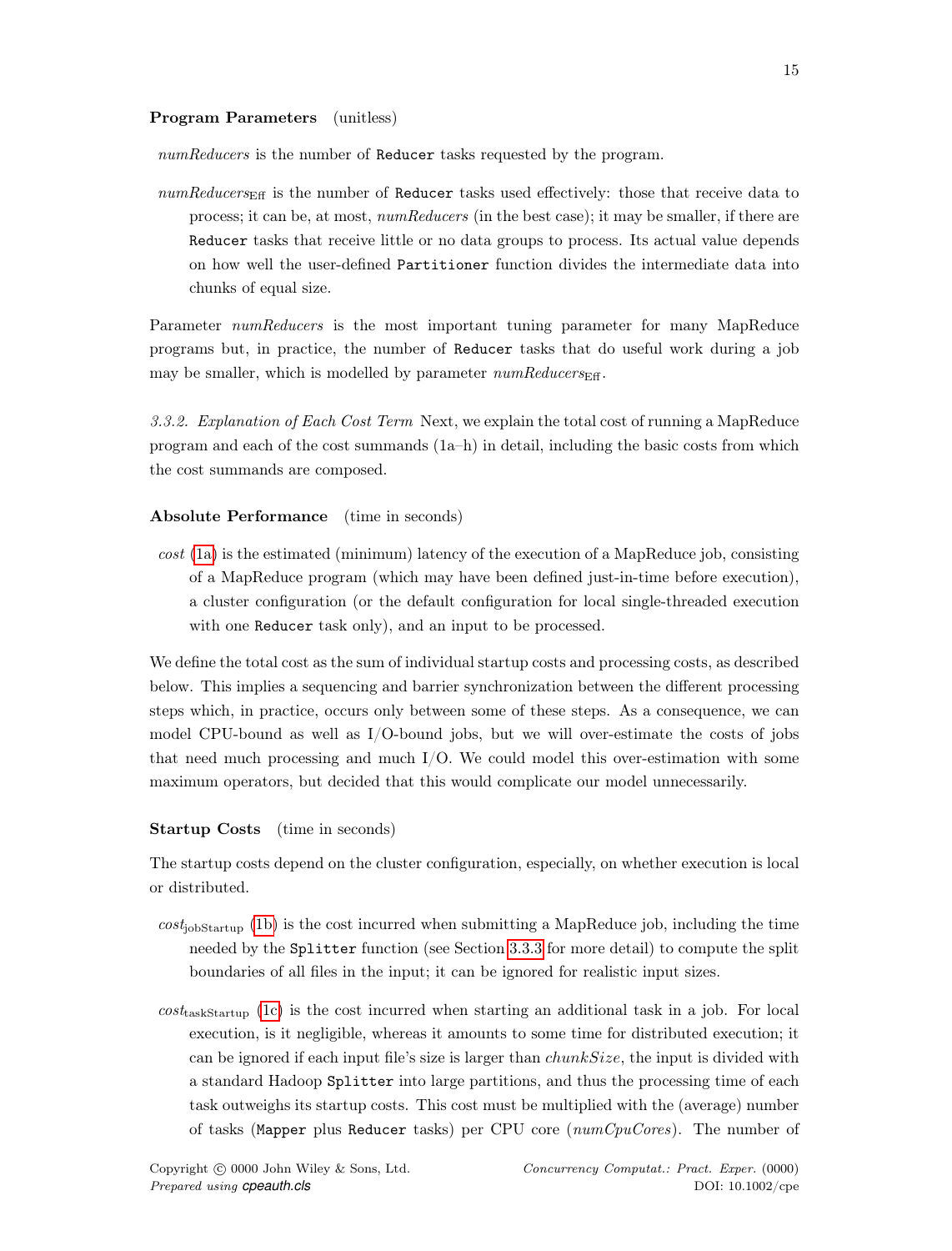Reducer tasks is specified explicitly by parameter  $numReducers$ , whereas the number of Mapper tasks depends on the Splitter used, which, by default, divides each file into chunks of size of, at most, chunkSize. This is an under-approximation, as we abstract slightly from the fact that the input consists often of multiple files, whose sizes may not be multiples of chunkSize. So, in practice, there may be one additional small chunk per input file.

## Processing Costs (1/throughput in seconds/byte)

- $cost_{\text{readDFS}}$  [\(1d\)](#page-13-4) is the cost of reading a byte from the distributed file system (DFS). In most cases, the MapReduce framework schedules Mapper tasks to be executed on the node on which their input data are located; then, it is equal to the cost of a local read. Like all other read and write costs, it includes (de-)serialization overhead.
- $\cos t_{\text{Mapper}}$  is the cost of executing the Mapper function on the byte of input just read. It is often negligible, but it can be arbitrarily large, depending on the Mapper code (for example, in the extreme case of running a complete, possibly non-terminating sequential program in a single Mapper task). The sum of these two costs has to be multiplied with the (average) size of the input (inputSize) that is processed in parallel, per CPU core (numCpuCores).
- $cost_{sort}$  [\(1e\)](#page-13-5) is the cost of sorting a byte externally (which is necessary because the entire task output may not fit into the main memory available to the Mapper task).
- $cost_{\text{Combiner}}$  is the cost of executing the Combiner function on a byte of input. As for the Mapper function, this cost depends on the application code. The sum of the last two cost items has to be multiplied with the size of the data on which they operate  $(mapOutputSize)$ , which is often similar to the size of the input; but, in some cases, it is an order of magnitude larger, and, in some cases, it is considerably smaller. Furthermore, the cost model makes the assumptions that sorting is linear and that it only occurs before the Combiner function sees the data. Both these assumptions are gross abstractions: Hadoop MapReduce uses external QuickSort and MergeSort, and the Combiner function is applied after each of the normally multiple rounds of external sorting in practice. So, in the worst case, in which the Combiner function is superfluous because it is the identity on its input, it will be executed in each round of external sorting on the entire intermediate data, wasting resources.
- $cost_{\text{write}}$  [\(1f\)](#page-13-6) is the cost of writing a byte to local disk. It is multiplied with (combineOutputSize), the size of the data on which it operates which, in most cases, will be considerably smaller than  $(mapOutputSize)$ , and often a constant.
- $cost_{readNet}$  [\(1g\)](#page-13-7) is the cost of reading a byte that has to be transmitted across the cluster network.
- $cost_{\text{merge}}$  is the cost of externally merging a byte from pre-sorted inputs just read from the network. This establishes the grouping of the complete input of one Reducer task into

Copyright © 0000 John Wiley & Sons, Ltd. Concurrency Computat.: Pract. Exper. (0000)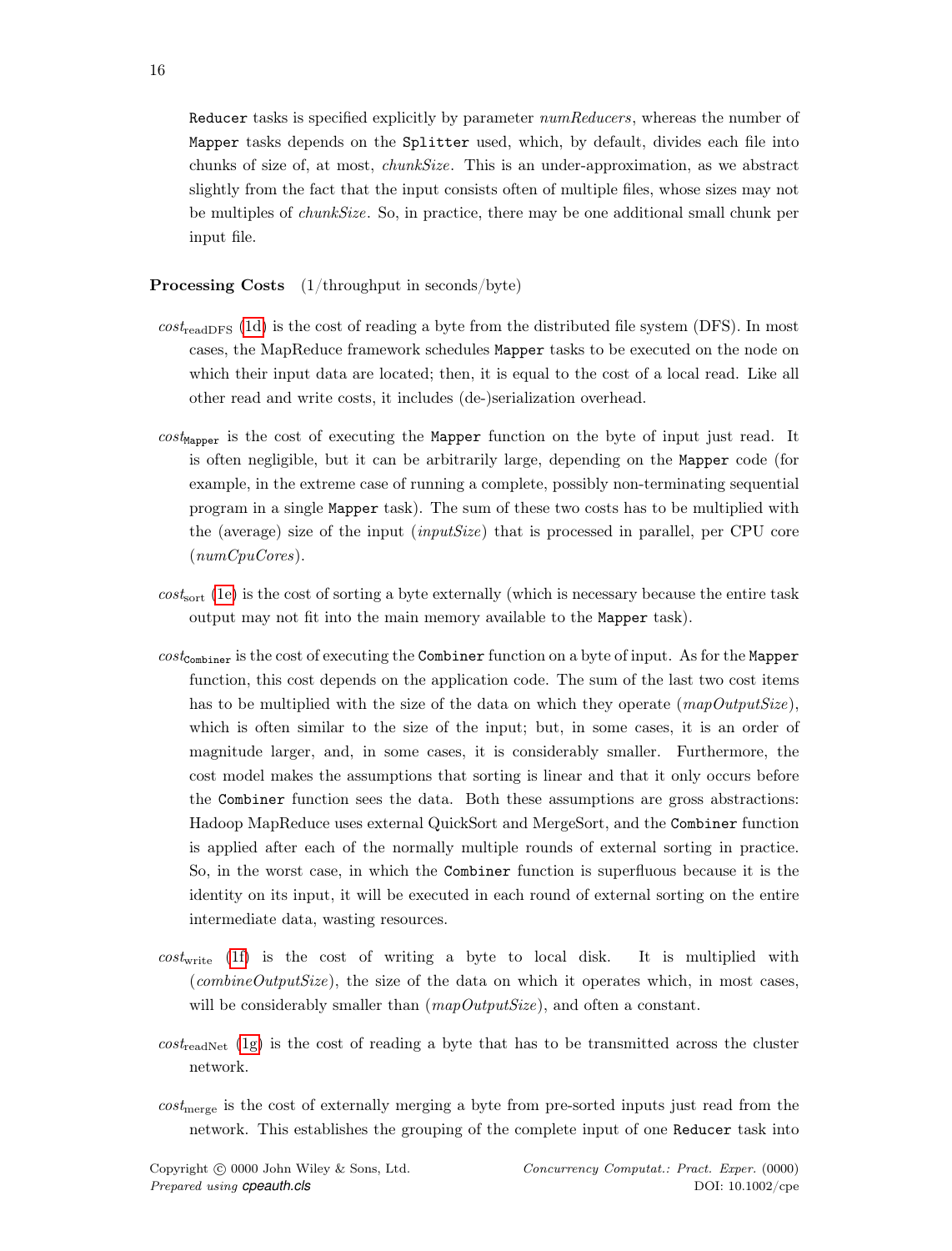different groups, which will then be processed by the Reducer function, one group at a time. Additionally, it establishes the ordering in which the groups are handed over to the Reducer function, and can also be used to establish some order inside each group.

- $cost_{\text{Reduce}}$  is the cost of executing the Reducer function on a byte of input. As for the Mapper and Combiner functions, this cost depends on the application code.
- $cost_{\text{writeDFS}}$  [\(1h\)](#page-13-8) is the cost of writing a byte to the distributed file system. This is a local write plus, typically, two additional redundant copies on other nodes in the same cluster.

# <span id="page-16-1"></span>3.3.3. Relation to the Functional Model Our cost model is based on our functional model. Yet, there are some differences.

First, there are some functions in the functional model that are not explicit in the cost model. This includes the user-defined comparison functions partF, sortF, and groupF. These functions are comparison operators on user-defined data. As such, they should take constant time per comparison, and their total cost should be subsumed by the costs of sorting and merging, which are already part of our model. Recall that the choice of function parameter partF influences the value of  $numReducers_{\text{Eff}}$  heavily, so its effect is already incorporated indirectly in our cost model. In the same vein, we have also mentioned the Hadoop Splitter function in the cost model without attributing a separate cost to it. This is legitimate because the Splitter function induces negligible overhead when it computes the split points for each input file; later on, this guarantees that each task has at most *chunkSize* input data to process, so the data will be more evenly distributed between tasks. Furthermore, we also do not attribute costs to dmrConcat because, in practice, it does not constitute an extra step of computation, but rather happens on the fly without incurring a discernible cost.

Second, there are additional cost terms that do not refer explicitly to elements of the functional model. This includes the startup costs of jobs and tasks (1a–b), which are considerable for some MapReduce jobs, although they do not appear in a simplified data-flow view. More importantly, our cost model contains individual I/O costs for input, intermediate, and output data, which takes the amount of data transferred at the different stages of a MapReduce computation into account. We believe that an explicit inclusion of I/O in the functional data-flow model would complicate this model unnecessarily, whereas, in the cost model, I/O is too important to omit.

# 4. OPTIMIZATION OF MAPREDUCE PROGRAMS

<span id="page-16-0"></span>To demonstrate the feasibility of our functional model and our cost model, we use them as a basis for formulating optimization rules for MapReduce programs. The transformations that we discuss in this section aim mainly at performance optimization. Nevertheless, the transformations are undirected: they can be applied forward, in the direction of target code, to optimize performance or, alternatively, backward, in the direction of source code, to refactor MapReduce programs into a more modular and less tangled form. We formulate two pairs of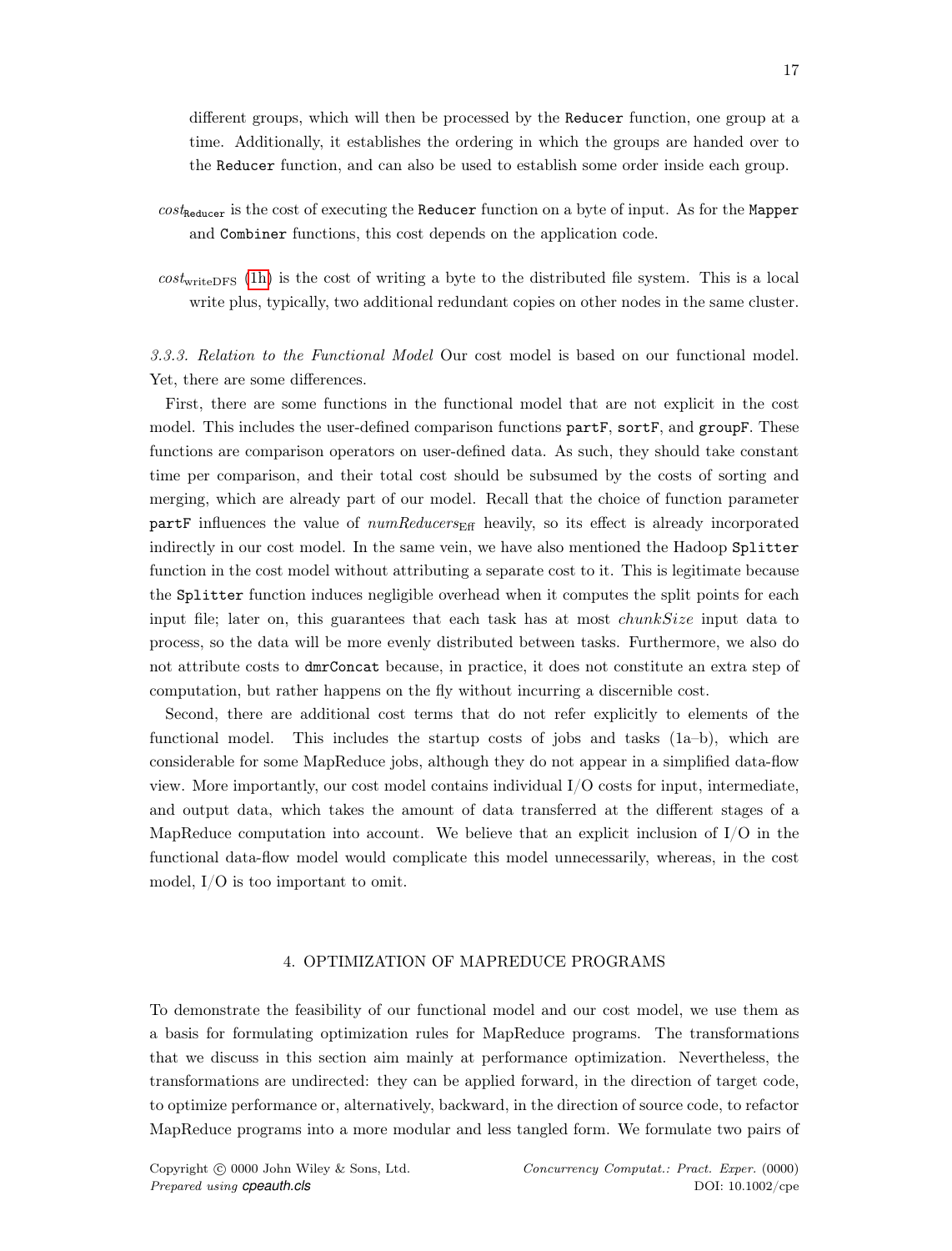transformation rules for MapReduce programs—one pair for each of the algorithm classes considered, as we explain next.

Classes of Algorithms Considered We concentrate on two important classes of homomorphisms that are compatible with MapReduce, namely, homomorphisms on multisets (Section [4.3\)](#page-19-0) and on lists (Section [4.4\)](#page-23-0), both with one restriction concerning resource consumption: they may only produce a single result of constant size. To produce a global result, as homomorphisms do, the MapReduce programs considered here must have a single Reducer task in the final program step. $§$  This is in line with the common view that, in the MapReduce world, only linear-time, constant-space algorithms are considered to be really scalable. More precisely, the size of the data processed by each parallel task created should be bounded by a constant. As a consequence, all programs that do not reduce the volume of data massively—using heavy filtering (in the Mapper function) or heavy reduction (in the Combiner function)—need multiple Reducer tasks in the first MapReduce program step. This also amounts to producing only a single result of constant size in the single Reducer task in the last program step, for example, a single maximum value or a single count of entities of some kind. Results that are more complicated are also allowed, for example, a histogram of values (which consists of a fixed number of counts of entities of some kind). Results whose size depends on the size of the input are not considered. This excludes many simple, embarrassingly parallel map-only problems, which is okay because we do not consider them to be very interesting. It also excludes interesting complex data transformations with big distributed results, which form only a small percentage of MapReduce programs executed, although the MapReduce programming model really excels at them. In contrast, we include most reporting and summarization problems, which makes our optimizations very relevant in practice.

# 4.1. Implementing Homomorphisms Using MapReduce

First, we show how to implement basic versions of both classes of homomorphisms in MapReduce. We start with multiset homomorphisms and then extend the approach to include preservation of order, thus handling list homomorphisms as well.

From Multiset Homomorphisms to MapReduce Programs MapReduce does not directly offer the combinators map and reduce, which are normally used to implement list homomorphisms (see Section [2.4\)](#page-6-0). Let us demonstrate how to replace these combinators with appropriate MapReduce counterparts. Because we need a single global result, computed by taking all input values into account, we can only use one segment of the segmented reduction, which must contain all data. Then, although all Mapper tasks can work in parallel in a distributed fashion, the real work is done sequentially by a single Reducer task. So, the simplest MapReduce implementation of a homomorphism is effectively sequential. Furthermore, because we want only a single group in the only segment, we need to regard all keys as equal during grouping. If the keys are not used in computing the result, then the

<span id="page-17-0"></span><sup>§</sup>There is no such restriction on the other program steps in these MapReduce programs.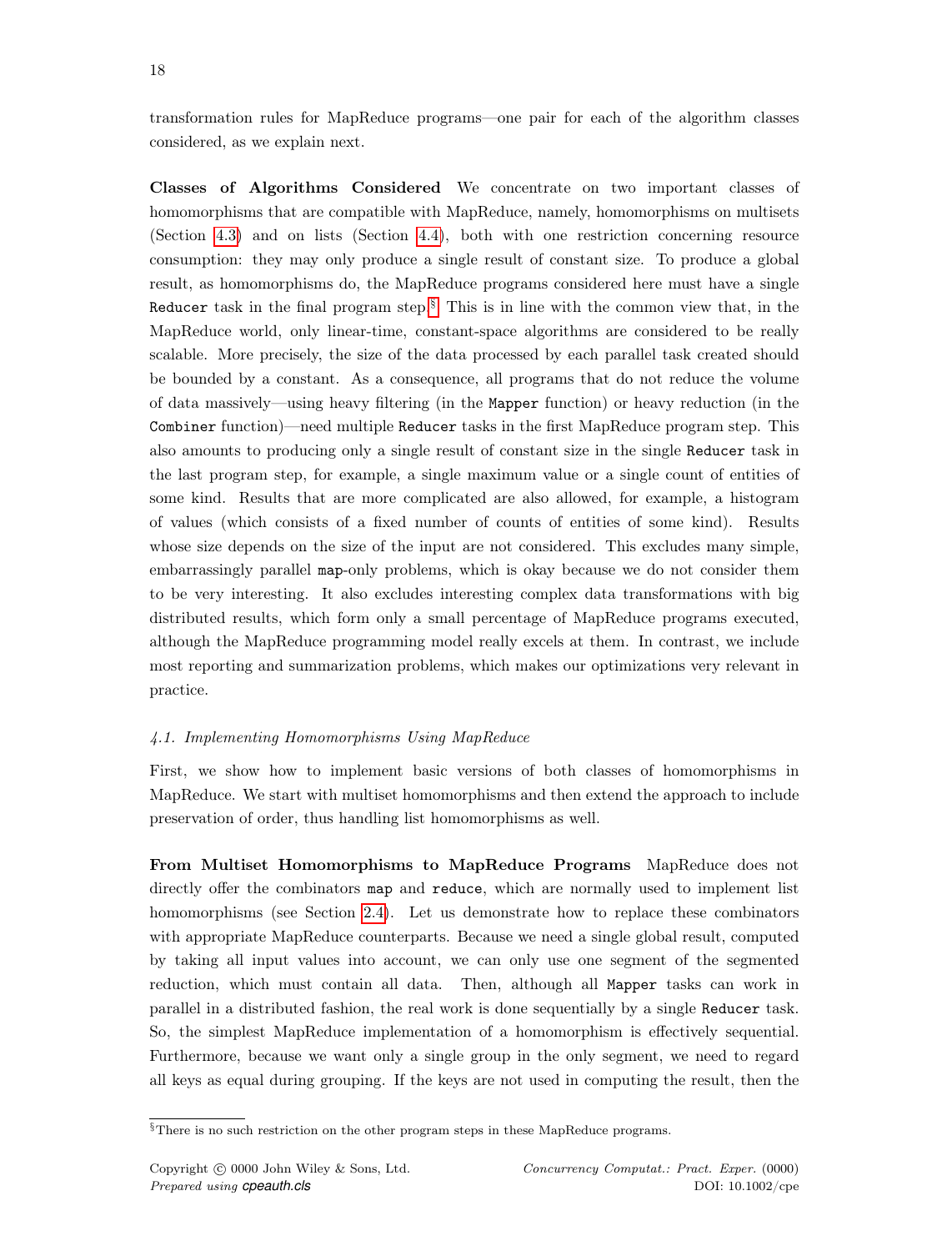simplest way to guarantee this is to project all input keys to the same constant intermediate key in the Mapper function.<sup> $\P$ </sup> Then, the function subject to a map in a homomorphism has to be applied to the current value by the Mapper. Similarly, the function subject to a reduce in a homomorphism has to be applied to any two values in the iterator by the Reducer—so, the programmer needs to implement also the reduce combinator in the Reducer.

From List Homomorphisms to MapReduce Programs Next, we show how to extend our approach of creating MapReduce programs from multiset homomorphisms to list homomorphisms. To implement list homomorphisms in MapReduce, we have to take special care to preserve the order of input elements in all steps. To begin, we need some representation of the input list order. We use positions (or indices), for simplicity. In Hadoop MapReduce, there is no notion of a global index for a datum in the input; to remedy this limitation, we assume that the input has been preprocessed and each element is carrying a globally unique index, which is exactly 1 greater than the index of its predecessor (we will call such indices contiguous). An even better (but more costly, and thus not pursued) solution would be to use ranges of begin and end indices, because they allow to represent exactly the segments on which list homomorphisms work.

### <span id="page-18-1"></span>4.2. Optimization Rules

We can now proceed to the formalism that we use to describe optimization rules for MapReduce programs.

Rule Notation Formally, we denote a program transformation rule as follows. A tuple of original program steps is transformed (denoted by a horizontal line) into a tuple of new program steps. Often, these tuples only have a single element, in which case we omit the enclosing parentheses. In all rules, we denote variables in italics, and constants and predicates in sans-serif font. As a simple but not very useful example, Rule Example, which divides, under a specific condition, a MapReduce program s into two MapReduce program steps i and t, would look as follows:

isCompositionOf(
$$
s
$$
, ( $i$ ,  $t$ ))  
\n
$$
s \rightarrow (i, t)
$$
\n(EXAMPLE)

In the condition (premise) of a rule, above the horizontal bar, we use binary relations (for example, isCompositionOf), whose names hint at their meaning when they are read as infix relations ("s is composition of  $(i, t)$ "). Multiple conditions are combined with conjunction.

Number of Reducer Tasks as Parameter In addition to the parameters introduced in the functional model (Section [3.1\)](#page-8-1), the transformation rules depend on the number of Reducer tasks specified in the MapReduce program. We specify the number of Reducer tasks as an additional parameter that can be either zero  $(0)$ , one  $(1)$ , or more than one  $(N)$ . These three

<span id="page-18-0"></span><sup>¶</sup>Of course, alternatively, one could employ a user-defined GroupingComparator instead.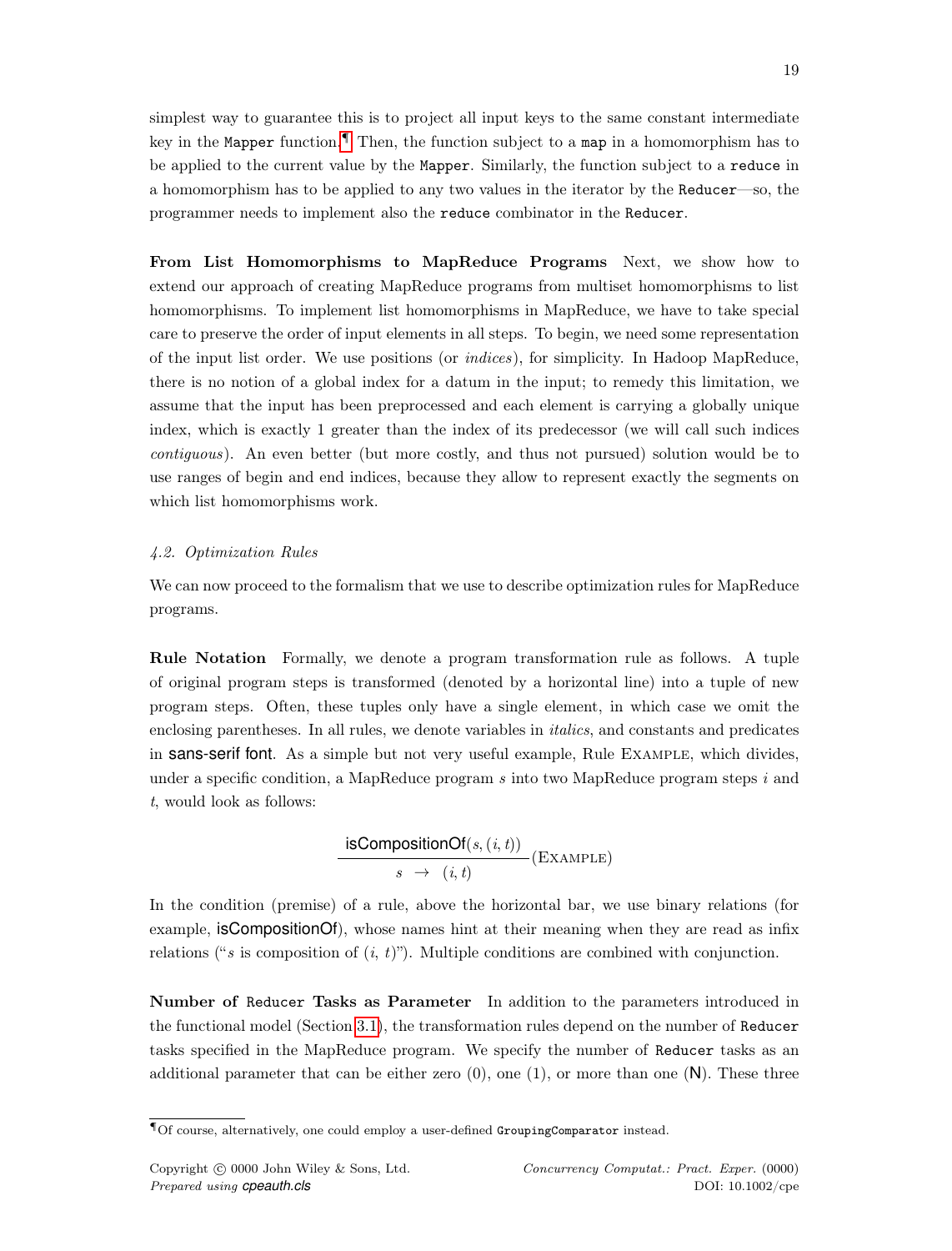cases correspond to three semantically different kinds of behavior: do not execute Reducer tasks, always execute a single (sequential) task, and execute at least two tasks (in parallel, if the cluster has more than one CPU core). The latter case corresponds to the optimal number of parallel, distributed Reducer tasks given the specification of the problem and the cluster at hand.

# <span id="page-19-0"></span>4.3. Optimization of Multiset Homomorphisms

Let us describe first the two optimization rules on multiset homomorphisms (see Section [2.4\)](#page-6-0). The basic idea of the first rule is to parallelize a sequential MapReduce program, whereas the second rule optimizes this or another parallel program further by reducing communication overhead and discarding intermediate results. Before we come to the rules, we provide some technical context that is common to both rules.

Context Although there is no order in multisets, programs on multisets make special use of the three order-related parameters (Partitioner, SortComparator, and Grouping-Comparator) of our functional model (see Section [3.1\)](#page-8-1).

- For grouping, all keys are considered equal (allEqualCmp). This gives us more freedom in defining keys.
- For sorting, we do the same to avoid some of the overhead associated with sorting.
- We do not change the default (hash) Partitioner function, because it is well suited for distributing most kinds of data to different partitions.

These order-related functions are the same for all programs treated by the multiset rules. For brevity, we omit the parameters for SortComparator and GroupingComparator from all rules. We keep the parameter for the Partitioner function to be able to show that, in cases that have only a single Reducer task, the choice of the Partitioner function does not matter (which we denote by an asterisk, ∗). Other than the order-related parameters, we have four parameters for each MapReduce program step: the user-defined Mapper, Combiner, and Reducer function, and the number of Reducer tasks. Because Combiner functions are optional in MapReduce, we model the absence of a Combiner function with the special value  $\epsilon$ . Functionally, if we do not consider differences in performance, this amounts to specifying the identity function as Combiner.

<span id="page-19-2"></span>4.3.1. Multiset Parallelization Rule The first rule (Rule M-Par, short for multiset parallelization) describes the transformation of a sequential MapReduce program to a potentially faster two-step MapReduce program with parallelism.<sup> $\parallel$ </sup> The two parameters m and  $r$  of the original program describe fully the multiset homomorphism that we want to optimize.

<span id="page-19-1"></span> $\mathbb{N}$  Note that, for performance, we desire distributed execution mostly for the parallelism gained; fault tolerance and other aspects are not in the center of our discussion.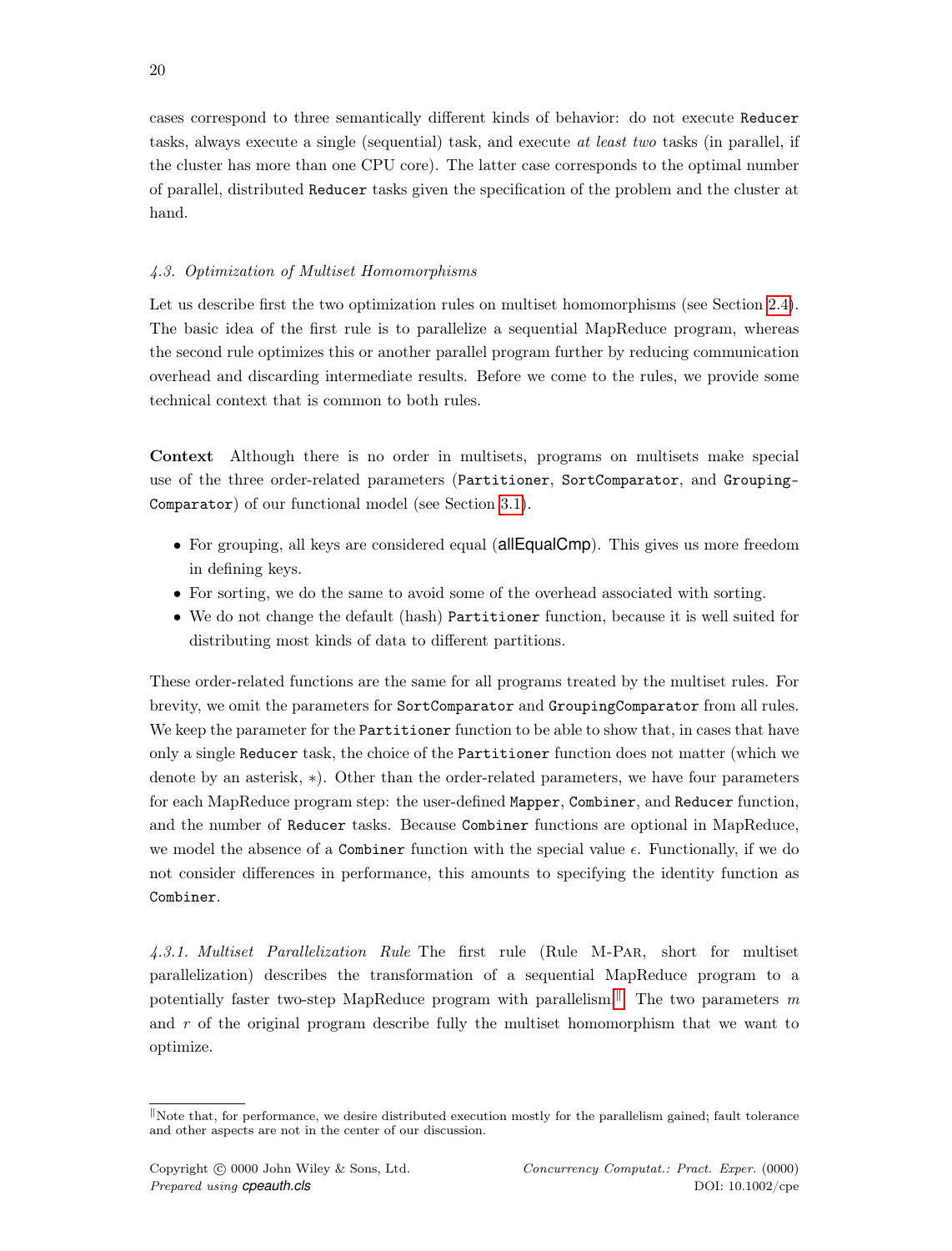<span id="page-20-0"></span>

| isCompositionOf( $m, (m', \text{oneKeyMapper})$ ) |                                                                                                               |                        |           |  |  |
|---------------------------------------------------|---------------------------------------------------------------------------------------------------------------|------------------------|-----------|--|--|
|                                                   | isMapperFor(m', (stdPartitioner, N))                                                                          | isCombinerFor $(c, r)$ | $(M-PAR)$ |  |  |
|                                                   | $(m, \epsilon, r, 1, *) \rightarrow ((m', \epsilon, c, N, stdPartitioner), (oneKeyMapper, \epsilon, r, 1, *)$ |                        |           |  |  |

Parallelism In the original program, only the Mapper function is executed in parallel. We consider the original MapReduce program to be sequential, for its sequential execution of the single Reducer task. This judgment stems from the view that it is the Reducer function parameter that is responsible for the expressiveness of homomorphisms, and of much of MapReduce as well. In the resulting two-step MapReduce program, the first step is parallel (N means many Reducer tasks; the number is approximately one Reducer task per processor core), while the subsequent reduction in the second step is executed sequentially by a single Reducer task (1). Of course, the only step of the sequential program has a single Reducer task as well.

Computation on Values, only Grouping on Keys For simplicity, we have chosen to use the keys of the key–value pairs as meta-data only. So, the original program needs to store all user data in the value part of the key–value pairs on which it works, and to use the keys only to make the MapReduce framework use the default partitioning and grouping (and sorting) on them. This is asserted by the condition isCompositionOf, which constrains the original program's Mapper function m. To this end, it makes use of one special function, named oneKeyMapper, which has to be predefined to be used in MapReduce programs for homomorphisms. It maps each input key–value pair to a pair consisting of a single constant key and the value of the input. This way, we can guarantee that the output produced by this Mapper function only contains a single key, which will then lead to a single group to be processed by a single Reducer task. Likewise, the condition isMapperFor asserts that the Mapper function  $m'$  in the transformed program produces sufficiently many different keys to make up N different partitions of roughly equal size when using the default partitioning function (stdPartitioner). Note that, here, we benefit from the fact that all keys are considered equal for grouping. This way, we can use a key type with many different values, allowing for a balanced partitioning of keys, while still grouping and reducing all values in a partition into a single value.

Decomposition of Multiset Homomorphisms in MapReduce Rule M-Par is a variant of a classical bookkeeping rule [\[16\]](#page-36-3), for multiset homomorphisms in a MapReduce framework. The idea is to decompose the Reducer function  $r$  into a Combiner function that is executed in a parallel, distributed fashion, and a Reducer function for the final computation on the intermediate results. So, in the target program, we make use of segmented reduction implemented by MapReduce. This program produces multiple partial results: one local result for each of the many Reducer tasks. We regard these partial results as intermediate results in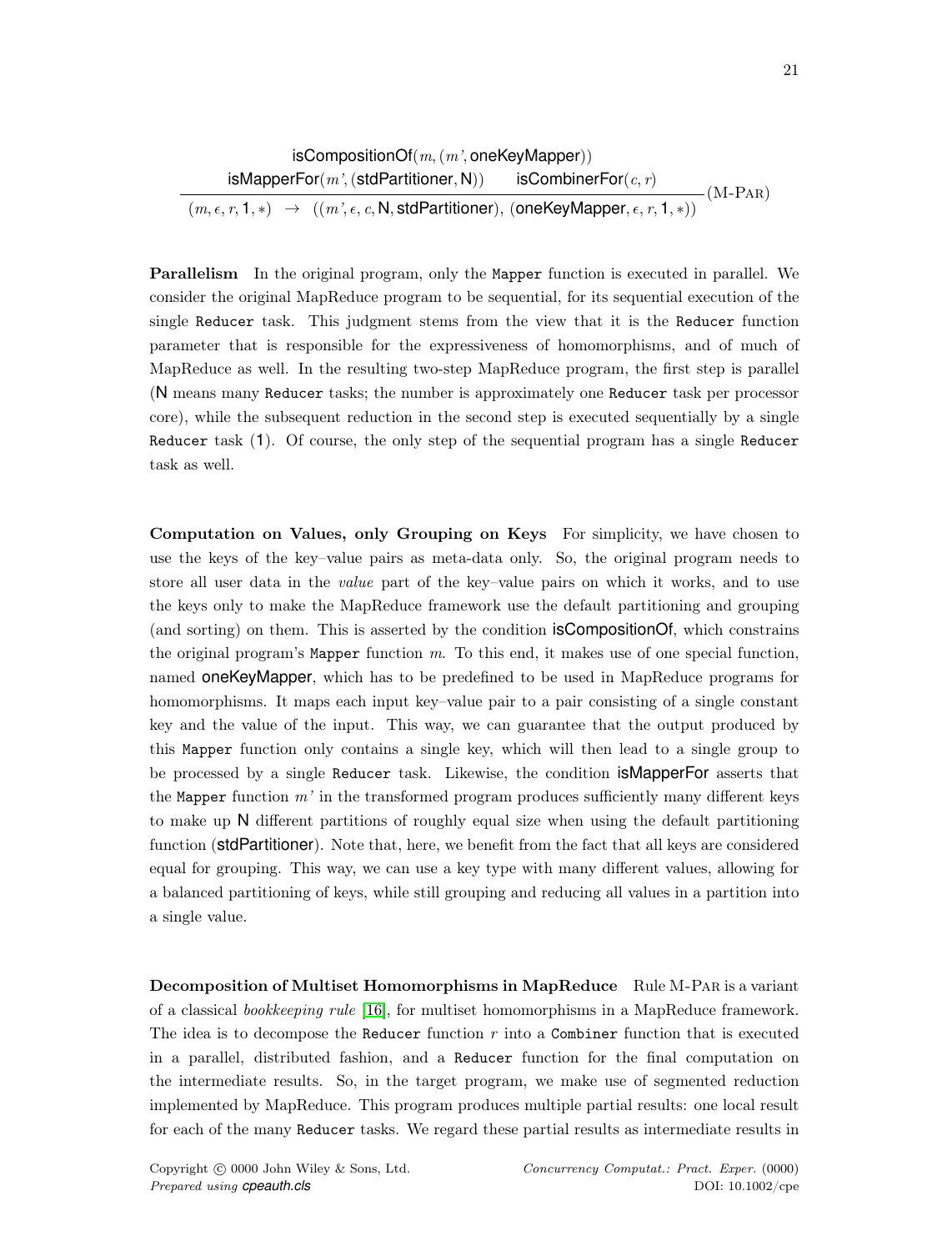<span id="page-21-1"></span>a compound computation (a multi-step program or workflow[∗∗](#page-21-0)) consisting of two MapReduce programs. The parallelism in the target program has the structure of a two-level tree with the global result as the root, the intermediate results as its children, and all partitions of the initial input in the first MapReduce job as the grandchildren.

Correctness Condition for Decomposition For correctness, function  $c$ , used as the Reducer function in the first step of the transformed MapReduce program, must also be a Combiner function compatible with  $r$  as a Reducer function: **isCombinerFor** asserts that both functions implement the same reduction, and composing them in the order stated does not change the result. This is needed to guarantee that the composition of a segmented reduction and a global reduction (the two MapReduce programs in the transformed program) is semantically equivalent to a single global reduction (the original program). We need to impose this constraint on function c, not allowing arbitrary Reducer functions here, because a Reducer function in MapReduce is more general: after executing a reduction, a Reducer function may also execute some other function (for example, an additional map or filter function). In the same vein, note that a function parameter  $m$  for specifying a Mapper function is not even needed to implement global reduction; allowing only an identity function here would suffice to implement multiset homomorphisms. However, parameter  $m$  gives the user the flexibility to specify an additional preprocessing function to be applied to each input value, which is executed in the same MapReduce program step, without creating the need to add an extra program step with its associated (communication) overhead.

Cost If we compare the original program (left of the arrow) of Rule M-Par and the transformed program (right of the arrow) using our cost model, there are several things to note. First, there are two MapReduce program steps in the transformed program, so it may take up to twice the resources of the original program, including twice the time. Actually, this is the worst case, which happens only for small input sizes, in which the startup overheads outweigh any other costs. Second, through parallelization on numReducers nodes, the cost associated with the execution of the Reducer function (see [1g](#page-13-7) in the cost model of Figure [2\)](#page-13-0) is decreased by a factor of  $numReducers$ . In the best case, this cost dominates all other costs. For large input sizes, this is also more or less the expected typical case. So, we can expect to attain a cost reduction by a factor of between  $\frac{numReducers}{2}$  and  $numReducers$  when applying Rule M-Par to real programs. The resulting program can be optimized further using the following transformation rule.

4.3.2. Multiset Combiner Rule The second rule (Rule M-Comb, multiset Combiner) describes the transformation of a two-step MapReduce program without Combiner function (for example, a program produced by applying Rule M-Par above) to a (somewhat faster) single-step program that uses a standard Hadoop Combiner function.

<span id="page-21-0"></span><sup>∗∗</sup>Although not directly modeled in the basic MapReduce papers of Google [\[2,](#page-35-1) [8,](#page-35-7) [9\]](#page-35-8) and by Lämmel [\[12\]](#page-35-11), multistep MapReduce programs are very common in practice. A drawback of using them is that the programmer support provided by MapReduce implementations (libraries) is limited even for single-step MapReduce programs, and quasi non-existent for workflows. Thus, the use of multiple, chained MapReduce programs places a significant additional burden on the programmer.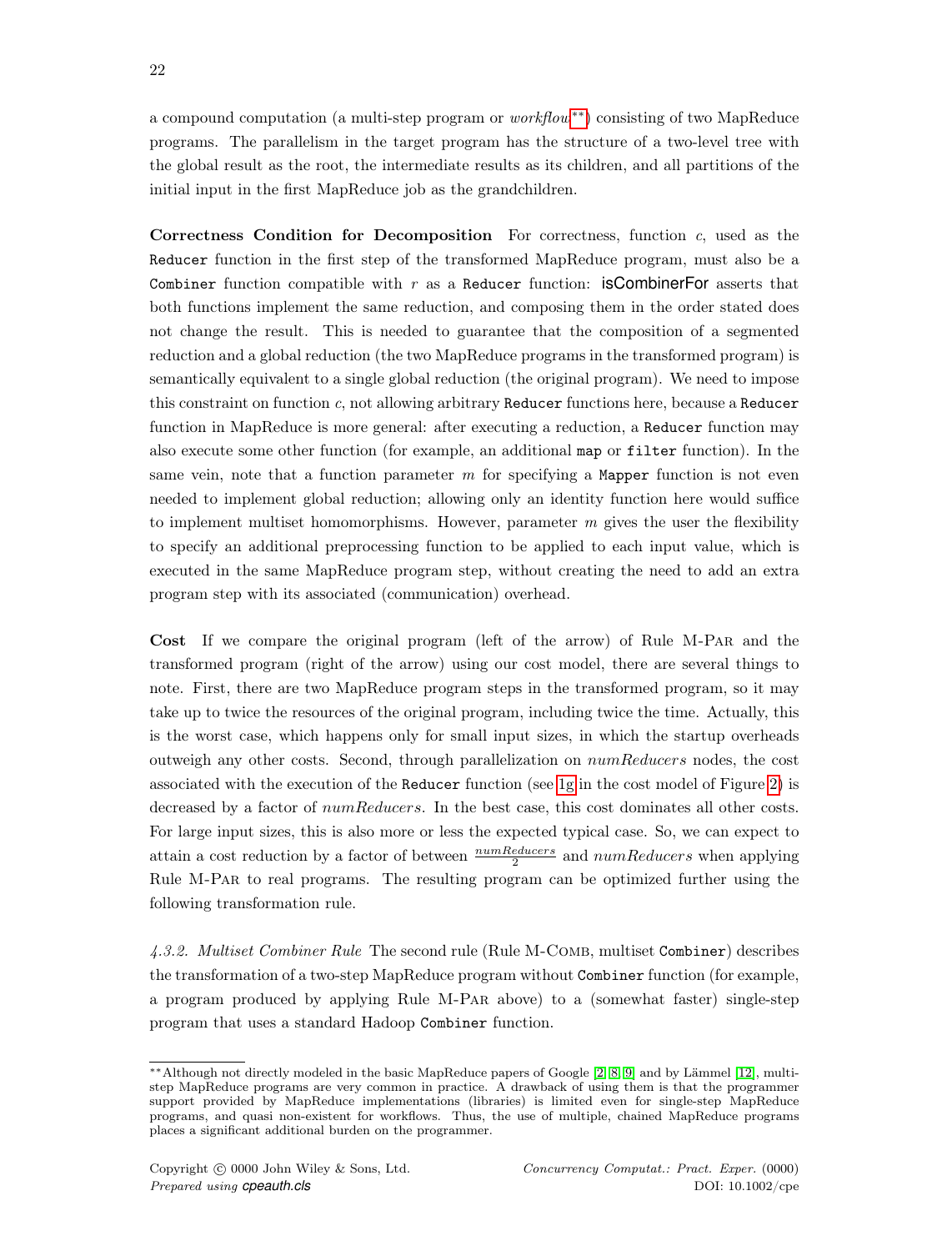$$
\begin{array}{rl} \text{isCompositionOf}(m, (m', \text{oneKeyMapper})) \\ \text{isMaperFor}(m', (\text{stdPartitioner}, \text{N})) & \text{isCombinerFor}(c, r) \\ & ((m', \epsilon, c, \text{N}, \text{stdPartitioner}), (\text{oneKeyMapper}, \epsilon, r, 1, *) ) \rightarrow (m, c, r, 1, *) \end{array} \text{(M-COMB)}
$$

Parallelism Observe that it is not obvious whether the transformed program is sequential (like the input program to Rule M-Par) or parallel (which it is, in fact). The only syntactic difference between these two programs is the presence of a Combiner function  $(c)$  in the transformed program. Yet, a syntactic difference may not be a semantic difference and, more importantly, a semantic difference may not be visible in the syntax.<sup>[††](#page-22-0)</sup> The important difference here is semantic: the Combiner function  $c$  is reducing the size of the intermediate data by a factor large enough that the subsequent single Reducer task can run in very short time, shorter than that of an average Mapper task. If this were not the case, the transformed program would also be sequential, like the input program to Rule M-Par. Of course, this line of argument also applies to the two-step program produced by Rule M-Par, but it is easier to show using the example just discussed.

Overview Both programs, the original one on the left and the transformed one on the right side of Rule M-Comb, implement a global reduction in MapReduce. In contrast, the first step of the original program alone implements a segmented reduction, a local reduction in each partition/segment of input data. The idea is best explained by applying three smaller transformations in a row: first move the reduction in the first step of the original MapReduce program to the empty Combiner position, then move the single-Reducer reduction of the second step in the original MapReduce program to the now empty position of the Reducer, and finally omit the now empty second MapReduce program step. The first part of this transformation is only possible because the original program does not make use of the repartitioning and grouping facilities of MapReduce. Actually, this is an instance of a bigger pattern:

If, in a MapReduce program with multiple Reducer tasks, you need only the  $(Map)$ and) Reduce part(s) but not the implicit Group-By or Sort-By, try to make use of a Combiner function to speed up processing.

**Details** In the original program, parameters  $m'$ , c, and r describe fully the multiset homomorphism that we want to optimize. A necessary correctness condition is here that the function parameter  $c$  is a Combiner function that is compatible with the Reducer function  $r$  (is Combiner For; see above). As a slight generalization beyond multiset homomorphisms, in both the original and the transformed program, function parameter  $r$  may, again, apply also some other function (for example, an additional map or filter function) after this reduction. Much like in Rule M-Par, we also need isCompositionOf to constrain the Mapper function  $m'$  in the original program with respect to Mapper function  $m$  in the transformed program.

<span id="page-22-0"></span><sup>††</sup>Without changing the semantics, we could add an identity Combiner function in the other program, thus, removing any difference in syntax between the two programs with Combiner function.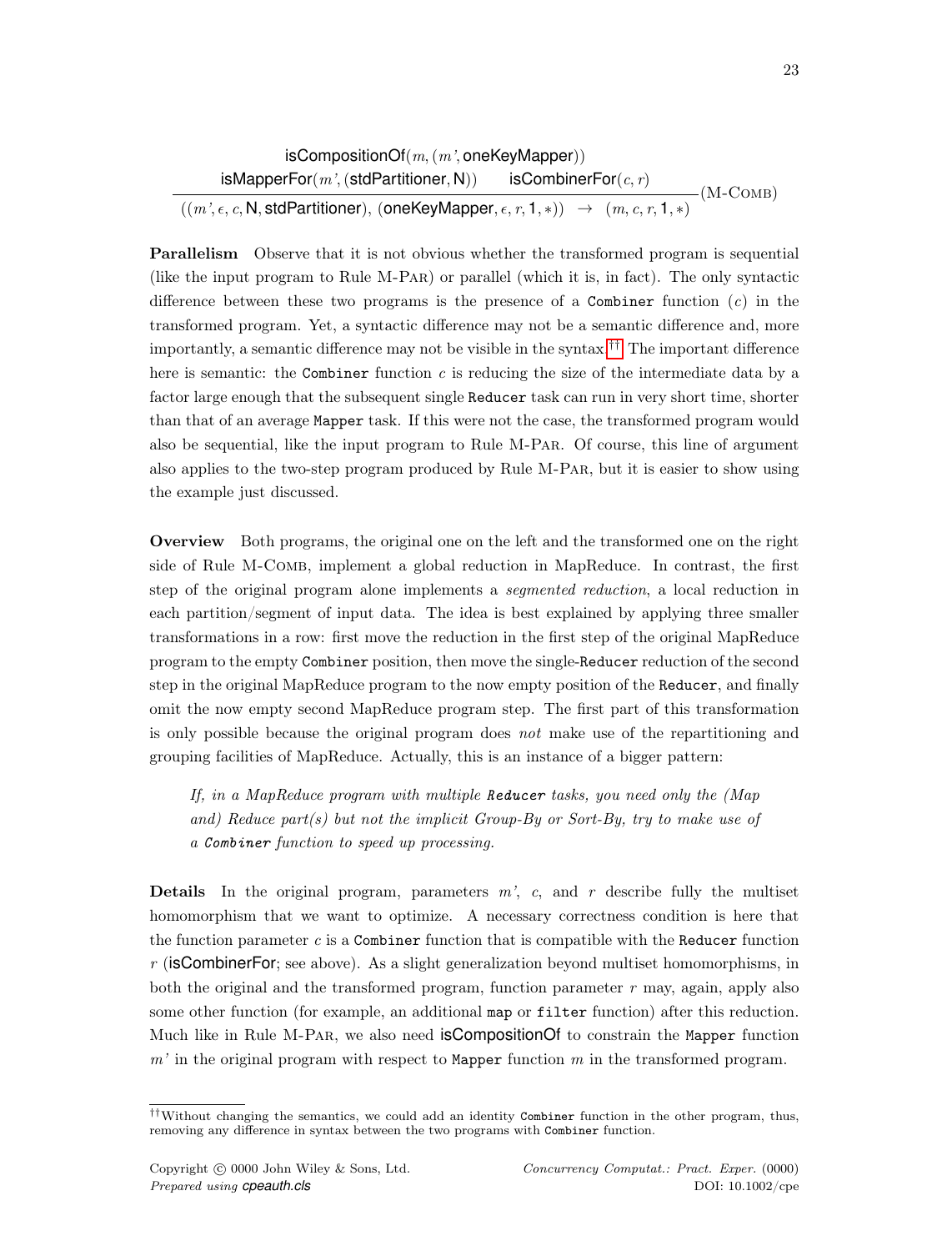**Effects on Parallelism and I/O** Rule M-COMB does not change the degree of parallelism: both the original and the optimized program are equally parallel. Only the second MapReduce program step in the original program and the Reducer task execution in the optimized program are sequential—and necessarily so, as described earlier. The costs for I/O operations are reduced only slightly (because we do not create redundant copies of intermediate data). The performance optimization intended here is to reduce the delay and the overhead incurred by a second MapReduce program step.

Effects on Programming Comfort Having only a single program left also avoids the hassle of programming multiple consistent MapReduce programs. As described in Section [2,](#page-3-0) Combiner functions have been introduced in MapReduce for a closely related kind of optimization [MR]: they shall reduce the size of intermediate data that has to be communicated from all the Mapper nodes over the cluster-network to all the Reducer nodes. Because the original MapReduce model [MR] assumes a single MapReduce program, this is the only application that could have been thought of. Yet, in our case of a chain (workflow) of two consecutive, closely related MapReduce programs, the benefit of using Combiner functions is even greater than in the original use case.

Cost In the case of a small input, the cost decreases by, at least, a factor of 2, because the overhead of creating an extra MapReduce job with all its tasks disappears. This is the best case for Rule M-COMB. There cannot be a cost *increase* due to additional Combiner runs compared to a single Reducer run in the original program, because the result of each application of the Combiner function  $c$  to intermediate data of any size has constant size. As a consequence, in the worst case, the transformed program incurs the same cost as the original program. Furthermore, because the first program step in the original program incurs much cost for the data transfer between Mapper and Reducer tasks to achieve a deterministic grouping (which is not actually needed), the transformed program will be faster for large input sizes. In summary, we expect a speedup of slightly more than a factor of 2 for most practical problem sizes.

# <span id="page-23-0"></span>4.4. Optimization of List Homomorphisms

Now that we have seen two optimization rules for the comparatively simple case of multiset homomorphisms, we strive to port these optimization rules to the more difficult-to-parallelize case of list homomorphisms. Recall that the basic idea of the first rule is to parallelize the execution of Reducer functions, whereas the second rule fuses a two-step MapReduce program, possibly created by the first rule, into a—likely faster—single-step program. In the end, we will see these rules ported from multiset to list homomorphisms but, first, we have to work out what even a basic sequential list homomorphism looks like when cast as a MapReduce program. As mentioned earlier, in MapReduce, the order of input data is not preserved by default. Yet, to implement list homomorphisms, we need exactly this feature. We will have to take extra care to preserve order in all MapReduce programs of this section, including the sequential program that is the starting point of the transformations.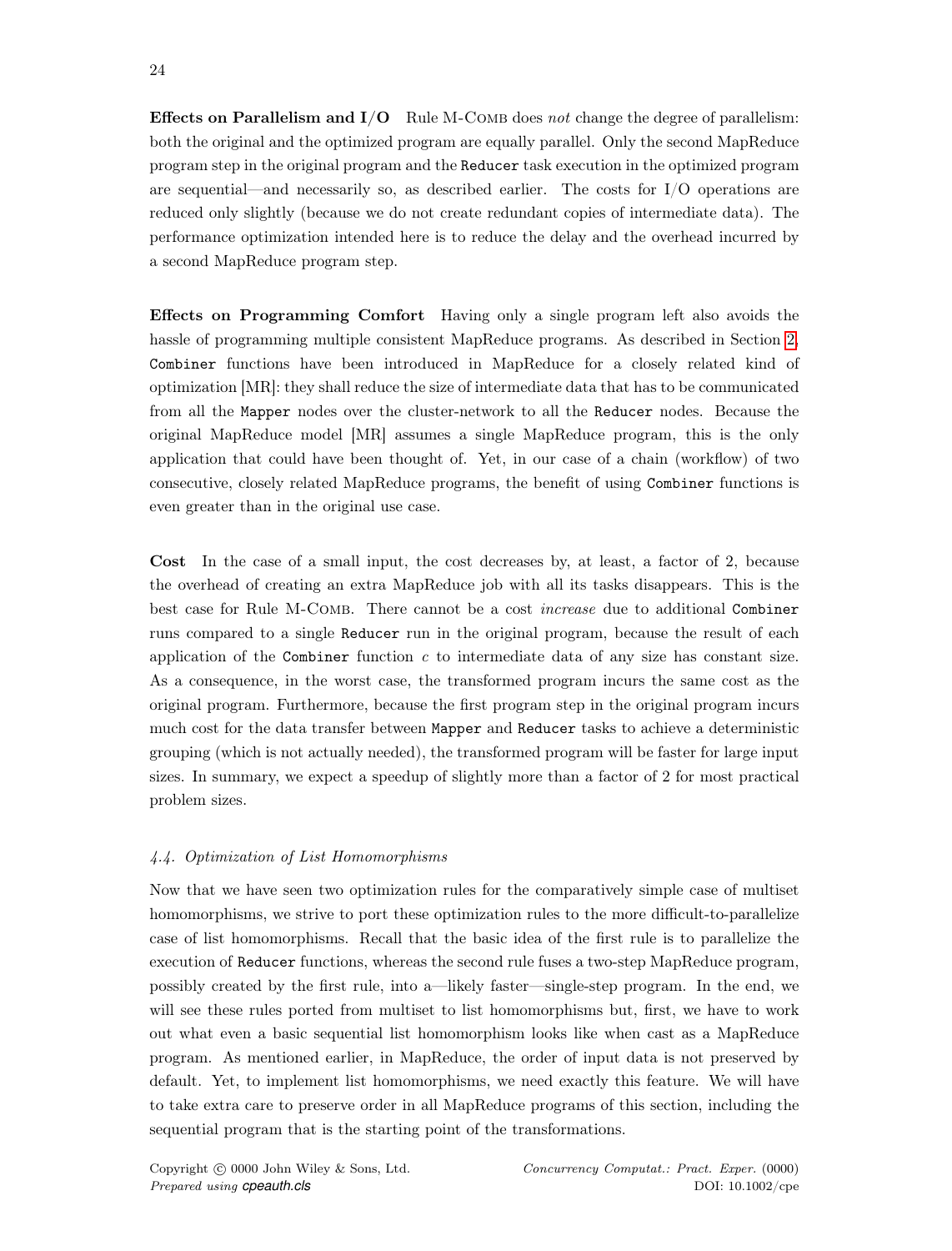Preserving Order in MapReduce Programs (Sequential) One might assume that the original, sequential program need not take the list order into account, because computation can proceed along the list. But, because MapReduce is inherently parallel, this is not true—at least not after the shuffle has happened in the execution of a MapReduce program: Even though the single Reducer function works only on a single partition, we need nonstandard SortComparator and GroupingComparator functions to preserve order and create a single group. Sorting is achieved using the natural ordering on the indices (naturalCmp; this is different from the multiset case!) and, for grouping, all indices are considered equal (allEqualCmp). Of course, these two functions and the Partitioner function must match the types of the data to be processed; this needs to be coded manually, by overloading these functions on the data types used. Fortunately, we can even re-use the SortComparator and GroupingComparator functions from the original program in both optimized programs. For simplicity, we will also omit them from the rules for list homomorphisms. So, compared to the rules for multiset homomorphisms, we do not need to add additional parameters to each program step. As for multiset homomorphisms, once again we use keys only as meta-data.

4.4.1. List Parallelization Rule The third rule (Rule L-Par, list parallelization) describes the transformation of a sequential MapReduce program on lists to a two-step program. It is a variant of the bookkeeping rule for list homomorphisms, applied to MapReduce.

| isListMapperFor( $m$ , (semiContiguousPartitioner, N))                                                                |            |
|-----------------------------------------------------------------------------------------------------------------------|------------|
| isCombinerFor(c, r)                                                                                                   | $-(L-PAR)$ |
| $(m, \epsilon, r, 1, *) \rightarrow ((m, \epsilon, c, N, semiContiquous Partitioner), (idMapper, \epsilon, r', 1, *)$ |            |

Preserving Order (Parallel) The transformed program works in parallel on individual list segments, which form individual partitions of intermediate data. We need to take special care of the contiguity of index values in both steps of this MapReduce program.

In the first program step, we depend on the previously stated assumption of contiguous indices in the input, and use a custom partitioner function (semiContiguousPartitioner) that preserves this contiguity (as much as possible, i.e., for input sizes of at most  $2^{31}$  records). The Partitioner function in Hadoop MapReduce projects the indices to the small data range of partition numbers (a Java int value). Furthermore, the Mapper function  $m$  needs to produce roughly the same number of keys in each of the different partitions for the parallelization to be effective (compare for the discussion of the parameter  $numReducers_{\text{Eff}}$  in the cost model, Section [3.3.1\)](#page-13-9). We combine all these constraints into the following condition: isListMapperFor $(m,$  (semiContiguousPartitioner, N)).

In the second program step, the input data have no longer contiguous indices, because all values of one partition have been combined into a single value, with a single index as the key, leaving a gap between subsequent indices. As mentioned previously, we could resort to transforming indices to ranges, either directly in the first Mapper function  $(m)$ , incurring an additional overhead of around 20% for storing and transferring six instead of five numeric values per record, or in the first Reducer function  $(c)$ , which would then no longer be a Combiner function. We have opted for another solution: We continue working with indices,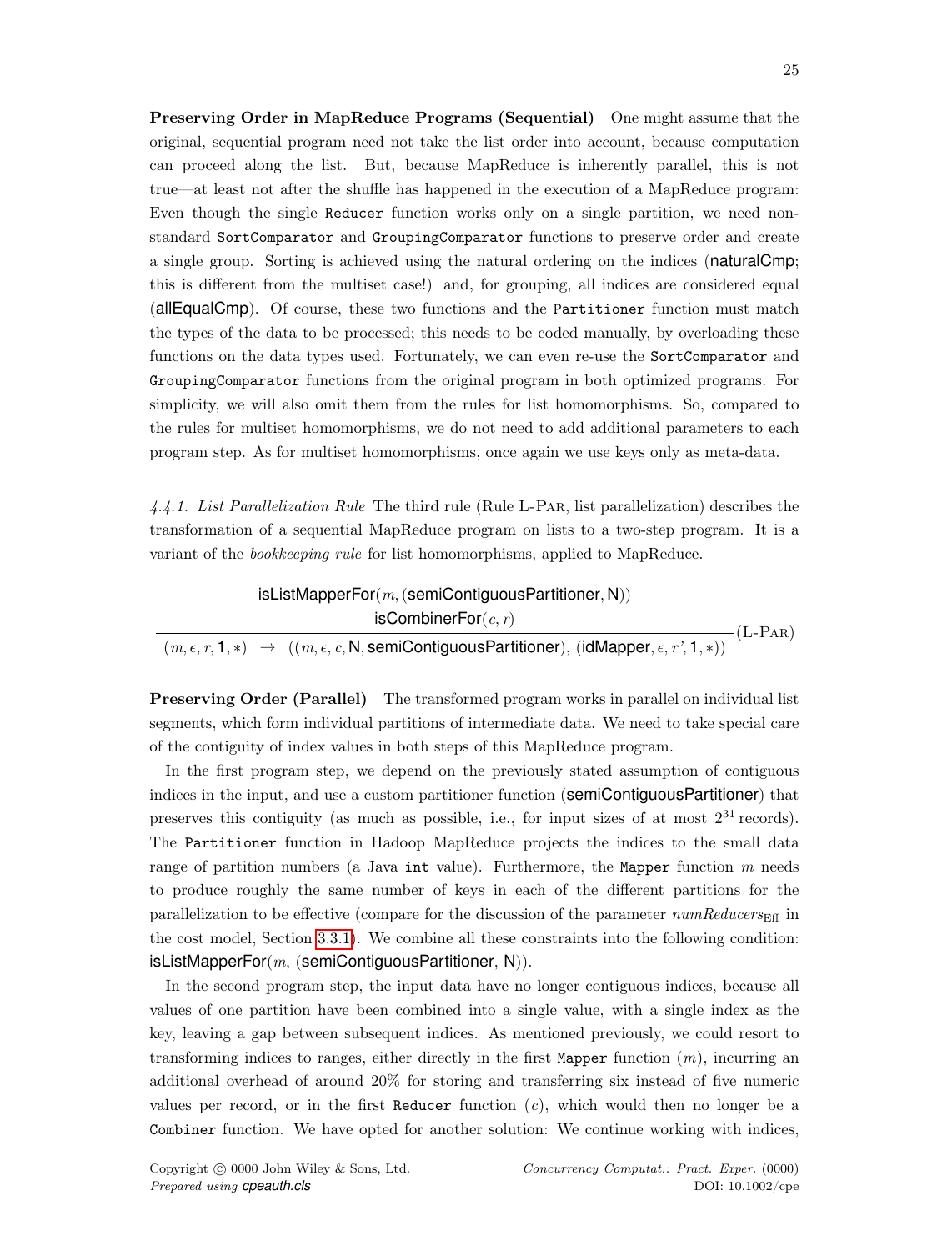and accept that we will not be able to detect errors (that is, intermediate data in an incorrect order) in a fail-fast manner, but only at the end of the computation. This means that, in the second Reducer function  $(r')$ , we reduce any values with strictly increasing indices, and we can only detect (programming) errors when there are duplicate or decreasing indices. Put simply, we perform a *relaxed* check on the indices.

Input and Output Programs The input program (left of the arrow) of Rule L-Par consists of one program step. It has variable Mapper  $(m)$  and Reducer functions  $(r)$ , no Combiner function, uses a single Reducer task (1) and any partitioner function. The output program is a two-step MapReduce program, with a parallel first step (N) and a sequential second step (1). Like the input program, it does not use Combiner functions. It is parameterized with the Mapper function  $(m)$  of the original program, a Combiner  $(c)$  function used as a Reducer function, and a second Reducer function  $(r')$ , as described above. In the second step, it uses an identity function as the Mapper function (idMapper). We could also use the oneKeyMapper function here, that we introduced in Rule M-Par, with the advantages of not having to store a key for each record, and of more flexibility in the Mapper function of the original program, but we prefer to pursue an alternative approach that spares us one rule condition. Once again, because the second step is sequential, any Partitioner function can be used  $(*)$ .

Additional Rule Conditions In addition to constraint isListMapperFor described above, this rule is only applicable if the Reducer functions c and  $r$  are in relation is CombinerFor, that is, if the first Reducer function  $c$  is a Combiner function compatible with the second Reducer function r.

Cost The cost estimates are very much the same here, for ordered (list) data, as those for unordered (multiset) data, except for two small differences. One difference is the extra sorting step necessary to guarantee preservation of order. Although the data are almost sorted (as they consist of a comparably small number of sorted chunks), they need to undergo the complete process of external sorting with multiple reads and writes to disk. There seems to be some opportunity for optimization in the Hadoop framework here. Yet, this work is also needed to achieve grouping alone, and so there is no difference to the case for multisets. The second difference concerns the type of data processed. In the multiset case, we do not need to store anything in the keys of intermediate data whereas, in the list case, we have chosen to store unique (and contiguous) list indices. Consequently, we incur more overhead during  $I/O$  and comparison. But the additional overhead is present in both list programs, before and after application of Rule L-Par, so there is no difference compared to Rule M-Par for multisets: We expect the same best and worse cases and, for real programs, we can expect to attain a cost reduction by a factor of between  $\frac{numReducers}{2}$  and  $numReducers$  via Rule L-PAR.

4.4.2. List Combiner Rule The fourth rule (Rule L-Comb, list Combiner) describes the transformation of a two-step MapReduce program on lists to a single-step program that uses a custom Combiner function that is run exactly once. In this rule, the two steps of the original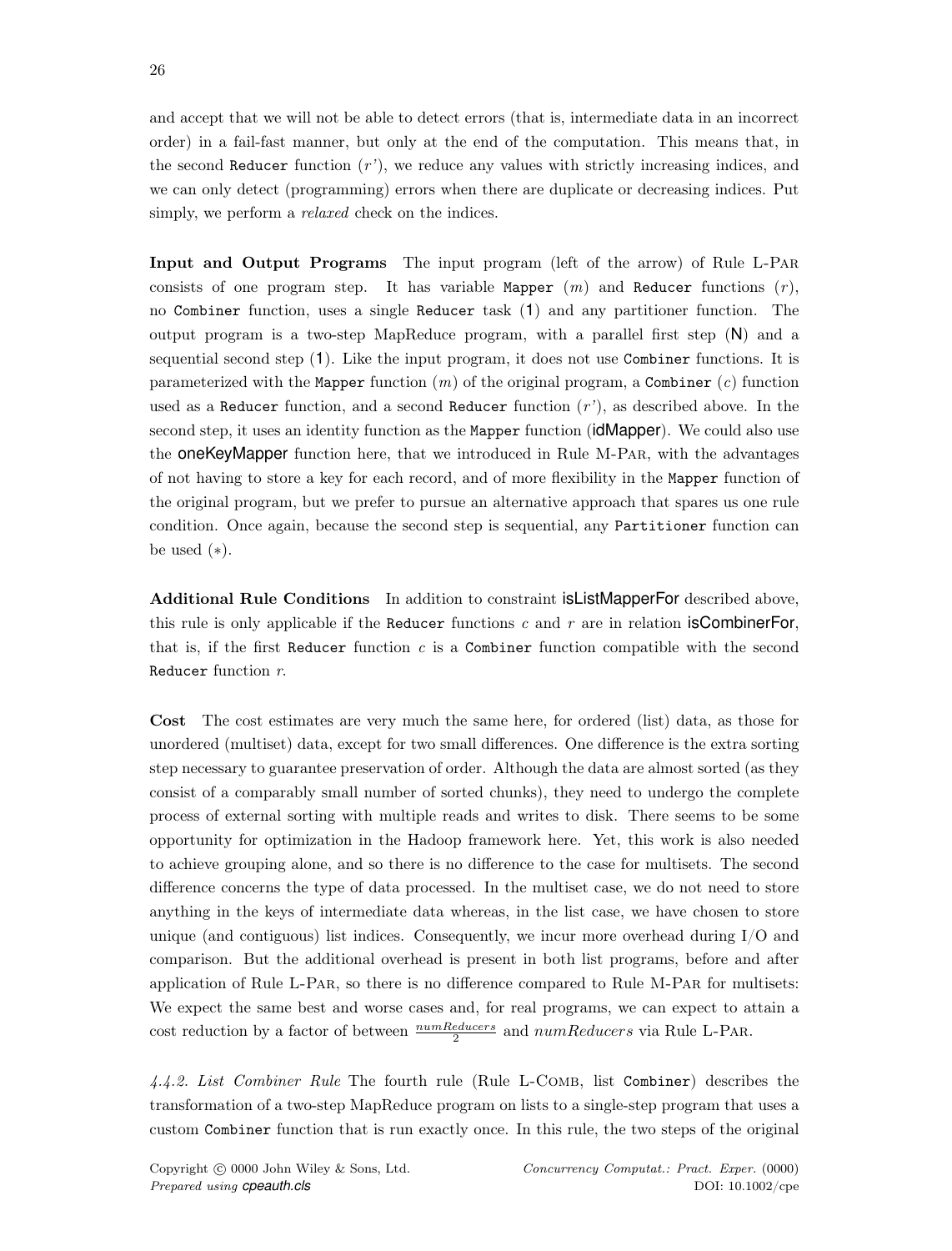program together implement a global, ordered reduction in MapReduce (whereas the first step alone implements a segmented, ordered reduction).

$$
\begin{array}{rl} \textsf{isListMapperFor} (m, (\textsf{semiContiquousPartitioner}, \textsf{N})) \\ \textsf{isMapperWithCombinePOnceFor} (mc1, (m, c^{\prime\prime})) & \textsf{isCombinerFor} (c, r) \\ \hline \left((m, \epsilon, c, \textsf{N}, \textsf{semiContiquousPartitioner}), \, (\textsf{idMapper}, \epsilon, r^{\prime}, 1, *) \right) & \rightarrow \ (mc1, \epsilon, r^{\prime}, 1, *) \end{array} (\text{L-CoMB})
$$

Hadoop Combiner Function The idea of Rule L-COMB is, once again, to speed up processing using a Combiner function. Unfortunately, we cannot use Hadoop Combiner functions on list data for three reasons that are caused by reasonable design choices in distributed programming. First, to be able to reduce the volume of intermediate data as much as possible, Hadoop applies Combiner functions arbitrarily often; thus, they must be idempotent. This is problematic because our Combiner function does not preserve the contiguity it requires, and an alternative Combiner function that preserves contiguity by transforming indices to ranges is not idempotent either. Second, to keep the implementation simple and fast, Hadoop Combiner functions are applied to arbitrary subsets of intermediate data; thus, they must be associative-commutative. This means that non-contiguous values will occur frequently, rendering the Combiner function almost useless. Third, Hadoop prioritizes sorting over combining, so Combiner functions are only applied to groups of values that are equal according to GroupingComparator and also SortComparator—and, for sorting, we need groups of single values, which cannot be combined, rendering the Combiner function a no-op.

Preserving Order (Optimized Parallel) As a resort, we use a custom-built function  $(mc1)$ . It is a Mapper function that also executes the logic of a Combiner function, but only once, on the complete list of intermediate values produced by the Mapper, and in the order in which they have been produced. This requirement is expressed by relation isMapperWithCombinerOnceFor, which is parameterized with the new Mapper function  $mc1$ and the defining Mapper and Combiner functions (here,  $m$  and  $c$ "). For our experiments (Section [5\)](#page-27-0), we have implemented this by refactoring the Combiner code, thereby adding a new function that can perform the reduction in a streaming fashion, and we call this function from the Mapper code for each new intermediate value produced. This eliminates problems with memory management (the worry of whether the intermediate values fit into the memory assigned to the Mapper task), and it does not require a reimplementation of the rather complicated interface between Mapper and Combiner functions (a read-once iterator reusing mutable singleton containers for possibly serialized keys and values, grouped by some function).

**Variables** Rule L-COMB is parameterized with two different Mapper functions  $(m, mc1)$ , and different variants of Combiner  $(c, c<sup>n</sup>)$  and Reducer functions  $(r, r')$ . The difference between the Reducer functions is that function r' only performs a relaxed check, as described above; the Combiner function c" does not perform any check at all.

Input and Output Programs The input program is a two-step MapReduce program. It uses the functions idMapper and semiContiguousPartitioner described above. More precisely,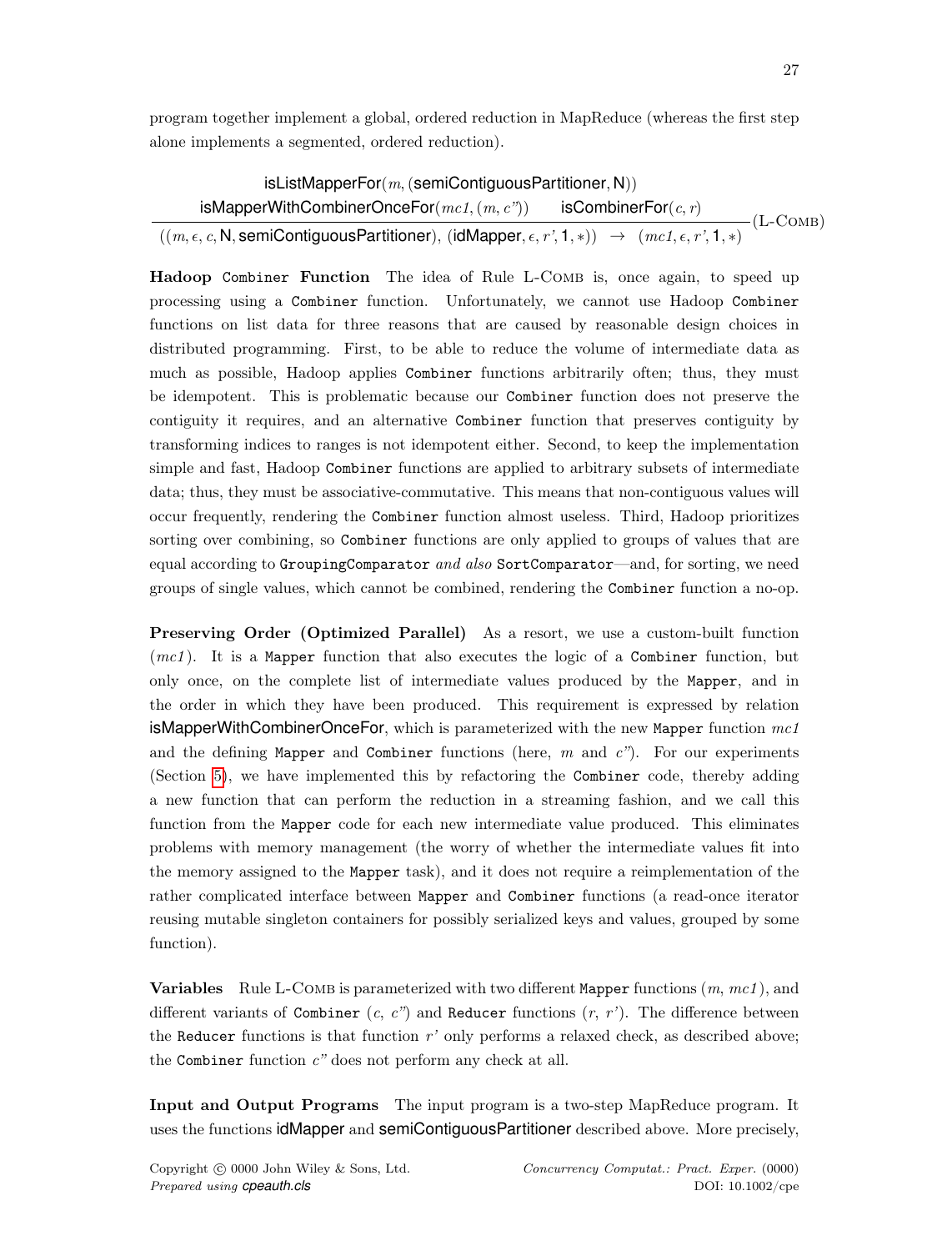<span id="page-27-1"></span>it is of the form produced by Rule L-Par. The resulting program is single-step. It uses the custom-built function  $mc1$  as its Mapper function, no Hadoop Combiner function (as explained above), the relaxed Reducer function  $r'$ , any Partitioner function, and it has only a single Reducer (1; no parallelism here). All parallelism is associated with function  $mc1$ .

Additional Rule Conditions isListMapperFor and isCombinerFor are the same as in Rule L-Par, with the same parameters as mentioned there; concerning the relation isMapperWithCombinerOnceFor, see the explication on preserving order given above.

Cost All arguments that we have given for Rule M-Comb also hold for Rule L-Comb. So, we expect a speedup of slightly more than a factor of 2 for most practical problem sizes.

### 5. EXPERIMENTS

<span id="page-27-0"></span>So far, we have developed much theory: We have started with a functional model of MapReduce, continued with a cost model, and finished with four optimization rules—two rules for each of two classes of programs, resembling multiset and list homomorphisms.

We do not prove the correctness of these rules formally, an approach others have pursued [\[17\]](#page-36-4). Instead, we take an experimental approach to illustrate their feasibility. While a rigorous empirical study would be certainly worthwhile, applying our models and optimizations to a wide array of application is well beyond the scope of the article. Instead, we limit our attention to two instances of the two problem classes, which serve as canonical representatives for whole classes of practical applications: the Maximum problem, as an instance of a multiset homomorphism, and the Maximum Segment Sum problem, as an instance of a list homomorphism.

### 5.1. Research Question

We consider Hadoop Java programs and perform tests to measure performance and speedup. Our research question is: "Do the optimization rules achieve the indicated performance gain?" So, we report on an exploratory evaluation of the optimization rules in this section. Our conclusion is that the results justify the formal model, on which the rules are based.

#### 5.2. Experimental Setup

In the following, we describe the code of the Hadoop MapReduce programs that we have implemented. First, we describe briefly the Java interface to Hadoop that we developed to resemble our functional model. Then, we proceed with the example programs for two problems to which we apply the optimization rules.

5.2.1. Java MapReduce Skeleton Hadoop MapReduce programs are meta-programs that make heavy use of Java reflection. In particular, the semantics and the type of result data depend on a numeric parameter (called  $numReducers$  in the cost model). When porting the formal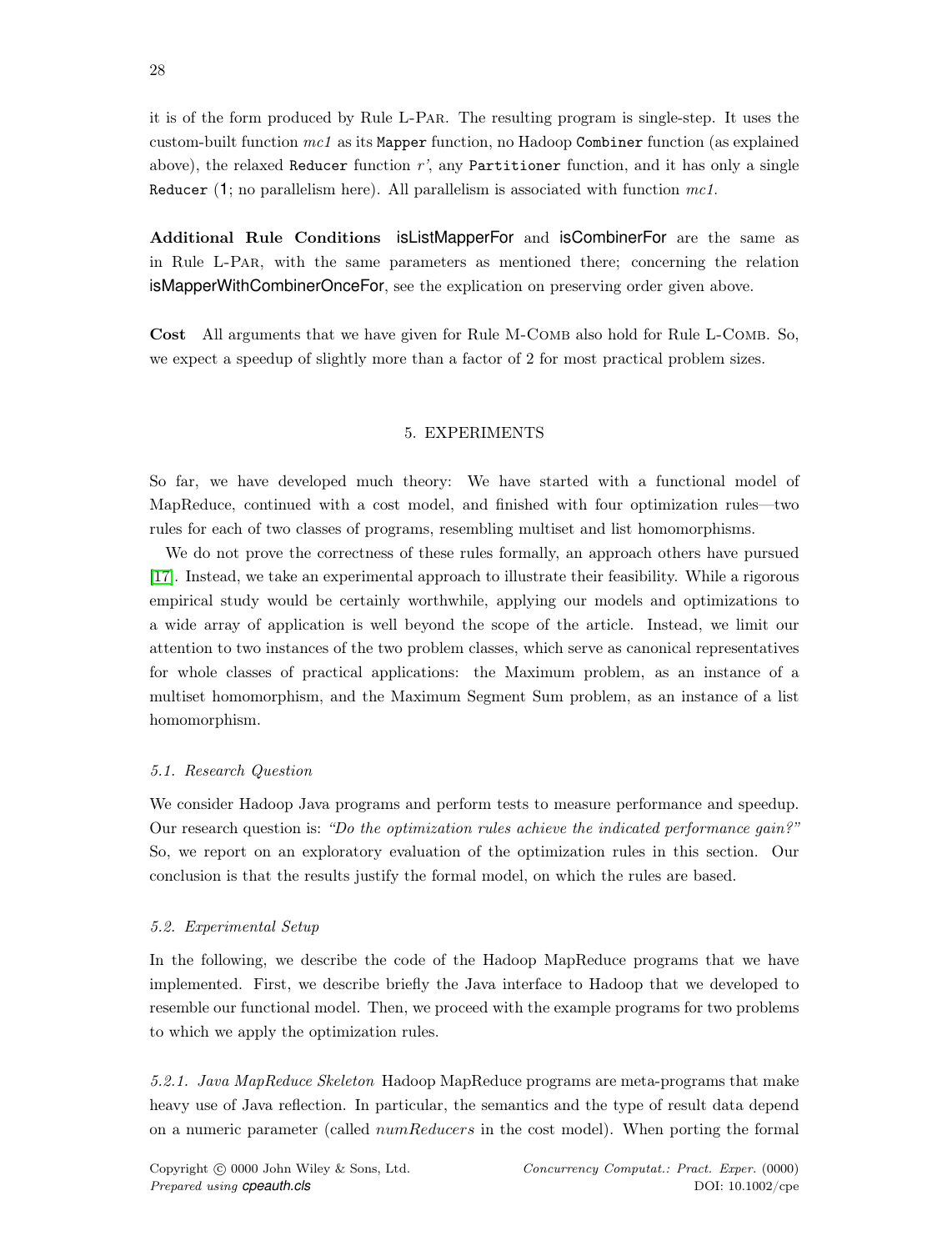<span id="page-28-1"></span>model of MapReduce (in Section [3.1\)](#page-8-1) from Haskell to Java with Generics, we needed to create two Java instances to enable type checking: one with a Hadoop Combiner function and one without.<sup> $\ddagger\ddagger$ </sup> In Java, we do represent the key–value pairs that we have abstracted away in the functional model. They are modelled as separate keys and values, forgoing the notion of being part of a pair. So, the Mapper function parameter in our formal model (Section [3.1\)](#page-8-1) with Haskell type m  $\rightarrow$  [r] becomes an object parameter of our Java skeleton, which takes the form of a Java function; the object needs to be an instance of the generic Hadoop class Mapper<K1, V1, K2, V2>, where K1 and V1 are the Java types of the keys and values in the input type m, and K2 and V2 are the Java types of the keys and values in the result type  $\mathbf r$  (the list in the result type  $[\mathbf r]$  is not represented explicitly). When passed to Hadoop, the Mapper function parameter will have the even less expressive reflective type of Class<? extends Mapper>. In both instances of the Java skeleton, parameter numReducers is also passed on to Hadoop. Furthermore, we pass on some more type parameters needed by Hadoop for (de)serialization. Lastly, we use Hadoop's Partitioner function on keys and values instead of a third comparator. Apart from this, the two resulting Java skeletons are straightforward adaptations of our Haskell skeleton. More information on the Java skeletons are available in Appendix [A](#page-38-0) as well as in Doerre et al. [\[18\]](#page-36-5).

<span id="page-28-2"></span>5.2.2. Subject Programs For each of the two pairs of optimization rules, we created an example program from the class of programs to which the first rule of the pair applies, optimized it according to this rule, and optimized it further using the second rule of the pair. This enables us to assess the performance of the original and the transformed programs. Thus, for both multiset and list homomorphisms, we have three program variants of an example program each.

- Sequential: the original, unoptimized program, using one Hadoop program step; the baseline variant
- TwoStep: the program after application of the corresponding parallelization rule (Rule M-Par or L-Par), using two Hadoop program steps; no Combiner function
- Optimized: the final program after also applying the corresponding Combiner rule (Rule M-Comb or L-Comb), using one Hadoop program step; a suitable Combiner function

Multiset Homomorphism: Maximum We will first apply the optimization rules on multisets to the Maximum (Max) problem. The problem consists of finding the maximum value in a list of signed 32-bit Java int values. This problem represents a whole set of database aggregation operators, for example, count, sum, and average (i.e., it can be easily modified to implement these operators). Because the binary operator max is associative and commutative, Max is a multiset homomorphism.

Given the Java MapReduce skeleton for Hadoop, it is now straightforward to implement the Sequential Maximum problem in Hadoop, and to derive the TwoStep and the Optimized

<span id="page-28-0"></span><sup>‡‡</sup>Two additional instances will be needed to support MapReduce programs without a Reducer function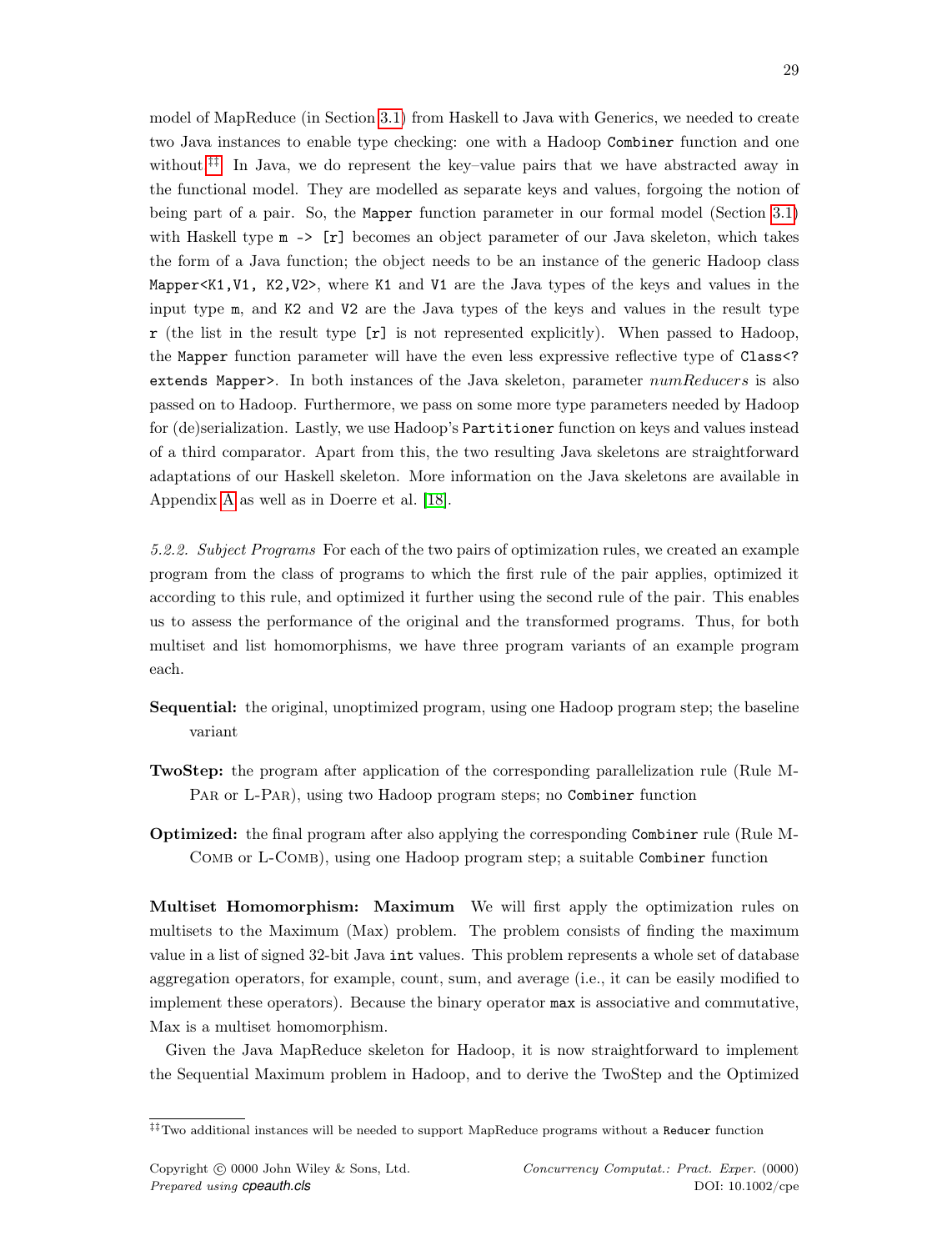<span id="page-29-1"></span>variant using the optimization rules stated in Section [4.3.](#page-19-0) Each of them makes use of the same user-defined Reducer function that implements a max computation on a list (or, more exactly, on an iterator) of intermediate values. Note that, for Maximum, the optimized parallel MapReduce program is known and easy to write without this method. This example is mainly used as an intermediate step to the more complex Maximum Segment Sum problem that follows.

List Homomorphism: Maximum Segment Sum Our next example is the Maximum Segment Sum (MSS) problem, which is defined as follows: For an input list of integers, look at each segment (a sublist containing only consecutive list elements), and compute its sum; return the maximum of these sums. We have selected MSS for several reasons: It works on lists, it is non-trivial to parallelize, using a complex operator on intermediate data and post-processing, and it has been studied extensively in parallel functional programming [\[3\]](#page-35-2). Nevertheless, MSS is grounded in a practical use case: Its original two-dimensional formulation was intended to be used as a simplified maximum likelyhood estimator on digital images [\[6\]](#page-35-5). A naïve implementation of this algorithm is of cubic time complexity. Optimal sequential implementations have linear time complexity and run in a streaming fashion (as a linear scan), requiring only constant space at any time. The algorithm described next will also have these properties when run sequentially. Nevertheless, we are concerned with parallel implementations here. MSS is both an instance of the divide-and-conquer program skeleton and a list homomorphism [\[3\]](#page-35-2).

As with the Maximum problem, we have created three different MapReduce implementations of MSS. More information on the subject programs are available in Appendix [B.](#page-41-0)

<span id="page-29-0"></span>5.2.3. Test Input Data Now that we have described the test programs, let us describe the test input data which they process.

Format The test input data are made up of random 32-bit signed integer values. For consistency, we use the same input data for both problems in the evaluation. This means that, although this is only needed for list homomorphisms, all input records also contain the current (32-bit signed integer) index in the key part of a key–value pair. For ease of access, each input record is stored as the textual representation of the key and the textual representation of the value, separated by a tab and terminated by a newline.

Scaling Because Hadoop is optimized for larger files, we start testing with a size of 16 million  $(2^{24})$  input records (see parameter *chunkSize* of our cost model, described in Section [3.3.1\)](#page-13-9). We double the input size between consecutive tests, which gives us an evenly-spaced doublylogarithmic scale. Technically, we re-use the input file(s) of the smaller size and add the same number of input files of size  $2^{24}$  records each to reach the next (binary) order of magnitude. We stop at  $2^{31}$  input records for two reasons. First, disk space and run time do not allow for much bigger inputs, given the cluster on which we run our experiments, as described in Section [5.3.1.](#page-30-0) Second, and more importantly, the return type of the Java Object's hashCode method is a 32 bit signed integer (a Java int). It is used pervasively by the Hadoop MapReduce framework for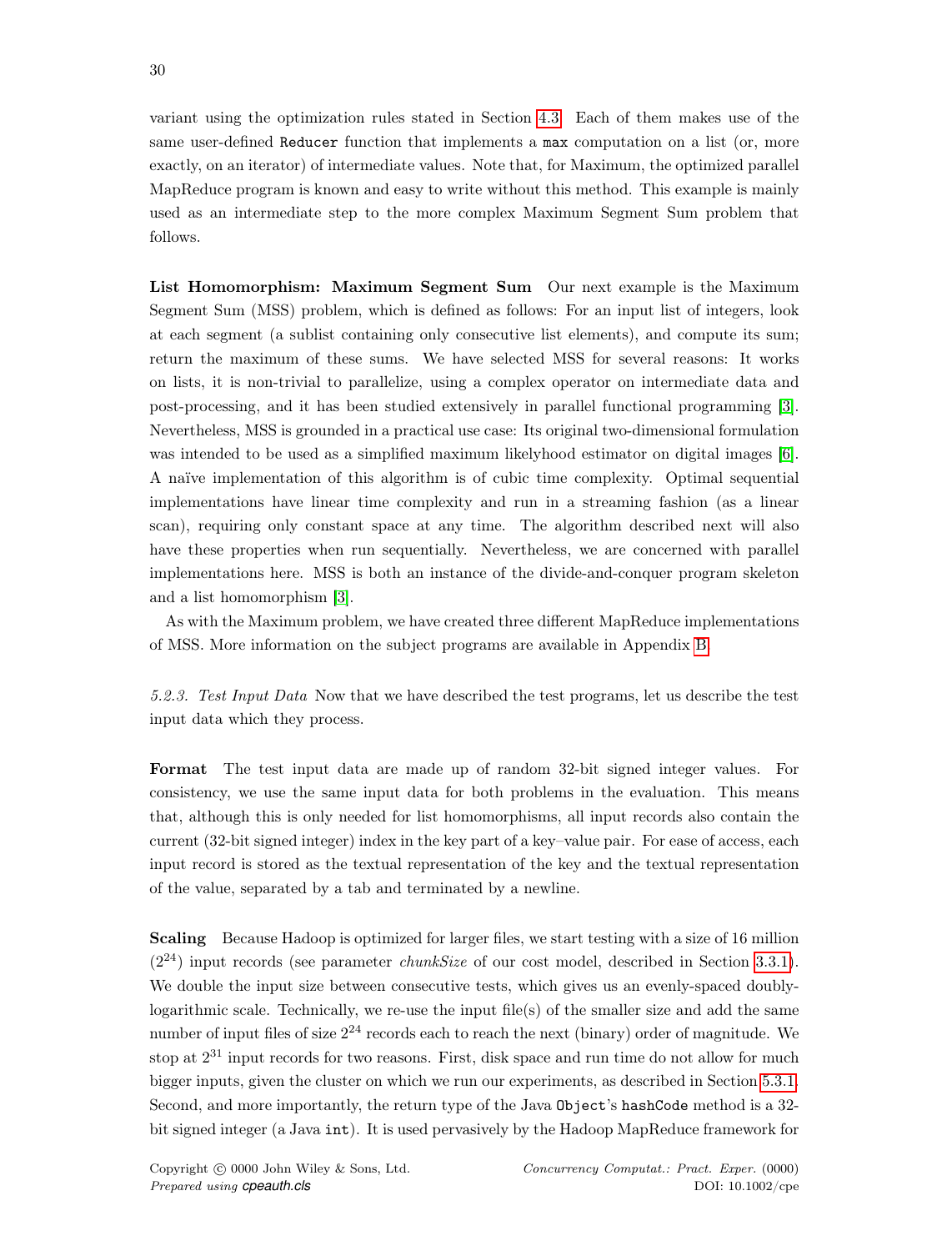partitioning and cannot be changed easily to a bigger type. We depend on this functionality when preserving order for list homomorphisms and, for consistency, we use the same input sizes also for multiset homomorphisms.

### 5.3. Experiments

Next, we describe the experiments performed, to quantify the performance gains obtainable using the optimization rules.

<span id="page-30-0"></span>5.3.1. Measurement Setup The measurement environment consists of hardware, software, and measurement tools.

Hardware All experiments were run on the same 16-node cluster (which has one additional master node with a similar configuration); the input was distributed across the cluster (in the Hadoop distributed file system); each node has

- $2 * 4$  CPU cores (Intel(R) Xeon(R) CPU E5405 @ 2.00GHz)
- 16 GB of RAM (plus 8 GB of swap space on hard disk)
- 1 hard disk volume (striped on 2 ∗ 72 GB physical disks; one node has 2 ∗ 600 GB)
- 1 GBit Ethernet, connected through a switch

In total, there are 16 ∗ 2 ∗ 4 = 128 CPU cores in the cluster. In the optimal case, CPU-bound programs that can run fully parallel will be able to make use of this degree of parallelism. Any additional speedup is likely due to cache effects.

Third-Party Software The operating system was a 64-bit openSUSE 10.3 Linux (kernel 2.6.22.17-0.1-default). The Java Virtual Machine (from Oracle) was: Java(TM) SE Runtime Environment (build 1.6.0\_15-b03) with Java HotSpot(TM) 64-Bit Server VM (build 14.1-b02, mixed mode).

**Hadoop Configuration** With the given data encoding, *inputSize* is 310 MB for each file of  $2^{24}$  records. Given the *chunkSize* of 64 MB, this amounts to 6 input splits per input file. We have verified that the *outputSize* for all programs is a very small constant (some dozen bytes). We used a replication factor of 2 in the Hadoop DFS. In Hadoop MapReduce, we used at maximum 8 Mapper tasks and 8 Reducer tasks per 8-core cluster node, allowing for potentially full utilization in all phases, even if only Mapper or only Reducer tasks are at work. Following standard guidelines  $[numReducers]$  in Hadoop Wikil, in all parallel program steps, we used 111 Reducer tasks (which is slightly less than the number of CPU cores).

Measuring Runtime We used the tool GNU time 1.7 to measure the wall-clock run time, including startup overheads of the user program. The server processes on each cluster node ran for weeks, and the Java just-in-time compiler and the data caches have been warmed up with the real input data for both programs before the measurements start for each input size. We only measured each point once, because the small measurement differences that occurr have little influence on the trends that we expected to observe and compare.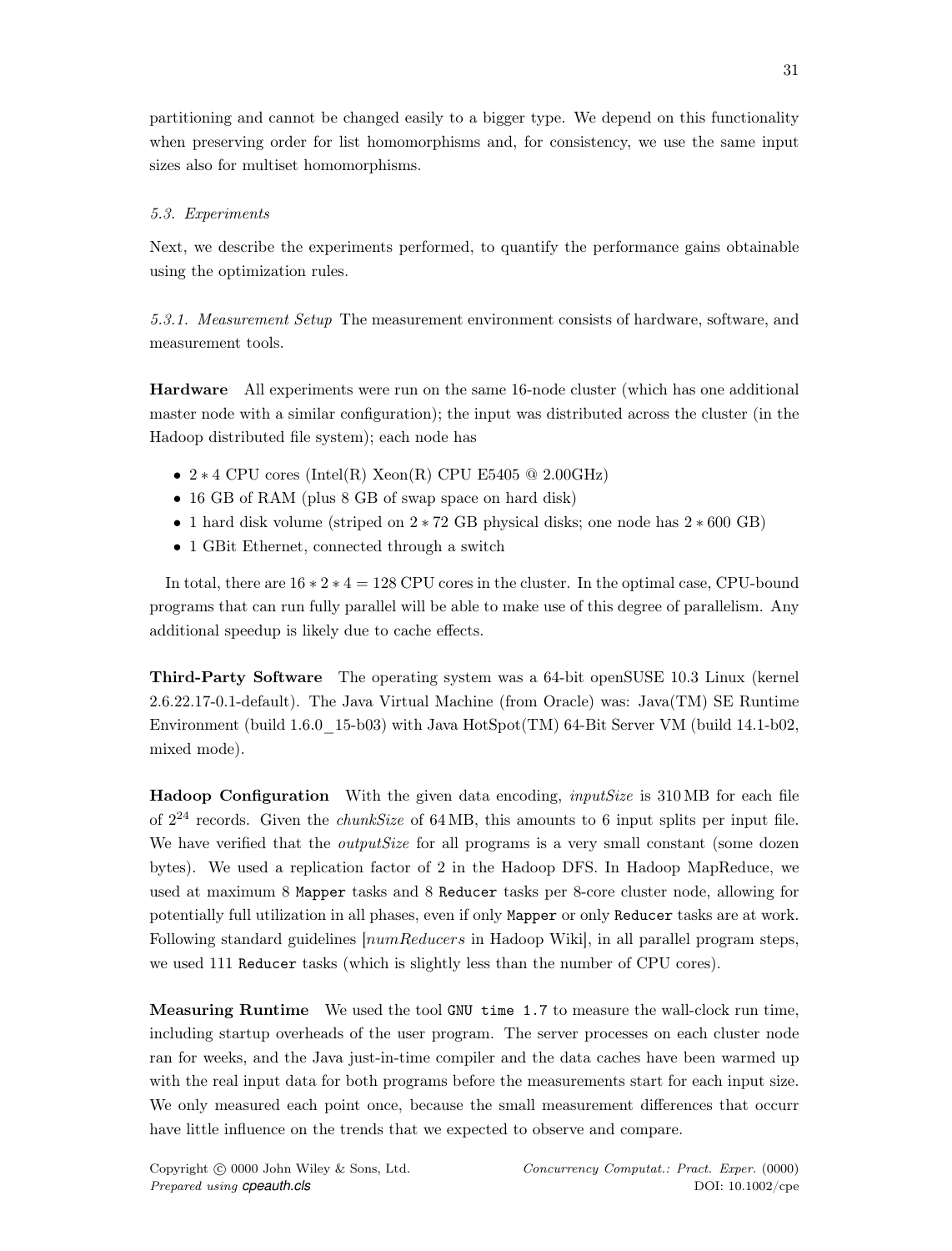5.3.2. Performance Results In the Figures [3](#page-31-0) and [4,](#page-31-1) we show, for both the Max and the MSS problem, the performance of the original program and the program after applying only the first and both optimization rules, respectively.

For both problems, we used the same setup. The results are plotted on a doubly-logarithmic scale. On the horizontal axis, we have the binary (or dyadic) logarithm of the number of elements in the input, as described in Section [5.2.3;](#page-29-0) it starts at  $2^{24}$ , because this is the minimum number of input records. The vertical axis records the binary logarithm of the program run time in seconds, as just described. The raw results are also shown in Table [I.](#page-32-0)

<span id="page-31-0"></span>

<span id="page-31-1"></span>Figure 3. Wall-clock run time of the Sequential, TwoStep, Optimized programs for the Max problem on input sizes between  $2^{24}$  and  $2^{31}$  records.



Figure 4. Wall-clock run time of the Sequential, TwoStep, Optimized programs for the MSS problem on input sizes between  $2^{24}$  and  $2^{31}$  records.

Max Problem For the Max problem, the TwoStep program is much faster than the Sequential program for large inputs (by a factor of  $2^{4.2}$ ), and the Optimized program is even faster for all inputs (up to a factor of  $2^{5.2}$  compared to the Sequential program).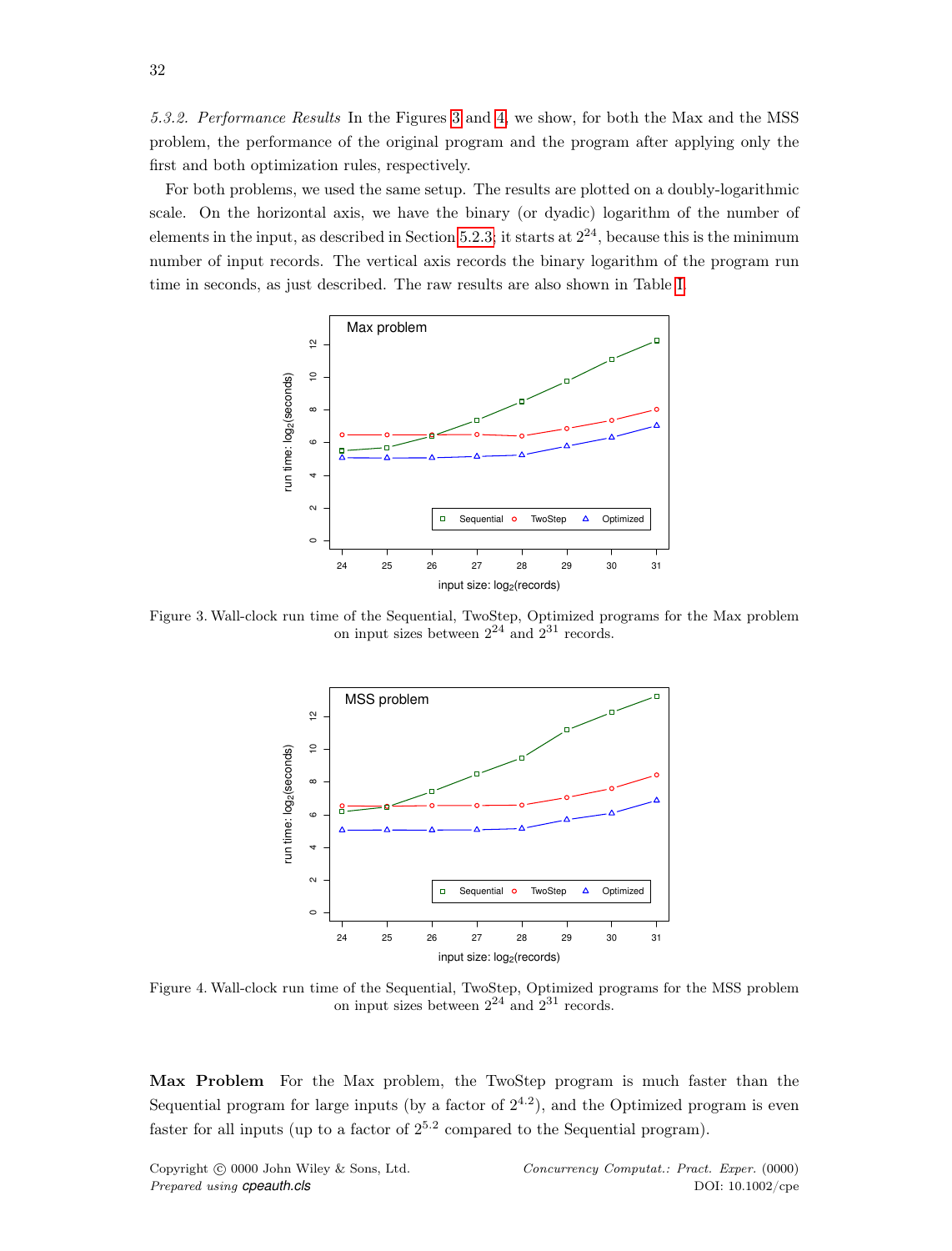MSS Problem For the MSS problem, the TwoStep program is orders of magnitude faster than the Sequential program for medium and large inputs (up to a factor of  $2^{4.8}$ ), and the Optimized program is even faster for all inputs (up to a factor of  $2^{6.4}$ ).

Raw data Table [I](#page-32-0) shows the raw data for Figure [3](#page-31-0) and Figure [4,](#page-31-1) again as doubly-logarithmic values. The run time for input sizes between  $2^{24}$  and  $2^{31}$  records is shown in  $log_2$  seconds.

# 5.4. Discussion

Next, we discuss the performance gains obtained by applying the optimization rules, and the consequences for both the functional and the cost model.

Performance Overall, the results for the optimization of the Max and MSS problems are very similar. The biggest difference is that Max is up to twice as fast as MSS, especially when comparing the Sequential variants for the two problems. So, let us discuss them together. Looking at the diagrams, the Sequential variants take very long for larger input sizes (more than 2 <sup>28</sup> records); the TwoStep variants are much faster and the Optimized variants are the fastest by some factor of 2. For smaller input sizes  $(2^{24} \text{ to } 2^{28} \text{ records})$ , the execution times of the non-sequential variants do not depend on the input size, but are constant; this can be explained by the dominance of the startup overhead. For even smaller input sizes, this is likely to apply also to the Sequential variants. The TwoStep variants take around three times as long as the Optimized variants—except for the Max program with large inputs, in which case the slowdown factor is 2, not 3.

Speedup Compared to the Sequential variant, the speedup of the TwoStep program for the Max problem grows from  $2^{-1}$  to  $2^{4.2}$  with an increase of a factor of  $2^7$  in input size (from  $2^{24}$ to  $2^{31}$  records), and the speedup of the Optimized program grows from  $2^{0.4}$  to  $2^{5.2}$  in the same frame. Likewise, for the MSS problem, the TwoStep program shows a speedup of between  $2^{-0.4}$  and  $2^{4.8}$  (with a slightly different slope), and the Optimized program exhibits a speedup of between  $2^{1.1}$  and  $2^{6.4}$  (which is a speedup of around 85).

<span id="page-32-0"></span>Table I. Raw data (log<sub>2</sub> of wall-clock run time in seconds) of the Sequential, TwoStep, Optimized programs for both the Max and the MSS problem on input sizes between  $2^{24}$  and  $2^{31}$  records.

|                                                                           | Max  |      | <b>MSS</b> |      |      |       |
|---------------------------------------------------------------------------|------|------|------------|------|------|-------|
| $log_2$ records Optimized TwoStep Sequential Optimized TwoStep Sequential |      |      |            |      |      |       |
| 24                                                                        | 5.07 | 6.48 | 5.50       | 5.06 | 6.55 | 6.18  |
| 25                                                                        | 5.07 | 6.48 | 5.70       | 5.06 | 6.52 | 6.48  |
| 26                                                                        | 5.07 | 6.48 | 6.40       | 5.06 | 6.56 | 7.42  |
| 27                                                                        | 5.16 | 6.50 | 7.38       | 5.08 | 6.57 | 8.48  |
| 28                                                                        | 5.24 | 6.41 | 8.52       | 5.15 | 6.59 | 9.49  |
| 29                                                                        | 5.79 | 6.86 | 9.76       | 5.70 | 7.06 | 11.19 |
| 30                                                                        | 6.32 | 7.37 | 11.11      | 6.09 | 7.61 | 12.27 |
| 31                                                                        | 7.05 | 8.04 | 12.25      | 6.88 | 8.44 | 13.28 |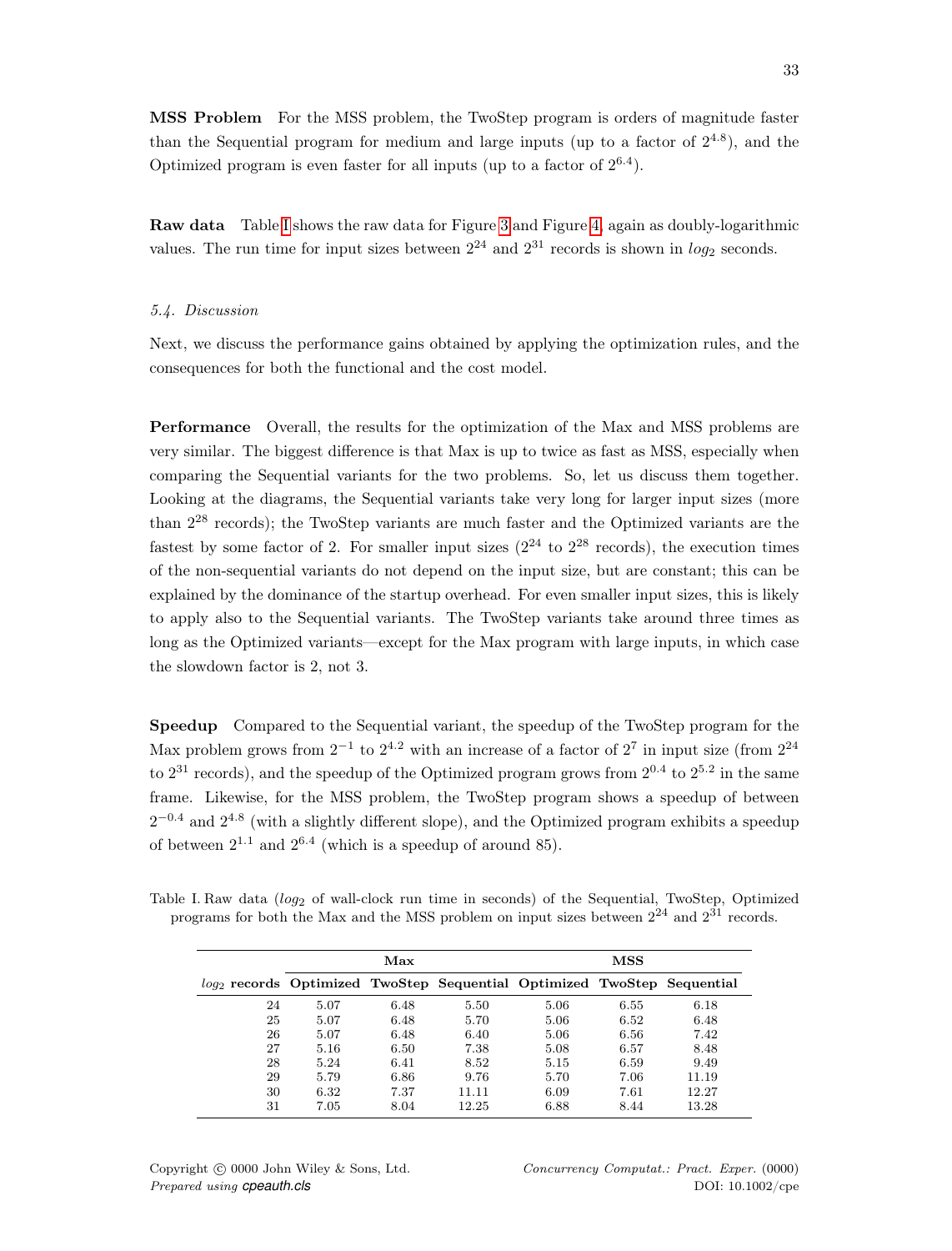<span id="page-33-0"></span>Interpretation The observed speedups are not unexpected. In Section [4,](#page-16-0) we describe the cost reduction associated with each optimization rule. These costs ranged from a slowdown by a factor of 2 (as exhibited by the TwoStep program variant of the Max problem on the smallest input size) to a speedup of  $2 * numReducers \approx 2 * 128 = 256 = 2^8$  (theoretically, if the best cases of both rules apply to the same input size; we observed  $2^{6.4}$  for the Optimized program variant of the MSS problem on the biggest input size). The data points between these extreme values also align well with our expectations.

**Justification** We have chosen a formal and algebraic approach to explore the possibilities of MapReduce program optimizations. Our approach has the advantage of being both better founded and able to give more practical advice than the current best practice for MapReduce program development, namely, rules of thumb as, for example, the following one, taken from the introduction of the Hadoop documentation: If your program is slow, try to use a Combiner function. We had to apply several simplifications in the functional and cost model and the optimization rules compared to the practical evaluation using Hadoop. We have already discussed the performance-related points in Section [3.2,](#page-11-0) Section [3.3.3](#page-16-1) and Section [4.2.](#page-18-1) Nevertheless, the optimization rules worked. This is because, at least, for the problem classes described, the models seem to match the Hadoop programs well.

Recommendation of Use For all but trivially small input sizes, the parallelization sule M-Par and L-Par should be applied to MapReduce programs. Concerning the combiner rules M-Comb and L-Comb, the situation is less clear: The performance gain alone (a factor of 2 or 3) may not pay off, given the development effort needed to implement it. But, the target program has the extra benefit of expressing a one-step computation (in the logical/homomorphism view) by a one-step program (instead of two separate MapReduce steps). This is more intuitive, and it renders operations more manageable.

Further Applications We have demonstrated that our functional model and our cost model are useful and principled tools for formulating and reasoning about performance optimization of MapReduce programs. Beyond formulating further optimizations, the models can serve as a basis for reasoning about properties other than performance. First, the functional model can be a foundation for modeling and reasoning about functional correctness of MapReduce programs and their optimizations. Second, the cost model can be extended to cover also other non-functional properties, such as reliability and energy consumption. Overall, a formal approach to this domain—as taken by us—will help to classify, compare, inspire, and guide further work on MapReduce programming and similar models for distributed programming.

### 6. RELATED WORK

Since its invention, a huge amount of research has been conducted on Hadoop MapReduce optimization [\[10\]](#page-35-9). Yang et al. [\[19\]](#page-36-6) state the main principles and requirements of MapReduce implementations.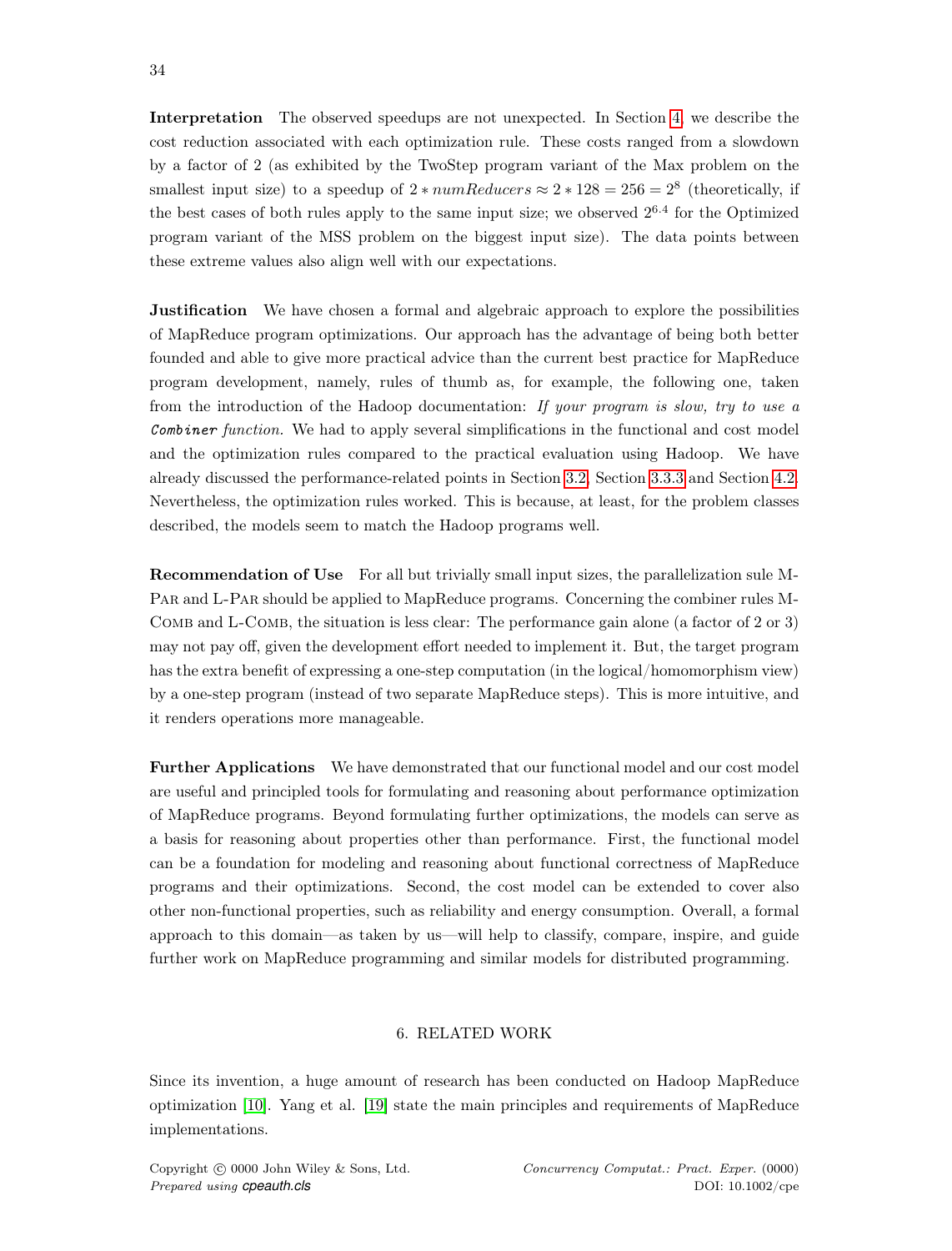<span id="page-34-1"></span>The authors of MapReduce themselves recommend that one should take advantage of natural indices whenever possible [\[9\]](#page-35-8). This supports our interest in list homomorphisms, in which order plays an important role. Map-Join-Reduce extends MapReduce by user-specified join functions that allow to control the order or items during joining [\[20\]](#page-36-7).

HaLoop optimizes the execution of MapReduce programs by caching intermediate results between MapReduce jobs [\[21\]](#page-36-8). This is an alternative to our approach of merging jobs structurally based on our model. Similarly to HaLoop, iMapReduce also optimizes the execution of MapReduce programs, not by caching, but by pooling and reusing suspended MapReduce jobs [\[22\]](#page-36-9).

The MRShare system transforms a batch of queries into a new batch by merging jobs into groups and an evaluating each group as a singlen query [\[23\]](#page-36-10). The transformation is based on a cost model. Again, this is not really a structural program rewrite, as we do it.

Babu [\[24\]](#page-36-11) introduces a profiler that monitors, based on instrumentation, the execution of a Hadoop MapReduce program, and a cost-based optimizer that tunes the underlying parameters of the Hadoop framework. This is parameter tuning, which is complementary to our approach of a structural program optimization. Similarly, Herodotou et al. [\[25,](#page-36-12) [26,](#page-36-13) [27\]](#page-36-14) perform parameter tuning, in this case, based on clustering.

The Manimal system performs a static analysis to determine relational optimizations and to generate proper indexes for the raw data [\[28,](#page-36-15) [29\]](#page-36-16), no architectural optimization, as we do it.

Several approached concentrate on increasing fault tolerance, mostly by monitoring and job re-scheduling: ParaTimer [\[30,](#page-36-17) [31\]](#page-36-18), LATE [\[32\]](#page-36-19), RAFT [\[33,](#page-36-20) [34\]](#page-36-21) and Hadoop $++$  [\[35\]](#page-36-22). Several systems perform optimization on logical query plans, much like in ordinary databases: FlumeJava [\[36\]](#page-36-23), Pig Latin [\[37\]](#page-36-24) and Tenzing [\[38\]](#page-36-25).

Finally, some tools provide declarative interfaces to Hadoop, but these are rather SQL-like data processing interfaces, and not architectural models like ours: Sawzall [\[39\]](#page-37-0), Pig Latin [\[37\]](#page-36-24), Tenzing [\[38\]](#page-36-25), Hive [\[40\]](#page-37-1) and SQL/MapReduce [\[41\]](#page-37-2).

## 7. CONCLUSIONS AND FUTURE WORK

<span id="page-34-0"></span>Google's MapReduce programming model has been one of the contributions with highest practical impact in the field of distributed computing in the recent year. It is closely related to functional programming, especially to the algebraic theory of list homomorphisms. List homomorphisms facilitate program composition, optimization of intermediate data, and parallelization. To put these theoretical benefits to practical use, we strive for a combination of the formal basis of list homomorphisms with the scalability and industrial-strength distributed implementation of MapReduce.

In particular, we have developed a formal model of MapReduce programs suitable for optimization (comprising a functional model and a cost model), an approach to model MapReduce programs that operate on lists instead of on multisets only, a total of four optimization rules for MapReduce programs formulated on top of our formal model, and a series of experiments to validate the model and the optimization rules.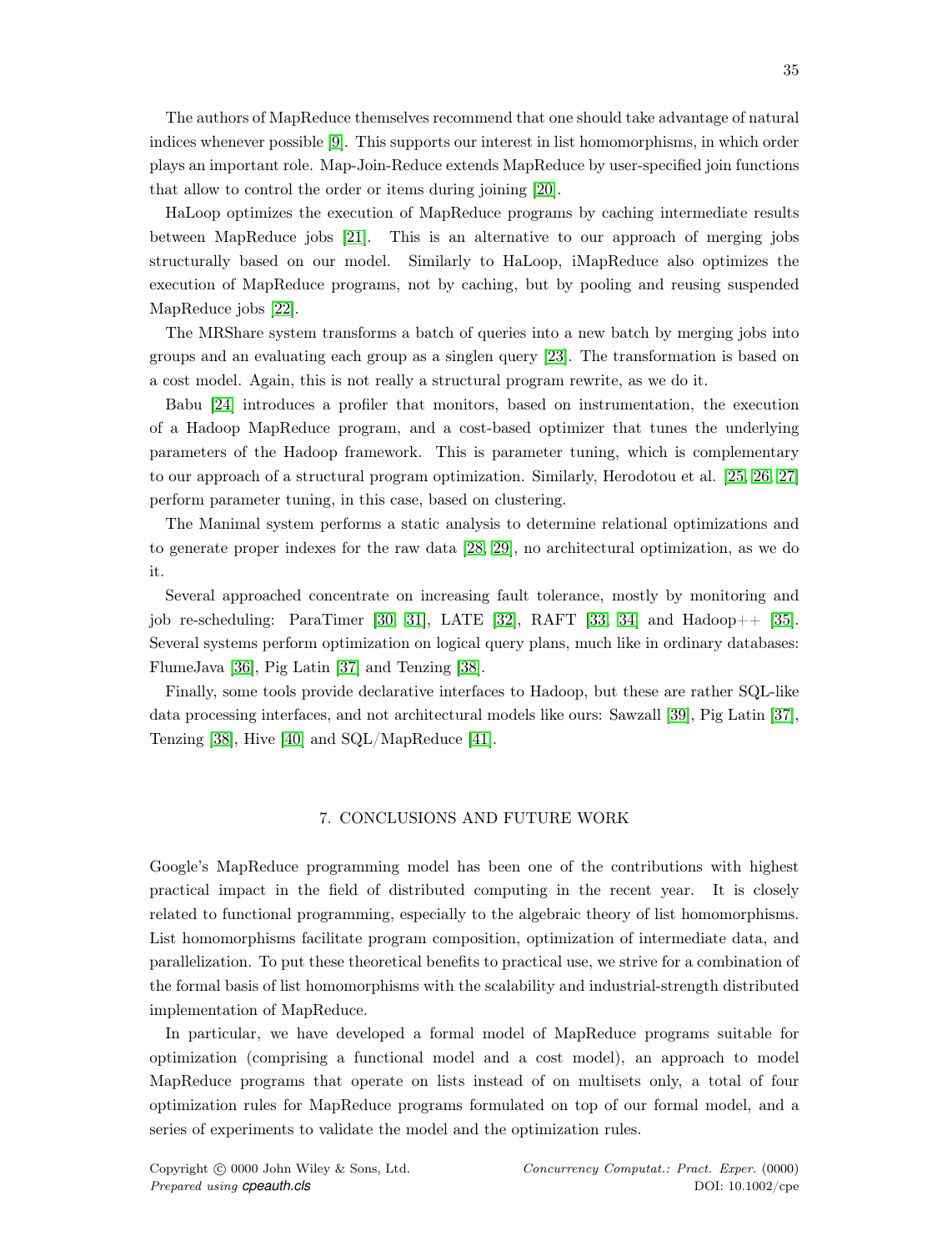<span id="page-35-12"></span>We believe that the development of MapReduce programs, for example using Hadoop, benefits from the use of a formal functional model and cost model. Our work is a first step on the way to better understand and ease MapReduce programming, and further step shall follow:

- The power of our transformational approach rests on the fusion of MapReduce phases, which avoid barrier synchronization and the storage of intermediate data. That this fusion principle is very powerful has been demonstrated previously in the literature [\[3,](#page-35-2) [42\]](#page-37-3). We offer a few transformations here to prove the point that MapReduce is a suitable target for this approach. Further such transformations shall be pursued.
- Although it proved promising in our first experiments, our cost model has, so far, received limited study. For real-world applications, one will likely want to refine it—which does not necessarily mean complicating it! In the end, it were nice if MapReduce programs could be optimized automatically based on the cost model. We believe that our formal approach to modeling and reasoning about MapReduce programs would simplify this task greatly.
- Also, it is certainly useful to look beyond Hadoop and try to apply our approach to other implementations of MapReduce.

#### 8. ACKNOWLEDGEMENTS

This work received financial support under DFG project MapReduceFoundation, grant no. Le 912/13-1.

#### References

- <span id="page-35-0"></span>1. Sterling TL, Savarese D, Becker DJ, Dorband JE, Ranawake UA, Packer CV. BEOWULF: A parallel workstation for scientific computation. Proc. Int. Conf. Parallel Processing (ICPP), vol. 1, CRC Press, 1995; 11–14. [1](#page-0-1)
- <span id="page-35-1"></span>2. Dean J, Ghemawat S. MapReduce: Simplified data processing on large clusters. Proc. USENIX Symp. Operating Systems Design and Implementation (OSDI), USENIX Association, 2004; 137–150. [1,](#page-0-1) [4,](#page-3-1) [6,](#page-5-0) [22](#page-21-1)
- <span id="page-35-2"></span>3. Gorlatch S. Toward formally-based design of message passing programs. IEEE Trans. Software Engineering  $(TSE)$  2000; **26**(3):276–288. [1,](#page-0-1) [3,](#page-2-0) [30,](#page-29-1) [36](#page-35-12)
- <span id="page-35-3"></span>4. Gorlatch S. Extracting and implementing list homomorphisms in parallel program development. Science of Computer Programming (SCP) 1999; 33(1):1–27. [1](#page-0-1)
- <span id="page-35-4"></span>5. White T. Hadoop: The Definitive Guide. 3rd edn., O'Reilly, 2012. [3,](#page-2-0) [5](#page-4-1)
- <span id="page-35-5"></span>6. Bentley J. Programming pearls: Algorithm design techniques. Comm. ACM 1984; 27(9):865–873. [3,](#page-2-0) [30](#page-29-1)
- <span id="page-35-6"></span>7. Bird R. Algebraic identities for program calculation. Computer J. 1989; 32(2):122–126. [3](#page-2-0)
- <span id="page-35-7"></span>8. Dean J, Ghemawat S. MapReduce: Simplified data processing on large clusters. Comm. ACM 2008; 51(1):107–113. [4,](#page-3-1) [8,](#page-7-1) [13,](#page-12-0) [22](#page-21-1)
- <span id="page-35-8"></span>9. Dean J. MapReduce: A flexible data processing tool. Comm. ACM 2010; 53(1):72–77. [4,](#page-3-1) [22,](#page-21-1) [35](#page-34-1)
- <span id="page-35-9"></span>10. Sakr S, Liu A, Fayoumi AG. The family of MapReduce and large-scale data processing systems. ACM Comp. Surveys 2013; 46(1):44 pp. Article 11. [4,](#page-3-1) [34](#page-33-0)
- <span id="page-35-10"></span>11. Bird R. Lectures on constructive functional programming. Technical Report PRG-69, Programming Research Group, Oxford University Computing Laboratory Sep 1988. [8](#page-7-1)
- <span id="page-35-11"></span>12. Lämmel R. Google's MapReduce programming model – Revisited. Science of Computer Programming  $(SCP)$  2008; **70**(1):1–30. [8,](#page-7-1) [22](#page-21-1)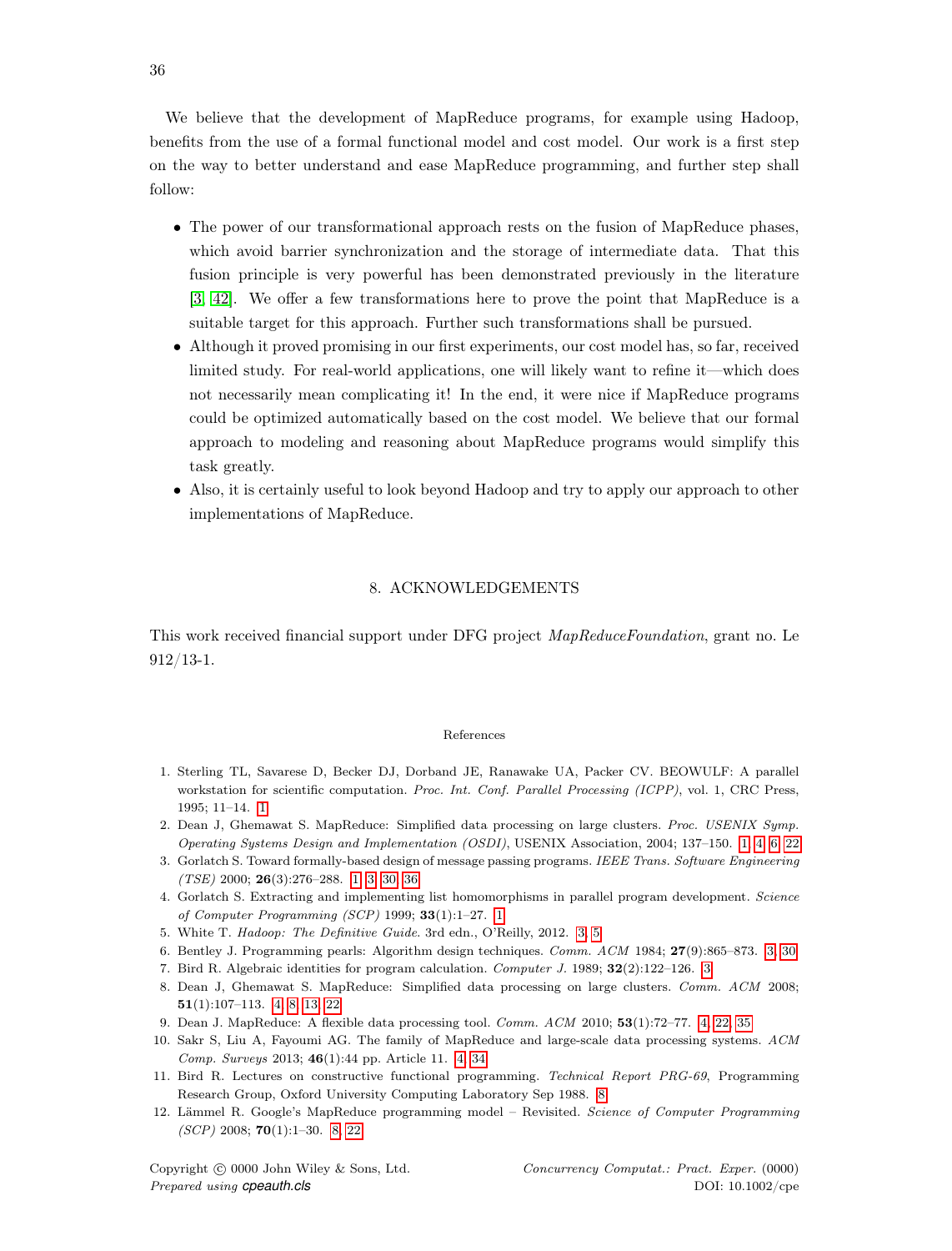- <span id="page-36-1"></span><span id="page-36-0"></span>14. Gorlatch S. Systematic efficient parallelization of scan and other list homomorphisms. Proc. European Conf. Parallel Processing (Euro-Par), Vol. II, LNCS 1124, Springer, 1996; 401–408. [8](#page-7-1)
- <span id="page-36-2"></span>15. Marlow S ( (ed.)). Haskell 2010 Language Report. haskell.org, 2010. URL [http://www.haskell.org/](http://www.haskell.org/onlinereport/haskell2010/) [onlinereport/haskell2010/](http://www.haskell.org/onlinereport/haskell2010/). [9](#page-8-2)
- <span id="page-36-3"></span>16. Bird R. Introduction to Functional Programming using Haskell. 2nd edn., Prentice Hall Series in Computer Science, Prentice Hall Europe, 1998. [21](#page-20-0)
- <span id="page-36-4"></span>17. Ono K, Hirai Y, Tanabe Y, Noda N, Hagiya M. Using Coq in specification and program extraction of Hadoop MapReduce applications. Proc. Int. Conf. Software Engineering and Formal Methods (SEFM), LNCS 7041, Springer, 2011; 350–365. [28](#page-27-1)
- <span id="page-36-5"></span>18. Dörre J, Apel S, Lengauer C. Static type checking of Hadoop MapReduce programs. Proc. Int. Workshop on MapReduce and its Applications (MapReduce), ACM, 2011; 17–24. [29,](#page-28-1) [39](#page-38-1)
- <span id="page-36-6"></span>19. Yang HC, Dasdan A, Hsiao RL, Parker DS. Map-Reduce-Merge: Simplified relational data processing on large clusters. Proc. Int. Conf. Management of Data (SIGMOD), ACM, 2007; 1029–1040. [34](#page-33-0)
- <span id="page-36-7"></span>20. Jiang D, Tung AKH, Chen G. Map-Join-Reduce: Toward scalable and efficient data analysis on large clusters. IEEE Trans. Knowledge and Data Engineering (TKDE) 2011; 23(9):1299–1311. [35](#page-34-1)
- <span id="page-36-8"></span>21. Bu Y, Howe B, Balazinska M, Ernst MD. HaLoop: Efficient iterative data processing on large clusters. Proc. VLDB Endowment 2010; 3(1–2):285–296. [35](#page-34-1)
- <span id="page-36-9"></span>22. Zhang Y, Gao Q, Gao L, Wang C. iMapReduce: A distributed computing framework for iterative computation. J. Grid Computing 2012; 10(1):47–68. [35](#page-34-1)
- <span id="page-36-10"></span>23. Nykiel T, Potamias M, Mishra C, Kollios G, Koudas N. MRShare: Sharing across multiple queries in MapReduce. Proc. VLDB Endowment 2010; 3(1–2):494–505. [35](#page-34-1)
- <span id="page-36-11"></span>24. Babu S. Towards automatic optimization of MapReduce programs. Proc. Int. Symp. Cloud Computing (SoCC), ACM, 2010; 137–142. [35](#page-34-1)
- <span id="page-36-12"></span>25. Herodotou H, Babu S. Profiling, what-if analsyis, and cost-based optimization of MapReduce programs. Proc. VLDB Endowment 2011; 4(11):1111–1122. [35](#page-34-1)
- <span id="page-36-13"></span>26. Herodotou H, Dong F, Babu S. MapReduce programming and cost-based optimization? Crossing this chasm with starfish. Proc. VLDB Endowment 2011; 4(12):1446–1449. [35](#page-34-1)
- <span id="page-36-14"></span>27. Herodotou H, Lim H, Luo G, Borisov N, Dong L, Cetin FB, Babu S. Starfish: A self-tuning system for big data analytics. Proc. Bienn. Conf. Innovative Data Systems Research (CIDR), Online proceedings, 2011; 261–272. [35](#page-34-1)
- <span id="page-36-15"></span>28. Cafarella MJ, Ré C. Manimal: Relational optimization for data-intensive programs. Proc. Int. Workshop on the Web and Databases (WebDB), ACM, 2010; 10:1–10:6. [35](#page-34-1)
- <span id="page-36-16"></span>29. Jahani E, Cafarella MJ, Ré C. Automatic optimization for MapReduce programs. Proc. VLDB Endowment 2011; 4(6):385–396. [35](#page-34-1)
- <span id="page-36-17"></span>30. Morton K, Balazinska M, Grossman D. ParaTimer: A progress indicator for MapReduce DAGs. Proc. Int. Conf. Management of Data (SIGMOD), ACM, 2010; 507–518. [35](#page-34-1)
- <span id="page-36-18"></span>31. Morton K, Friesen A, Balazinska M, Grossman D. Estimating the progress of MapReduce pipelines. Proc. Int. Conf. Data Engineering (ICDE), IEEE Computer Society, 2010; 681–684. [35](#page-34-1)
- <span id="page-36-19"></span>32. Zaharia M, Konwinski A, Joseph AD, Katz R, Stoica I. Improving MapReduce performance in heterogeneous environments. Proc. USENIX Symp. Operating Systems Design and Implementation (OSDI), USENIX Association, 2008; 29–42. [35](#page-34-1)
- <span id="page-36-20"></span>33. Quiané-Ruiz JA, Pinkel C, Schad J, Dittrich J. RAFTing MapReduce: Fast recovery on the RAFT. Proc. Int. Conf. Data Engineering (ICDE), IEEE Computer Society, 2011; 589–600. [35](#page-34-1)
- <span id="page-36-21"></span>34. Quiané-Ruiz JA, Pinkel C, Schad J, Dittrich J. RAFT at work: Speeding-up MapReduce applications under task and node failures. Proc. Int. Conf. Management of Data (SIGMOD), ACM, 2011; 1225–1228. [35](#page-34-1)
- <span id="page-36-22"></span>35. Dittrich J, Quiané-Ruiz JA, Jindal A, Kargin Y, Setty V, Schad J. Hadoop++: Making a yellow elephant run like a cheetah (without it even noticing). Proc. VLDB Endowment 2010;  $3(1-2)$ :515–529. [35](#page-34-1)
- <span id="page-36-23"></span>36. Chambers C, Raniwala A, Perry F, Adams S, Henry RR, Bradshaw R, Weizenbaum N. FlumeJava: Easy, efficient data-parallel pipelines. Proc. Int. Conf. Programming Language Design and Implementation (PLDI), ACM, 2010; 363–375. [35](#page-34-1)
- <span id="page-36-24"></span>37. Olston C, Reed B, Srivastava U, Kumar R, Tomkins A. Pig Latin: A not-so-foreign language for data processing. Proc. Int. Conf. Management of data (SIGMOD), ACM, 2008; 1099–1110. [35](#page-34-1)
- <span id="page-36-25"></span>38. Chattopadhyay B, Lin L, Liu W, Mittal S, Aragonda P, Lychagina V, Kwon Y, Wong M. Tenzing A SQL implementation on the MapReduce framework. Proc. VLDB Endowment Aug 2011; 4(12):1318–1327. [35](#page-34-1)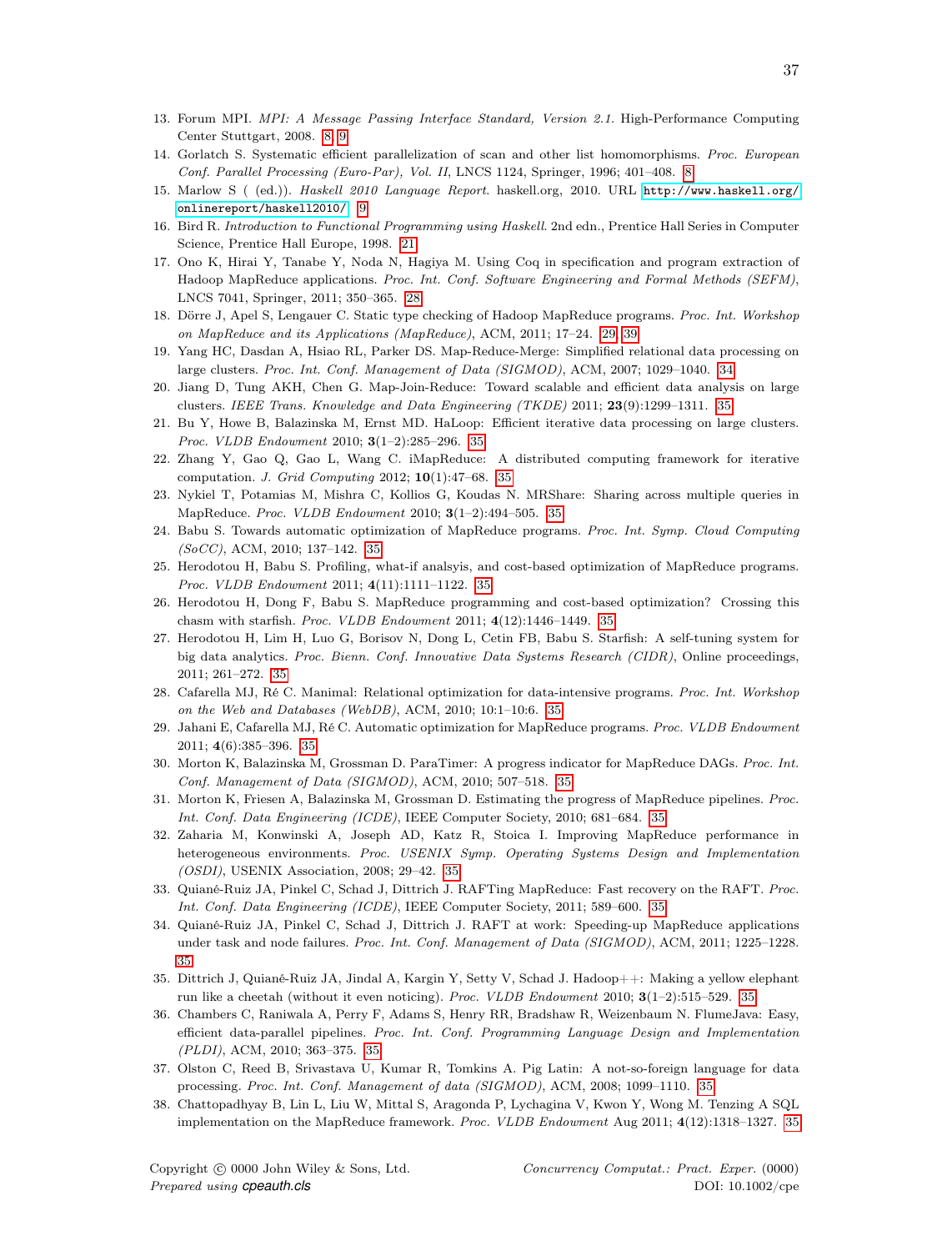- <span id="page-37-0"></span>39. Pike R, Dorward S, Griesemer R, Quinlan S. Interpreting the data: Parallel analysis with Sawzall. Science of Computer Programming (SCP) 2005; 13(4):277–298. [35](#page-34-1)
- <span id="page-37-1"></span>40. Thusoo A, Sarma JS, Jain N, Shao Z, Chakka P, Anthony S, Liu H, Wyckoff P, Murthy R. Hive – A warehousing solution over a Map-Reduce framework. Proc. VLDB Endowment 2009; 2(2):1626–1629. [35](#page-34-1)
- <span id="page-37-2"></span>41. Friedman E, Pawlowski PM, Cieslewicz J. SQL/MapReduce: A practical approach to self-describing, polymorphic, and parallelizable user-defined functions. Proc. VLDB Endowment 2009; 2(2):1402–1413. [35](#page-34-1)
- <span id="page-37-3"></span>42. Wedler C, Lengauer C. On linear list recursion in parallel. Acta Informatica 1998; 35(10):875–909. [36](#page-35-12)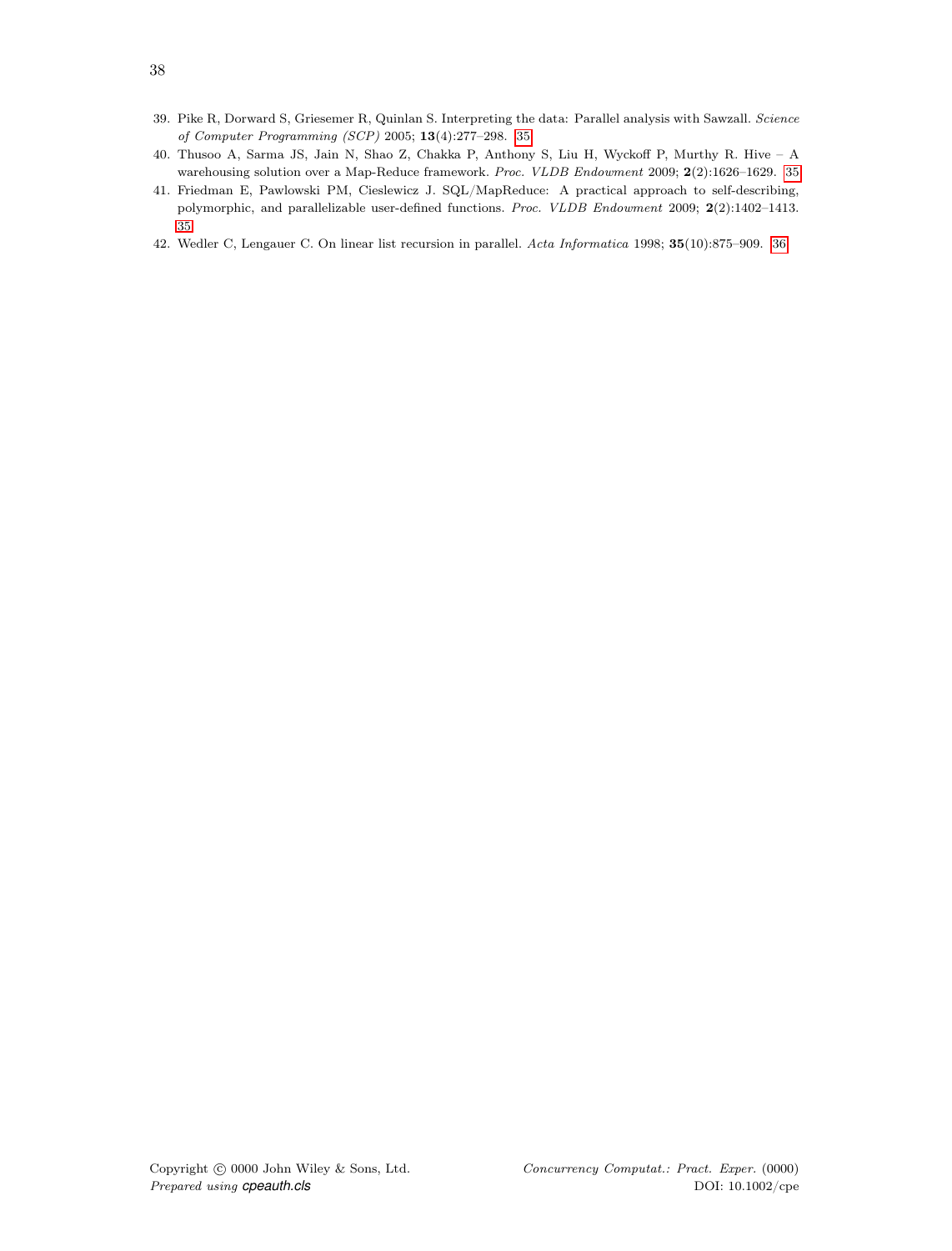### A. JAVA SKELETON FOR HADOOP MAPREDUCE

<span id="page-38-1"></span><span id="page-38-0"></span>In this section, we provide more detail of the Java incarnation of our functional model. We pay special attention to the typing issues that arise because of the use of generic types in Java, in continuation of our work on improved static typing for MapReduce programs [\[18\]](#page-36-5).

On the implementation side, we use Java and Hadoop for our example MapReduce programs. In our functional model (Section [3.1\)](#page-8-1), we have extracted the most important parameters from the many parameters that Hadoop and other MapReduce frameworks accept. If we port the functional model to Java, the result is a Java program skeleton that is very similar to our Haskell program skeleton of MapReduce. The main difference is that, on the Java side, because of the pervasive use of reflection in Hadoop, we really have a meta-program with more flexibility than we could attain in plain Haskell. This flexibility allows us to introduce an additional parameter (a natural number) that specifies exactly the number of Reducer tasks to run. (We have already used this parameter in the cost model and in the optimization rules.) There are three possible kinds of behavior and associated (Java) types of result data depending on the value of this numeric parameter.

- With zero Reducer tasks, only the Mapper function is run. The user-defined Partitioner, SortComparator, GroupingComparator, Combiner, and Reducer functions are not used. Consequently, the user-defined type of the final output data is given by the return type of the Mapper function, and not by the return type of the Reducer function, as would normally be the case.
- With one Reducer task, any Partitioner specified produces only a single partition. Thus, the single Reducer task processes all intermediate data, and it has a global view of this data.
- With any larger number of Reducer tasks, everything happens as normal (as described in Section [2.1\)](#page-3-2).

The types in last two cases can be unified, regarding a single result as a singleton list, but the MapReduce program skeleton still has two different possible result types.

No Compile-Time Checks Of course, the flexibility of selecting different behaviors, via a numeric value at run time, comes at a price. For example, unlike in Haskell (the programming language of our functional model), two MapReduce programs using the Java skeleton cannot be composed in a type-safe manner, because they are not fully type-checked until run time. One would need to take the number of Reducer tasks specified into account to be able to decide between the two possible result types of the first MapReduce program, and to verify type correctness. Of course, this would be possible using an external type checker; yet, in our current implementation, this is impossible to achieve at compile time, because there is only a thin wrapper library around the Hadoop Java API that uses the standard Java type-checker and its support for generics. The best we could do is to provide a separate skeleton for the case of zero Reducer tasks, and to throw a run-time error if the user specifies a zero value in the normal skeleton which would, thus, be restricted to accept only a number of Reducer tasks larger than zero as parameter. Using this approach, we could then extract the skeleton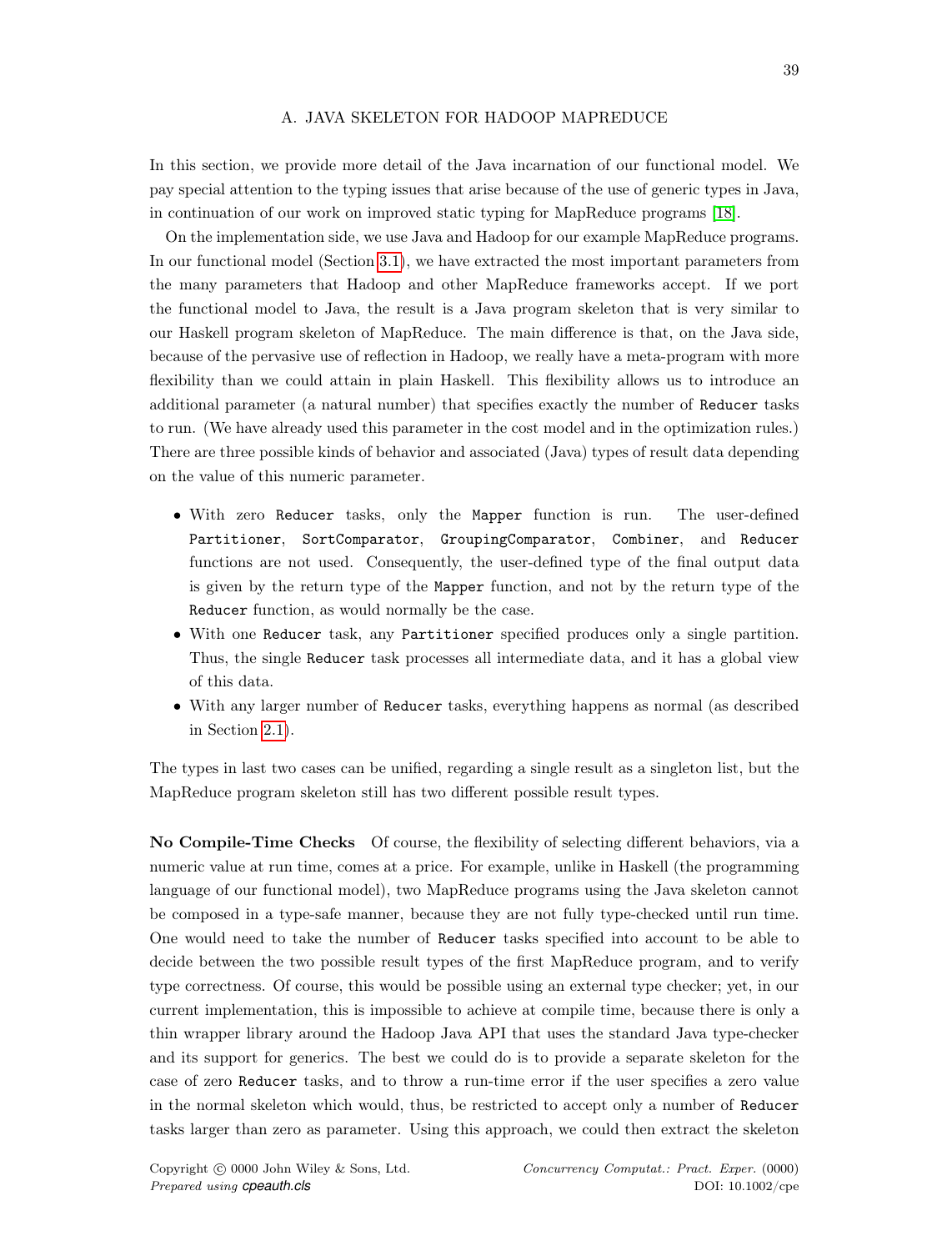parameters into different variants of data objects, and provide a type-safe composition function with run-time checks for them.

Types To represent the parametric types of our functional model, we have to resort to Java Generics. The drawbacks of using Java Generics are the following: they have no representation of type parameters at run time, not even in reflective values, and their interaction with subclassing is difficult. So, our Java skeleton is a Java method parameterized with six type parameters for the types of keys and values of input, intermediate and output data (Figure [5\)](#page-39-0). Let us proceed to explaining the parameters of this method. Its first parameter (of type Job) will be explained further down. We represent the most important parameters using normal Java values to circumvent some of the problems with Java reflection mentioned. These are the Mapper and Reducer function (and the Combiner function in the variant of the skeleton with Hadoop Combiner function). We check that the Mapper and Reducer function work on the same type of intermediate data (key–value pairs with key of type K2 and values of type V2). The next parameter for the (natural) number of Reducer tasks is represented using a Java int. All other parameters are reflective Java values (Class<Type>). For them, we also document expected nested type parameters in Figure [5](#page-39-0) in comments  $(\frac{*}{\cdot \cdot \cdot \cdot *})$ . The first of these parameters is the Partitioner function, defined on keys and values of intermediate data. The comparator functions for sorting and grouping are specified next; they work on serialized data. Compared to the functional model, there are four additional parameters: the types of keys and values of intermediate data and of final output data, respectively. They are needed for serialization.

```
public static <K1,V1, K2,V2, K3,V3>
 void mrSkeletonNoCombiner(Job job,
   Mapper <K1,V1, K2,V2> mapF,
   Reducer <K2, V2, K3, V3> redF,
    int numReduceTasks,
   Class<? extends Partitioner/*<? super K2, ? super V2>*/> partF,
   Class<? extends RawComparator/*<K2>*/> sortF,
   Class<? extends RawComparator/*<K2>*/> groupF,
   Class<K2> mapKeyClass, Class<V2> mapValueClass,
   Class<K3> keyClass, Class<V3> valueClass)
  throws IllegalStateException { /* ... */ }
```
Figure 5. The signature of a variant (without Hadoop Combiners) of our skeleton in Java, interfacing Hadoop.

Implementation The return type of our skeleton is void, because its implementation is based on a side-effect. It uses Hadoop's Java API to set, in a Hadoop Job object (the first parameter of our skeleton), the corresponding reflective values for all skeleton parameters, whether they be already reflective values or given as Java objects. This Job object can then be used to start a distributed Hadoop job. (As an aside: a job already running cannot be configured any further, which leads to the IllegalStateException mentioned in the type.)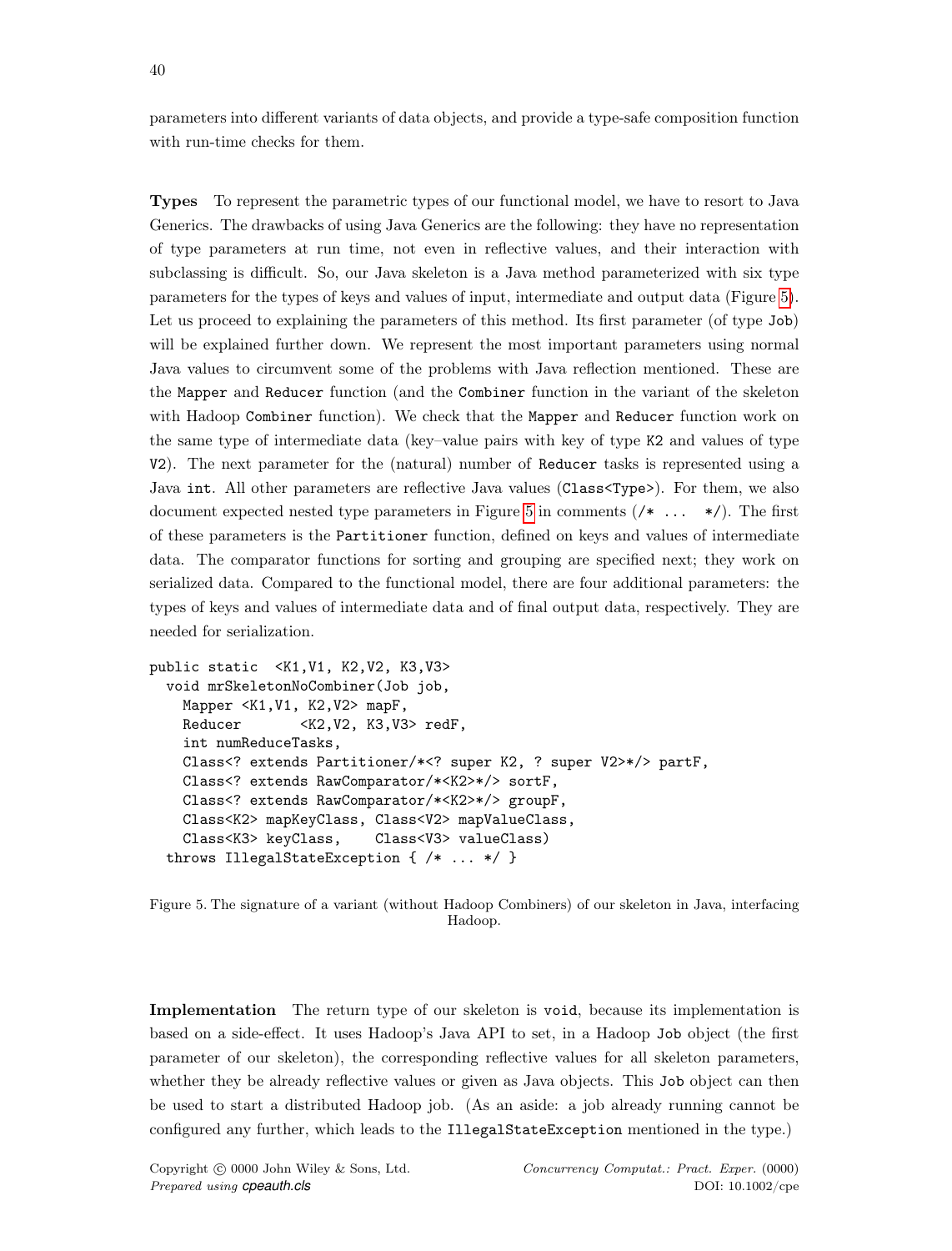In Figure [6,](#page-40-0) we show a call to this Java skeleton, which is suitable for the Sequential variant of the MSS example program. As described before, the first parameter is the Hadoop Job object to be configured.

```
public class MssMainIndexedSequential /* ... */ {
 Mapper<LongWritable, Text, LongWritable, LongWQuadruple>
     map = new IndexedTextToLongWQuadrupleValueMapper();
 Reducer<LongWritable,LongWQuadruple, LongWritable,LongWQuadruple>
     reduce = new IndexedMssReducerRelaxed();
 mrSkeletonNoCombiner(job,
        map,
        reduce,
         1,
         HashPartitioner/*<LongWritable,Object>*/
             /*<Object,Object>*/.class,
         NaturalLongWritableComparator.class,
         AllEqualComparator/*<LongWritable>*/ /*<Object>*/.class,
         LongWritable.class, LongWQuadruple.class,
         LongWritable.class, LongWQuadruple.class);
  /* ... */
}
```
Figure 6. A call (from the Sequential program for the MSS problem) to the Java skeleton shown in Figure [5.](#page-39-0)

We store the Mapper (map) and Reducer (reduce) objects in separate variables make the types that they use explicit. The input (when read by the standard Hadoop TextInputFormat) consists of the (binary) position offset in the current input file as the key of type LongWritable, and the textual values of index and data item as the value of type Text. These are the first two type parameters of the Mapper object used. The text is then parsed, the index is stored in the intermediate key of type LongWritable, and the data item is stored as a quadruple with four identical entries in the value of type LongWQuadruple. This is needed to apply a homomorphism to the data: we need to store this additional information in the intermediate data to be able to re-combine partial results (for contiguous data) in multiple passes, and even to forgo the need to store all input data. The Reducer function implements a true reduction on this intermediate data; in consequence, it produces output of the same type. The Mapper and Reducer objects are the second and third parameters of the MapReduce skeleton (in the variant without Hadoop Combiner function), which guarantees that the types of intermediate data used by Mapper and Reducer function coincide. This can be checked by looking at the declarations of map and reduce. They also need to coincide with the types represented by the Java class literals that are the four last parameters of the skeleton (two for intermediate keys/values, two for output keys/values). The remaining parameters are the number of Reducer tasks in a sequential program (1), and the class literals of the functions for partitioning, sorting, and grouping the type of intermediate data used.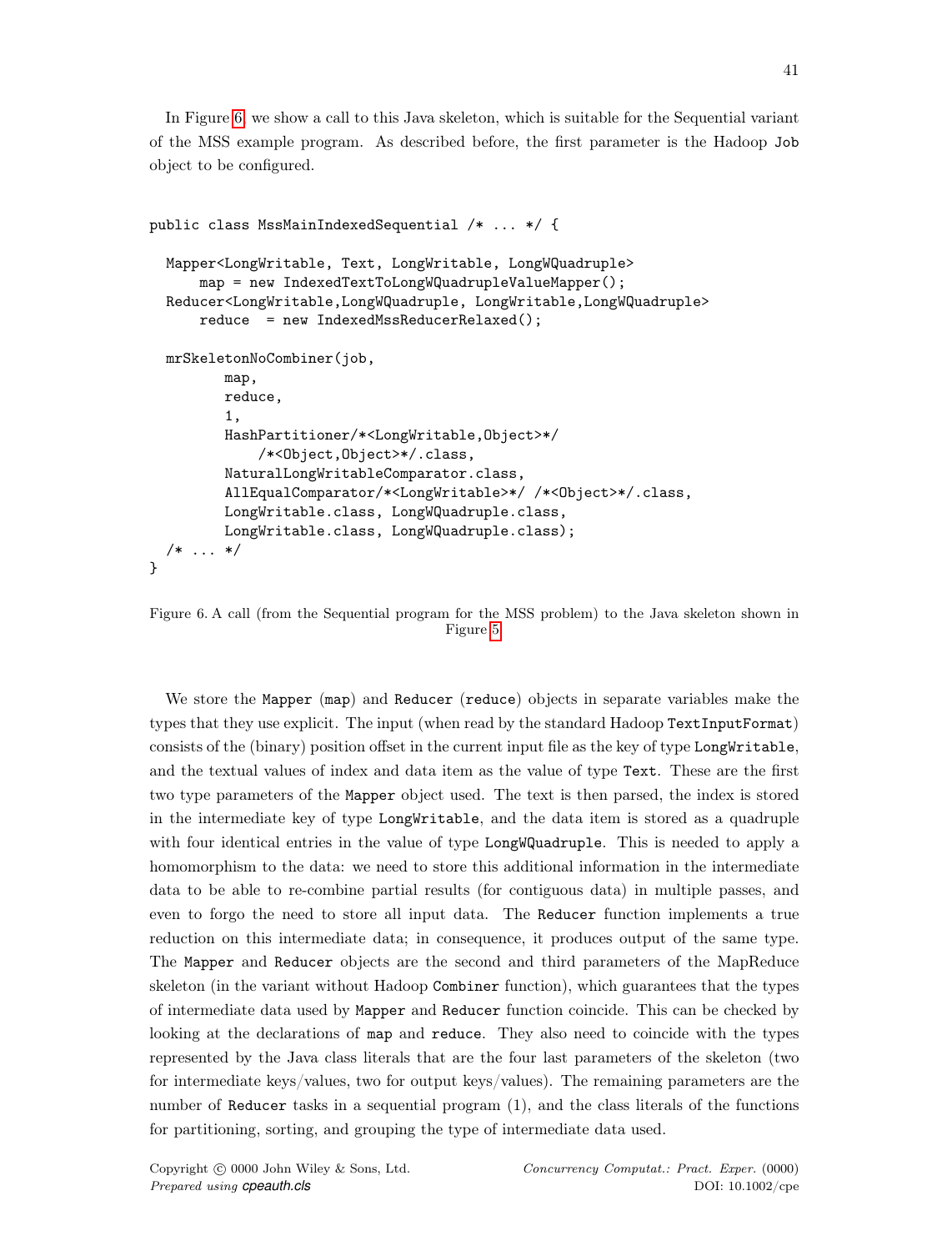<span id="page-41-0"></span>In this section, we describe how the optimization rules (Section [4\)](#page-16-0) must be instantiated for the subject programs used in the experiments (Section [5.2.2\)](#page-28-2).

#### B.1. Multiset Homomorphism: Max

The Max problem can be defined using an associative, commutative, binary reduction operator max (which is the parameter of reduce; see Section [2.4\)](#page-6-0). Commutativity entails that the order of elements in the input list (and also in possible intermediate result lists) does not matter, so the input can be regarded as a multiset. Furthermore, every reduction can be regarded as a list homomorphism with the identity function (id), both as the parameter to the map combinator and as the post-processing function. Thus, a Haskell implementation of the Max problem might look as follows:

 $maximum = (id)$ .  $reduce(max)$ .  $map(id)$ 

Finally, every list homomorphism with a commutative reduction operator is a multiset homomorphism. So, this Haskell implementation of Max is a multiset homomorphism, too.

Max MapReduce Programs Let us now describe three different implementations of Max in MapReduce, and how to get from one to the next, using the optimization rules stated in Section [4.3.](#page-19-0)

Sequential There are two variables on the left-hand side of rule M-Par (Section [4.3.1\)](#page-19-2), which have to be instantiated for the Max problem: Mapper function  $m$  and Reducer function r. The Mapper function  $m$  is called on each a line of the input text file. It splits the line into key and value, discards the unnecessary index in the key, parses the value into a Java long integer, converts it to a Hadoop LongWritable, and returns it together with a constant key. The Reducer function  $r$  iterates over the LongWritable values that are passed to it, converts each value into a Java long integer, reduces all these values using the max function, and finally converts the single result to a Hadoop LongWritable and returns it together with a constant key.

TwoStep We use rule M-Par to create a two-step parallel MapReduce program for the Max problem. On the right-hand side of rule M-PAR, Reducer function  $r$  is already bound to the value used on the left-hand side of this rule. The additional variables that need to be instantiated are Mapper function  $m'$  and Combiner function  $c$ . They are constrained by the relations in the condition of the rule. The choice of Combiner function  $c$  is given by Reducer function  $r$ . Concerning Mapper function  $m'$ , there is some freedom in the set to which the input keys are mapped: we need to map the set of all input keys to a (not too) small set of different intermediate keys. This is because we need a certain number (some hundreds or thousands) of segments, which will be processed in parallel. So, we need sufficiently many keys for parallelism in the first MapReduce program step and, at the same time, not too many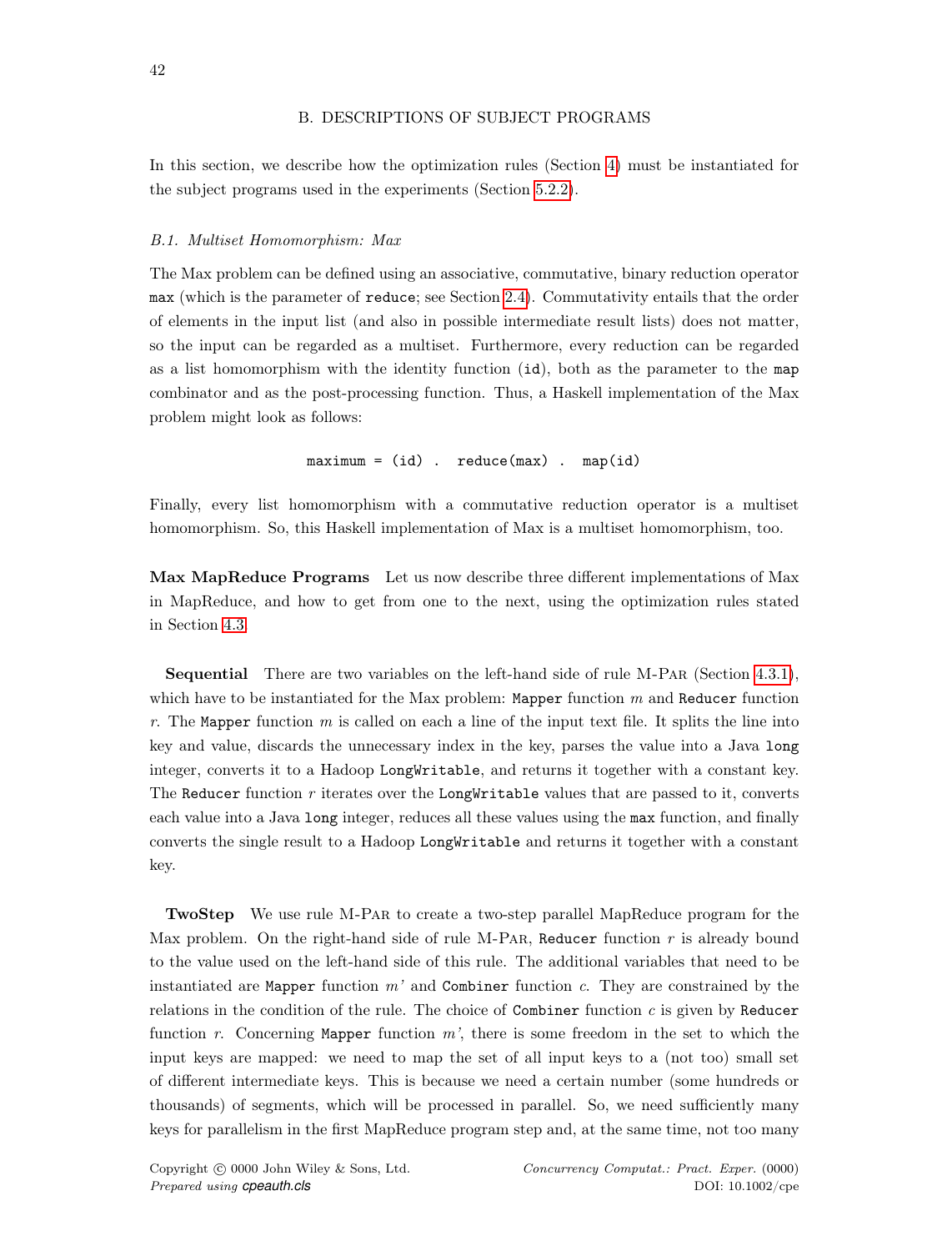groups of keys in this step, to reduce the input size in the first program step only, such that the second step does not dominate execution time. Having the GroupingComparator defined to yield always a single group simplifies things: we need not bother about the number of groups, and we can just re-use the input key set (long integer).

Optimized Now we can use rule M-Comb to derive an even more optimized, single-step parallel MapReduce program for the Max problem. Combiner function  $c$  and Reducer function  $r$  on the right-hand side of rule M-COMB are already bound by the left-hand side. As to Mapper function  $m$ , we can just re-use the Mapper function from the Sequential Max program (also named m there).

### B.2. List Homomorphism: MSS

To parallelize MSS, we formulate it as a list homomorphism, a function that operates on lists while respecting their structure. To encode MSS as a list homomorphism, we need, as a parameter to the map function, a simple function f that maps a value to a quadruple (encoded as a pair of pairs), which is necessary to store additional intermediate values. These are needed if we do not process all input sequentially. Parameter g of the reduce function has to operate on two of these quadruples, producing a third, and will consequently be more complex than f. It can be expressed as a combination of one addition operator and two maximum operators. The post-processing function will then extract the first component from the single final nested pair.

MSS MapReduce Programs As with the Max programs, we now describe three different MapReduce implementations of MSS, and how to get from one to the next.

Sequential In the first variant of the MSS Hadoop program, we also have a single group and a single partition of intermediate values, as for the Max program. Additionally, the elements of the only group have to be in input order for correctness. We state this in the program by specifying an own SortComparator that compares elements based on their indices.

TwoStep We use rule L-Par to create a two-step parallel MapReduce program for the MSS problem. Because we have multiple partitions, it is now also important in which way the data are partitioned. By default, Hadoop uses hashing and modulo calculations here. To preserve correctness, we must only process contiguous list segments at a time (instead of lists of interleaved list elements). So, we specify an own Partitioner function that uses long integer division internally.

<span id="page-42-0"></span>Optimized We can now use rule L-Comb to derive an even more optimized, single-step parallel MapReduce program for the MSS problem. In other words, we would like to replace the Reducer tasks in the first MapReduce job with a Combiner function, to be able to fuse the two jobs later on. Unfortunately, in Hadoop, the framework may choose to run a Combiner function more than once. This has two consequences for a MapReduce program using standard Hadoop Combiner functions.